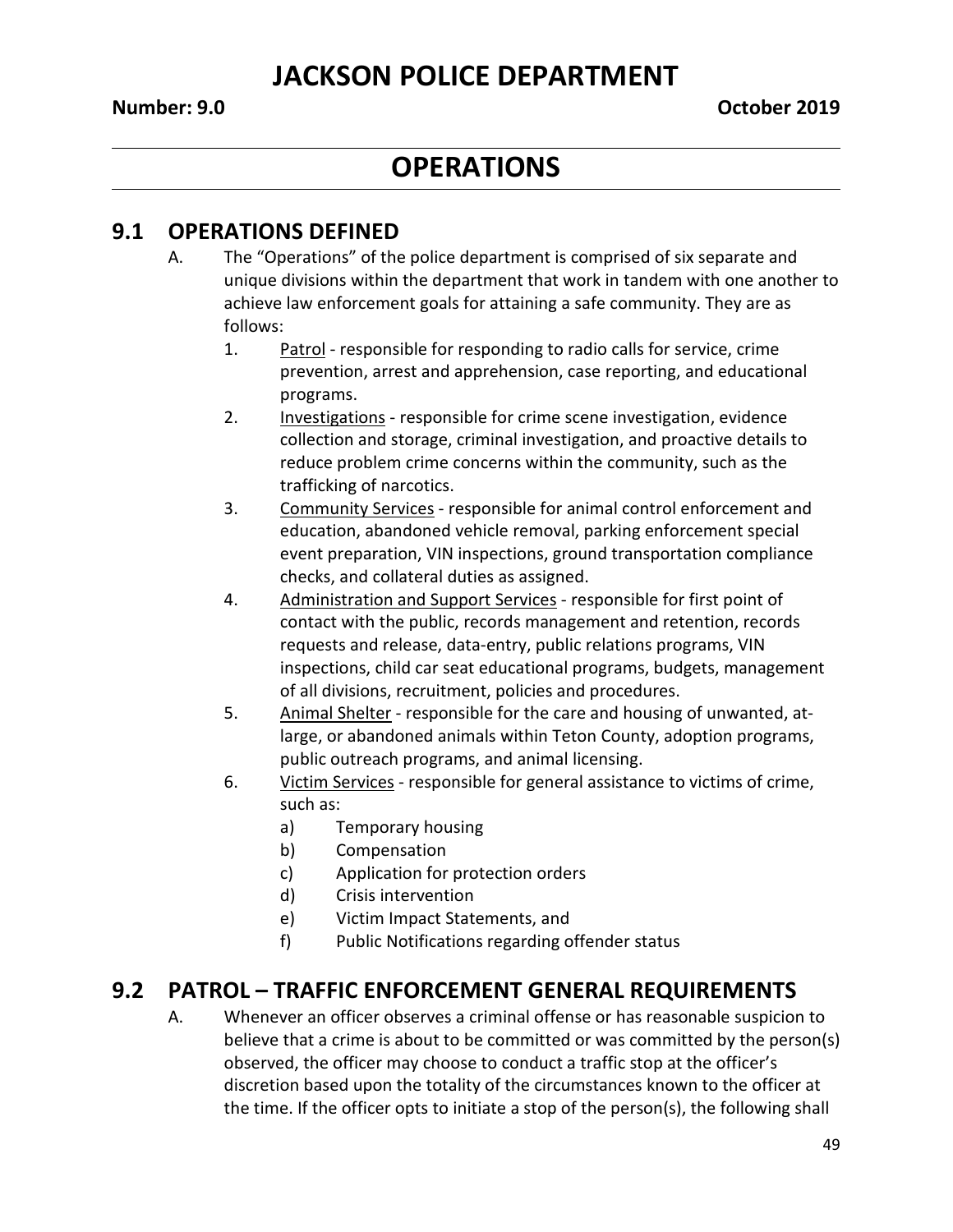# **OPERATIONS**

occur to ensure the safety of the officer and the safety of the person(s) being contacted.

- B. The officer shall utilize safety equipment installed on the vehicle, to include, but not limited to, rear flashing amber lights or equivalent that shall remain activated for the duration of the traffic stop to help reduce the likelihood of rear end collisions.
- C. When possible, the officer shall notify dispatch of the traffic stop or enforcement action as soon as practicable, and upon initiating contact, shall provide dispatch:
	- 1. The stop location,
	- 2. The license plate number and State of the vehicle stopped, and
	- 3. If the stop involves a bicyclist or pedestrian, the officer shall provide a basic description of the person.
- D. Officers should utilize officer safety tactics when choosing a location for a traffic stop. High density areas with traffic congestion and where it is unsafe to conduct a U-turn on offender vehicles should be avoided when possible. Officers should also avoid blocking traffic that creates traffic flow problems unnecessarily, especially during peak traffic periods. When possible, officers should take measures to move traffic stops to side streets or parking lots to avoid this situation from occurring. Officers should also park their patrol cars using a method that enhances safety to the officer, such as blading the vehicle and/or turning the vehicles front tires outward.
- E. Officer discretion may be used in issuing either a citation or warning for traffic violations, except in the case of traffic accidents where special policies apply. Additionally, officers are encouraged to issue citations during times when high visibility enforcement grants are being worked and to focus on enforcement of Wyoming's seatbelt laws and speed laws.
- F. The purpose of traffic enforcement is to stop driving behaviors that may endanger the driver or the public, to educate the driver to the laws and proper driving behavior, and to bring the violator into compliance with the laws.
- G. Warnings are sometimes just as effective of an educational tool as are citations. Warnings may be given verbally or in writing.
- H. Officers are reminded that compliance with the law is the goal of enforcement. If the officer feels a warning is not likely to change a person's future driving behavior, then a citation should be issued.
- I. Officers shall notify violators of the court date and disposition alternatives for the citation, such as the method of paying the citation prior to the court date, and the process for contesting the citations and requesting a hearing. Traffic offenders are not required to sign a citation as a promise to appear in court, as such, officers cannot arrest individuals who refuse to provide a signature.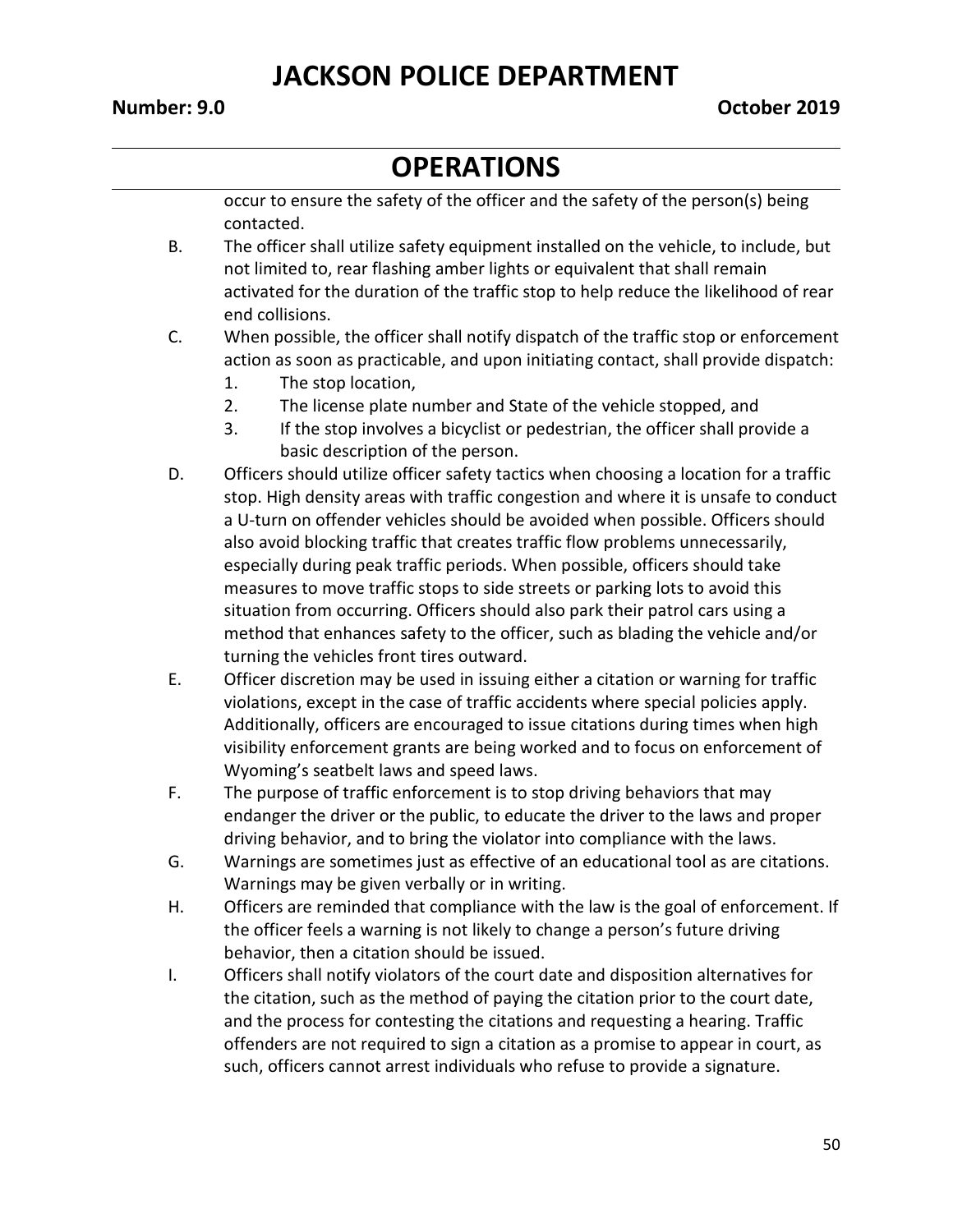#### **OPERATIONS**

#### **9.3 TRAFFIC COLLISIONS**

- A. When investigating traffic accidents requiring a State accident report be completed (total damage in excess of \$1,000 or injury), officers shall make every effort to determine the most human contributing cause of the accident.
- B. If there is sufficient evidence to support a violation of the traffic laws, a citation charging the appropriate violation will be issued to the driver (s) causing the accident. Exceptions to mandatory citations:
	- 1. Accidents where very minor property damage exists and there are no injuries.
	- 2. Accidents involving on-duty law enforcement personnel.
	- 3. Accidents where extenuating circumstances exist, but otherwise would meet the criteria to issue a citation. In such cases, officers shall notify a supervisor and make a notation in the narrative of the CR-1 indicating the reason a citation was not issued.
- C. When officers are investigating a traffic collision where serious bodily injury is present, the officer should notify a supervisor. Supervisors in turn should consider calling out appropriate resources. Consideration should be given to whether or not the injury could later result in loss of life or not.
- D. Officers shall always answer all reasonable questions posed by citizens involved in collisions. Officers should provide accurate information about how the citizen can obtain a copy of the police report by providing a case number and the contact information for WY DOT. Additionally, officers should make citizens aware that copies of collision reports shall generally be available to them via the ReportBeam website. However, the agency will provide copies of collision reports to involved parties when necessary.

#### **9.4 ISSUANCE OF CITATIONS**

- A. Officers are encouraged to forward cases into the Town of Jackson Municipal Court for prosecution when appropriate to do so. Considerations in determining appropriateness should include:
	- 1. Whether the offender is a first-time offender;
	- 2. If the offender would benefit from being on supervised probation;
	- 3. If the offender lives in the region;
	- 4. If the offender is a juvenile (juveniles cannot be processed into municipal Court for criminal violations);
	- 5. If the offense is domestic violence related, as those cases are more appropriately handled in Circuit Court;
	- 6. If a possession of marijuana case;
	- 7. Is the offender a repeat offender where enhanced penalties may apply?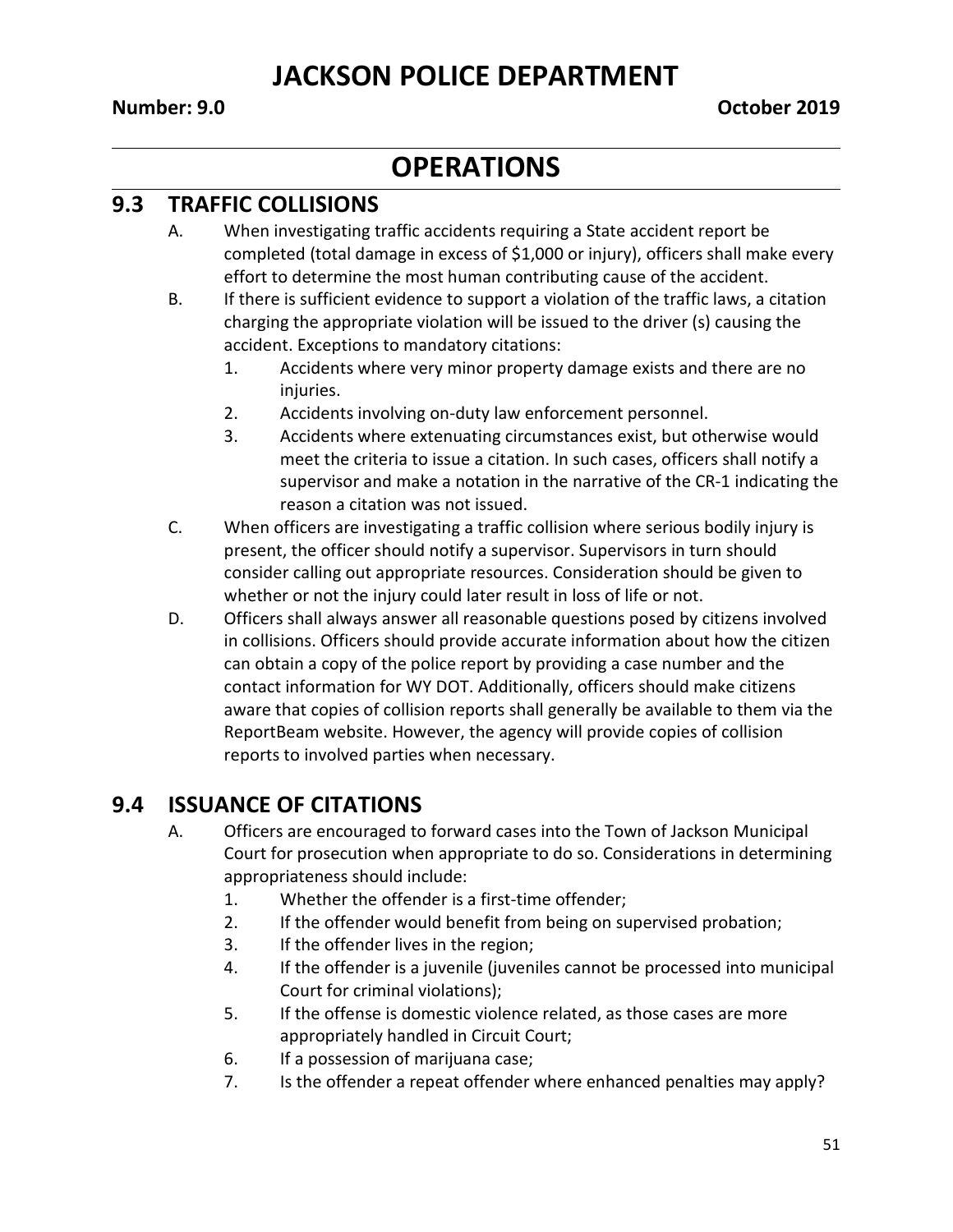#### **OPERATIONS**

8. Is there extenuating circumstances that lead the officer to believe Circuit Court is a better fit for handling the matter?

#### **9.5 OFFICER SERIOUS INJURY OR FATALITY**

- A. The police department and its officers recognize the inherent risks associated with police work and the real possibility of another officer being critically injured or killed in the performance of his or her duties.
- B. This department will extend tangible and emotional support to the immediate family, other officers, and extended family as much as feasibly possible.
- C. In the event of a serious injury or death, immediate personal notification is essential to keep family members from learning about the injury or death from a friend or the media.
- D. In the case of a critical injury or death, the safety of on-scene personnel is paramount. All first aid and lifesaving procedures should be conducted without delay or concern for outside factors, other than the safety of all personnel. Only after the individual officer(s) are cared for, will efforts to preserve the scene and evidence be conducted.
- E. The name of the deceased or critically injured officer shall not be released to the media or any other parties outside law enforcement before notifications have been made to immediate family and survivors in the area. Moreover, all communications regarding the name of the officer injured or killed should be conducted utilizing devices other than the police radio to maintain confidentiality.
- F. If the media discovers the officer's name prematurely, the ranking officer present should make direct contact with media representatives and request the information not be used until the family and survivors can be notified.
- G. The police department maintains on file a document for each officer indicating the officer's "last requests" (critical incident form) relating to notification of family members. This document should be utilized prior to notification in an effort to grant those last requests of the officer, if possible.
- H. When the notification is made, it will be obvious to the family member that there is a serious situation. Therefore, the use of any delaying tactics is not appropriate. Although it is natural for the notifying officer to attempt to help resolve the grief, well-meaning comments are often offensive to the spouse and are usually counterproductive.
- I. The spouse should be provided with an accurate account of the events surrounding the incident and the current medical condition of the officer. There are few exceptions to this rule because if the family learns they have not been told the whole story, the family will usually feel resentment, anger and betrayal.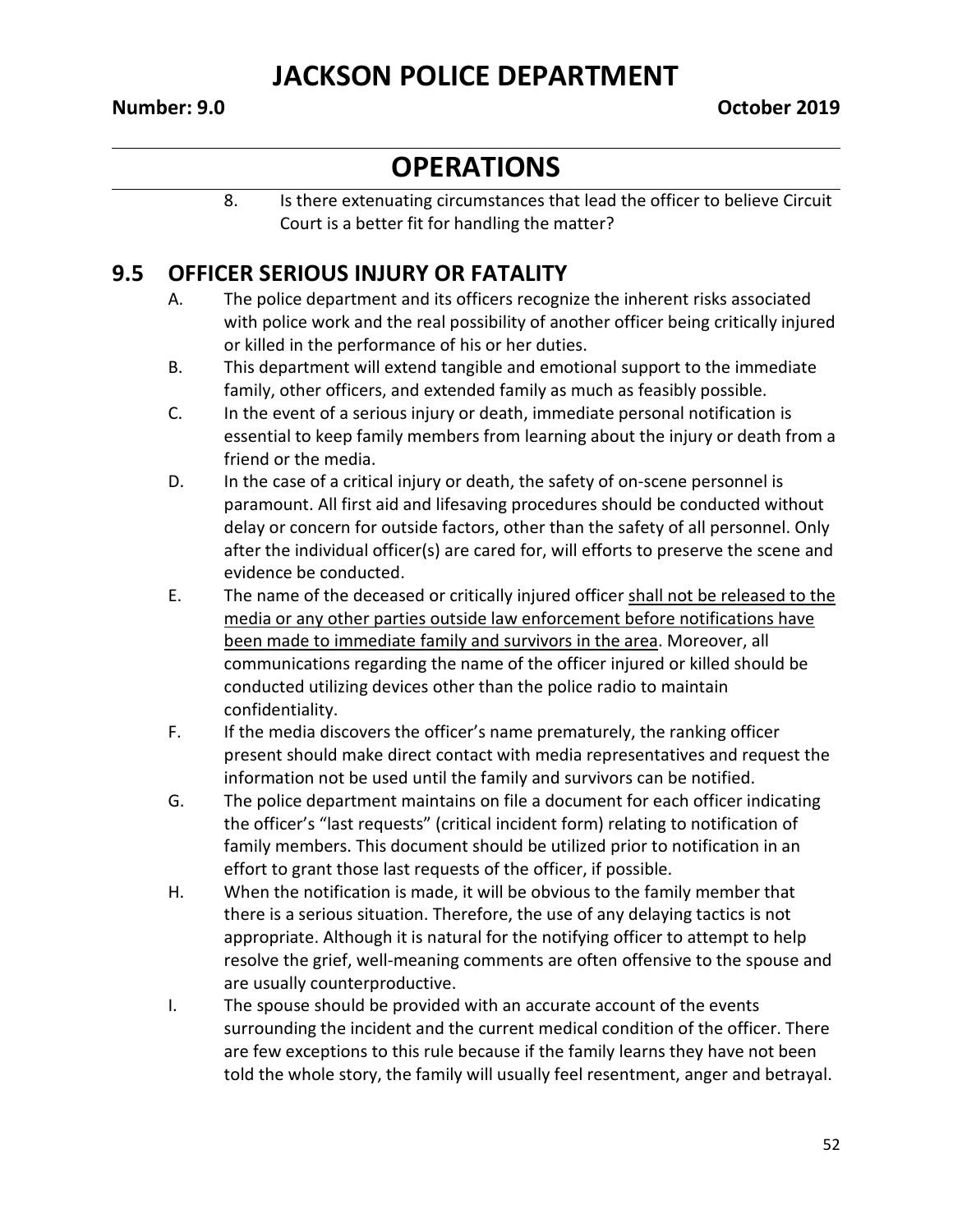- J. Immediately after notification, the spouse will usually want to be taken to the hospital, and this request should be honored.
- K. Sometimes well-meaning officers will want to protect the spouse from seeing the injured officer while the officer is under intensive care or the deceased officer until the body has been prepared at the funeral home. Both of these, too, will likely create feelings of resentment, anger, and betrayal and will result in long-term negative feelings toward the department.
- L. Moreover, such visits allow the spouse closure. For example, it helps them begin to accept the fact that something tragic has happened to the officer. Until they see the officer, there is an element of denial and a belief that the department has made a big mistake about the identity of the officer involved.
- M. If the spouse wishes to see the body at the hospital, this should be allowed. If the body is mutilated or burned, the spouse should be informed of that fact; however, if the spouse insists upon seeing the body, the request should be considered.
- N. As soon as practical after the incident, the Chief of Police, Operations Lieutenant, the Investigative Supervisor, the County Attorney, and a Victim Services representative shall be notified. In cases involving death, the county Coroner shall also be notified.
- O. The on-duty supervisor or his designee shall utilize the injured/deceased officer's critical incident notification form and attempt to have the officer(s) and clergy named in the form as part of the notification team. Should the chosen officer(s) not be available in a timely manner, the responsibility shall fall to the Chief of Police or in the Chief's absence, to the Operations Lieutenant. If neither the Chief nor the Lieutenant can be located, the senior officer working shall assume the responsibility for notifications.
- P. The family notification shall be made in person, if possible. The notification detail should consist of a team of two. One to transport the spouse and one to remain at the home to be with the children, to answer the telephone, to contact additional persons and/or clergy, as requested, and to perform other duties, as needed and appropriate.
- Q. The Chief of Police or Operations Lieutenant shall conduct a news conference or issue a media release as soon as practical, providing information, as appropriate.
- R. As time permits, yet in a timely manner, the Mayor, Town Administrator, Finance Director, County Sheriff and all department supervisors shall be notified.
- S. The Chief of Police shall determine the appropriate investigation necessary in any line-of-duty death or critical injury including the need to utilize outside agencies, such as the Department of Criminal Investigation (DCI) or the Wyoming Highway Patrol.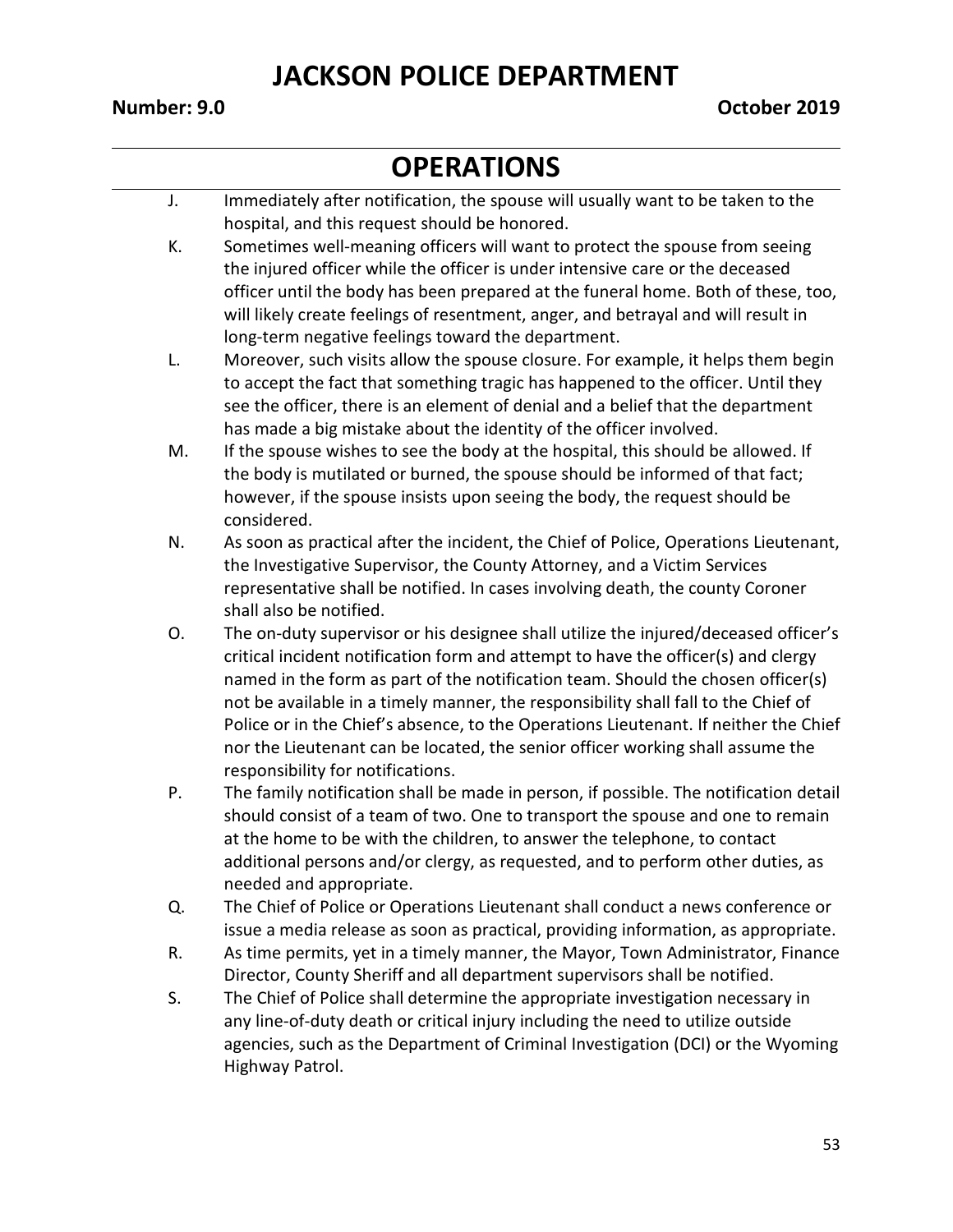# **OPERATIONS**

- T. From the time of the death until the funeral, the agency should offer continued appropriate support services such as childcare, telephone answering, notifications, assistance in dealing with the response from the public and other agencies, meal assistance, and transportation. Some of these support services will continue to be needed for some time following the funeral.
- U. It is essential for the family to be actively involved in planning the funeral arrangements and their wishes fully considered. A common complaint from families is that the agency determined the funeral to be the agency event to coordinate and plan, and as a result, the agency disregard the wishes of the survivors. Sometimes this is the result of a misguided belief that the family should not be burdened with such matters.
- V. If a suspect has been charged in the death, it is important to keep the family advised during the trial process. It is essential to provide the family with a complete briefing just prior to the start of the trial to ensure they will be aware of the procedures of the trial process and the critical issues of the case before learning of them through the media.
- W. If during the trial, additional issues are to be raised, the family should be so advised in advance. In addition, the family should be briefed on and given help in dealing with the media.

#### **9.6 SUPERVISORY RESPONSIBILITIES AT THE SCENE**

- A. First aid to survivors
- B. First set of notification
	- 1. Chief and Lieutenant
	- 2. Coroner
	- 3. Investigative Sergeant
	- 4. County Attorney
	- 5. Victim Services Representative
- C. Maintain police radio frequency confidentiality
- D. Should the media learn the officer's identity prematurely, the ranking officer present should make direct contact with the media representative requesting confidentiality until the family notification is completed.
- E. Assign responsibility to obtain officer's confidential notification form
- F. Make assignments, following the officer's notification preferences.
- G. Assist Police Chief, ensuring the chief's personal contact with the officer's family.
- H. As directed by the Chief of Police and as time permits, notify the Mayor Town Administrator, Finance Director, Teton County Sheriff and all department supervisors.

#### **9.7 VEHICLE INVENTORIES**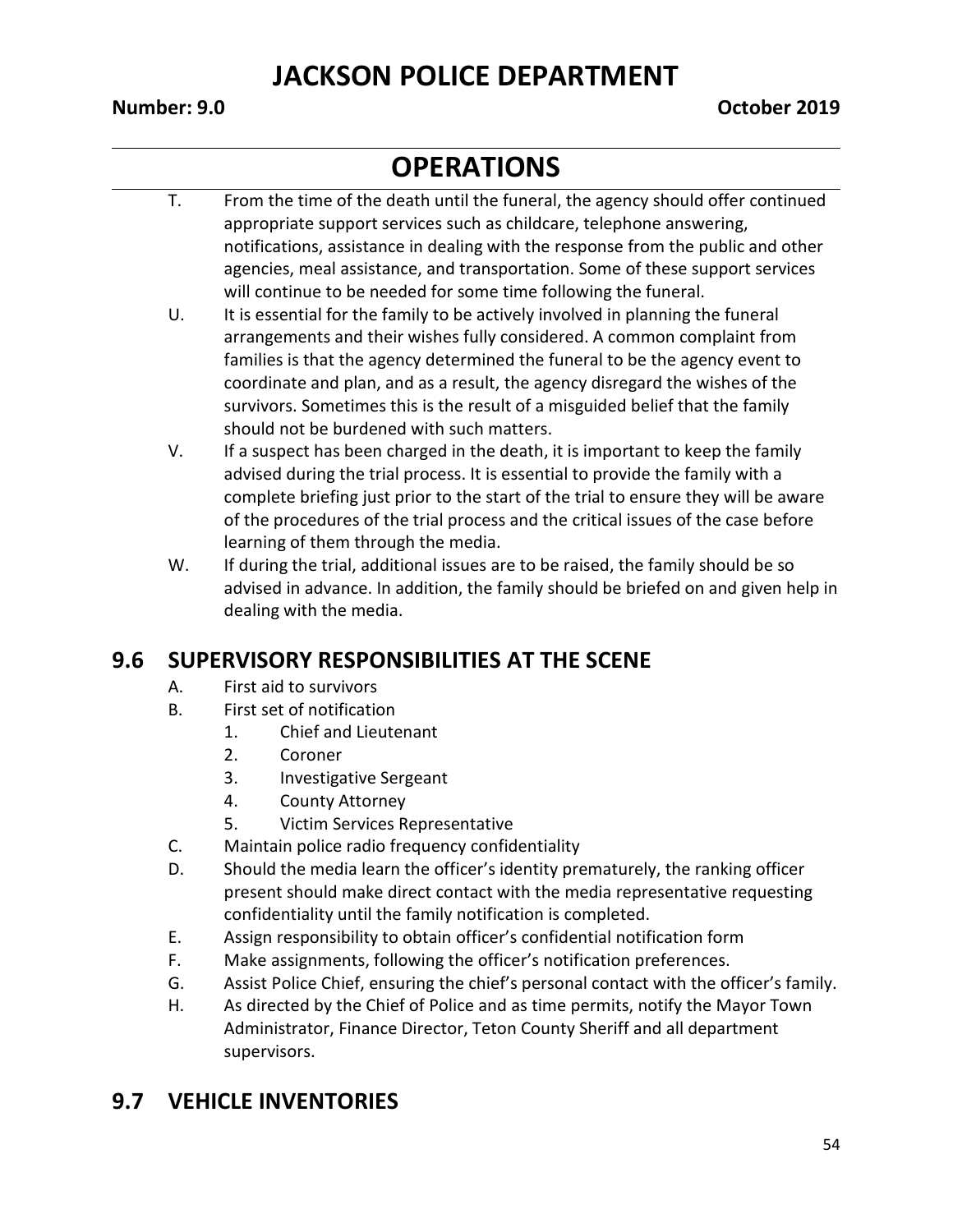#### **OPERATIONS**

- A. Whenever a member of the department removes the occupants of a vehicle, (typically due to an arrest of the individual) from the vehicle involuntarily and subsequently has the vehicle towed, so as to take custody of the vehicle, a vehicle inventory is to be performed. It should be noted that inventories do not apply to vehicles towed under the "snow tow" ordinance, as the vehicle is not typically occupied.
- B. The inventory shall be made through the use of digital photographs of the vehicle and its contents, including closed containers.
- C. Inventory photographs shall be attached to the RMS report.
- D. Items of significant value or those that pose a potential public safety risk, such as a firearm, should be given consideration to be booked-in as a "safe keeping" item if deemed necessary by the shift supervisor. At a minimum, if the item is not retained for safekeeping, then the officers should photograph the item and make a special notation in the report that the item was present at the time the vehicle was inventoried so as to account for the items whereabouts.

#### **9.8 SPANISH LANGUAGE STIPEND**

- A. Officers who demonstrate fluency in Spanish are eligible for a stipend from the Town of Jackson subject to the following terms and conditions:
	- 1. Officers receiving stipends are subject to callout and may be utilized by the Department for assistance in operational situations, as needed.
	- 2. The testing and eligibility determination for the language stipend shall be conducted by the Town of Jackson as deemed necessary.
	- 3. Employees receiving a stipend may be periodically retested to show continued proficiency as deemed necessary by the Chief of Police. Those who fail to maintain proficiency may have their stipend removed until which time they can again successfully pass the testing requirements.
	- 4. Employees qualify for General level Spanish language proficiency, as well as selected TOJ employees whom the police department will provide testing for, if:
		- a) They are able to handle routine tasks such as traffic enforcement, crime scene control, calls for service, arrests, reports, complaints, and all general duty requirements involving Spanish-speaking subjects. This will include DUI's and other criminal investigations, such as shoplifting, employee theft, domestic violence, battery, animal control violations and complaints, and parking violations normally handled at the street-level that would not generally require extensive follow-up, investigation, and/or in-depth interviews.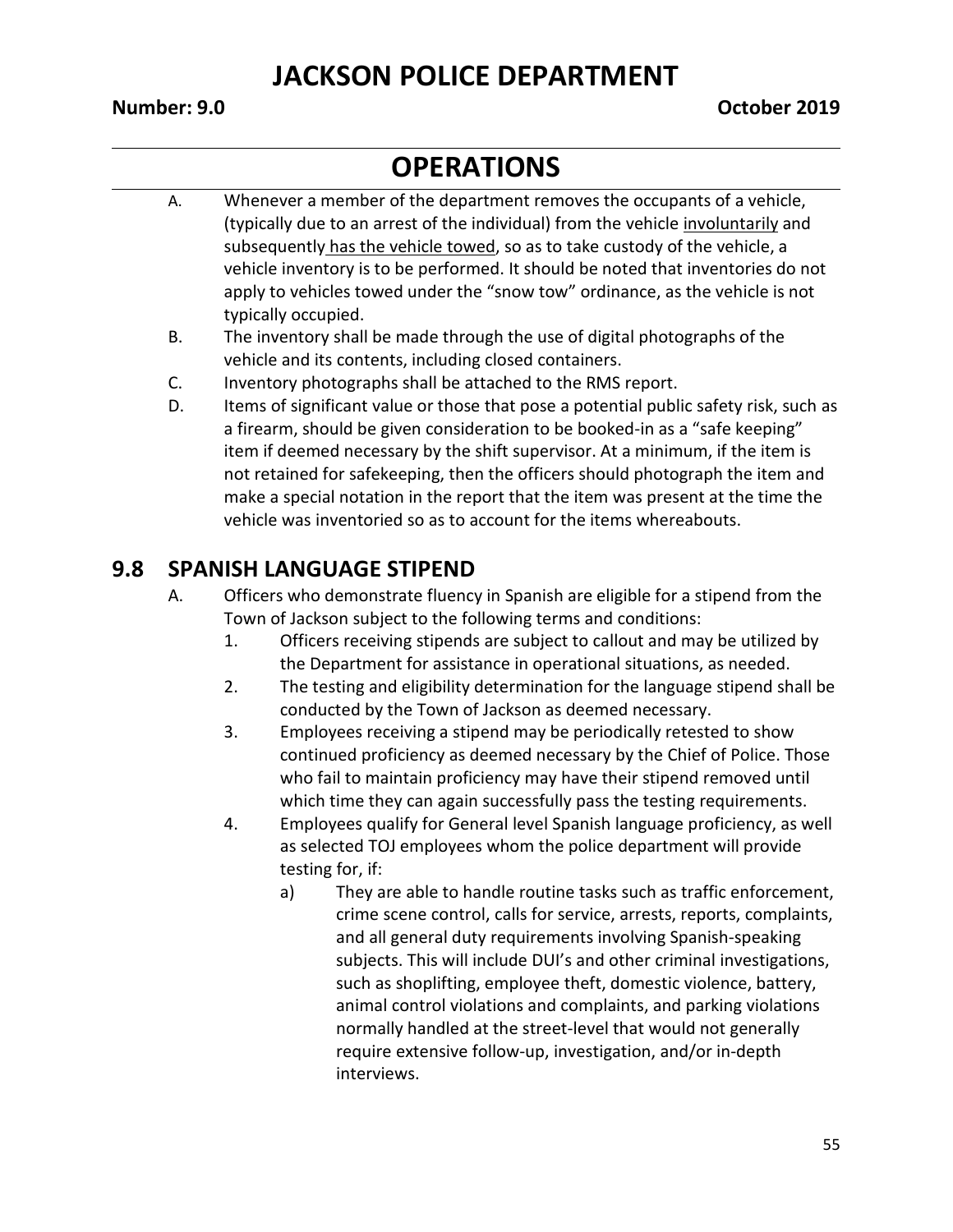- b) A General Level employee should be able to conduct field interviews of sufficient depth to obtain personal information of all participants, establish what occurred, and determine probable cause sufficient to sustain arrest or citation or be able to determine that the issue should be resolved without criminal action.
- c) While the General Level employee is not fully fluent, he/she should have a broad command of Spanish language, be able to understand and speak, to form sentences and paragraphs, and to both ask and respond to questions and understand basic responses in Spanish.
- d) For this level, the employee may interject occasional English words into the conversation to make up for fluency deficiencies but must be able to conduct the majority of a law enforcementrelated conversation in Spanish.
- 5. Comprehensive Level proficiency encompasses advanced levels of written, spoken and reading Spanish.
	- a) To attain this level the employee must be able to converse fluently in Spanish regardless of the subject matter, location, situation, etc. The employee will be able to translate Spanish to English and English to Spanish with minimal assistance, to generate original written documents in Spanish, and to testify in court in Spanish.
	- b) The employee will have fluency level sufficient to conduct extensive follow-up and forensic level interviews in crimes or incidents, including child sexual assault, aggravated assault, weapons violations, animal cruelty, dog bite situations and other complex situations.
- B. Testing Process
	- 1. All tests will be conducted and scored by an examination board appointed by the Town of Jackson.
		- a) The board shall include two fluent bilingual Spanish speakers and one representative of the Police Department with at least rudimentary Spanish skills.
		- b) One Spanish-only speaking member may be utilized in addition to the two bilingual board members. These board members will be responsible for scoring the testing.
		- c) In addition, one representative of the Personnel Department may sit as an observer on the board, but will have no scoring responsibilities.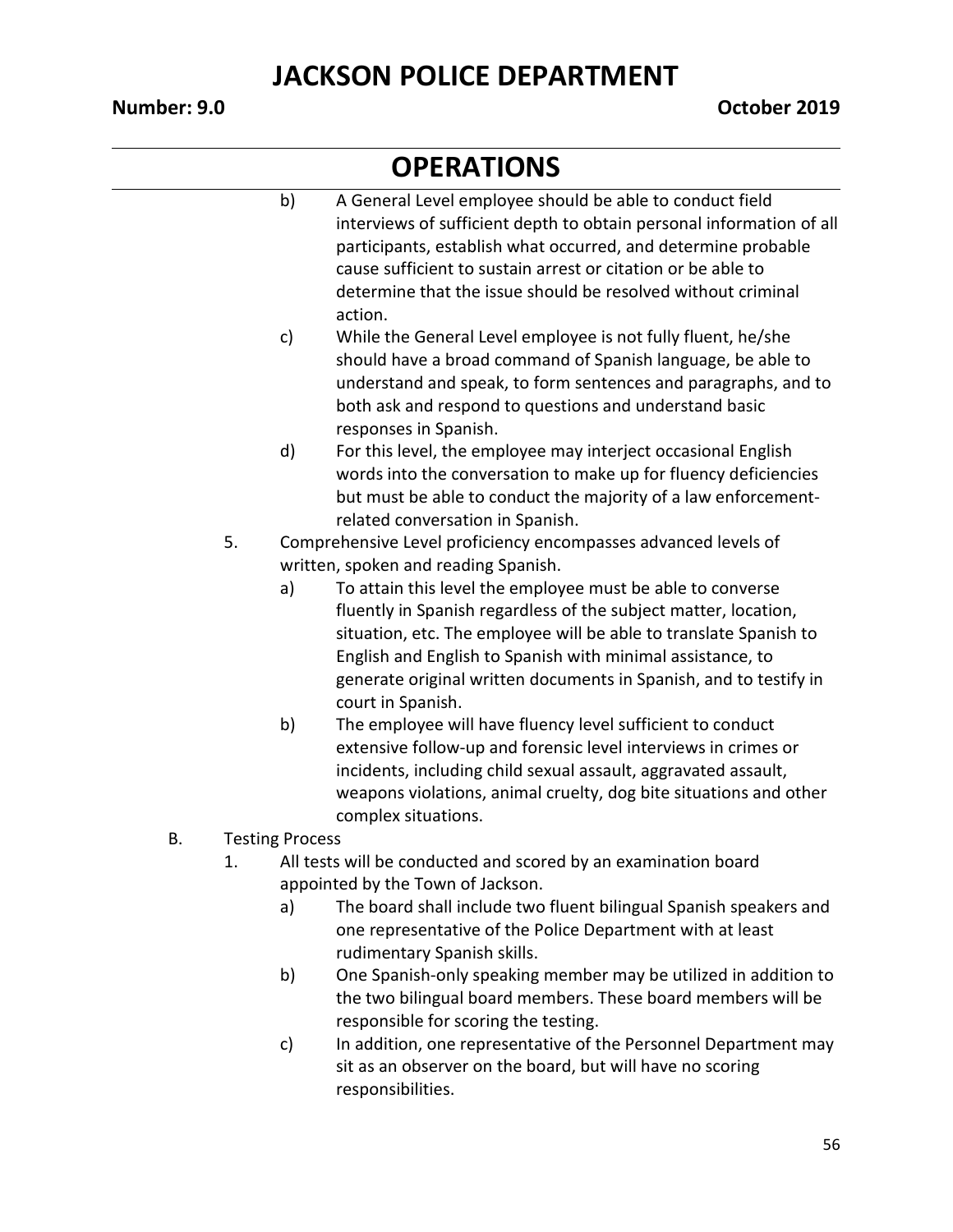#### **Number: 9.0 October 2019**

#### **OPERATIONS**

| C. | <b>General Level Testing Verbal Test</b> |
|----|------------------------------------------|
|----|------------------------------------------|

- 1. The examination board will interview the examinee. The board will provide words and phrases in Spanish and English to the examinee and the examinee will be required to translate in English and Spanish.
- 2. The examinee will be scored on accuracy and pronunciation. Out of fifty (50) words and phrases, the examinee must have at least thirty-fire (35) correct responses to pass this portion of the testing.

#### D. Situational Test

- 1. The board will engage the examinee in four separate criminal contact role-play scenarios appropriate for this level of proficiency.
- 2. Each of the four scenarios will be scored on a ten-point scale, and the examinee must receive a score of seven (7) or above from each rater on each of the scenarios to pass this portion of the testing.
- 3. Both the verbal and situational test must be passed to become eligible for the General Level stipend.
- E. Comprehensive Level Testing Procedure: Written Test
	- 1. The examinee will be asked to view a video of a pre-determined topic from a predetermined length of time.
	- 2. The examinee will then be asked to write in Spanish, a full-page narrative describing what happened in the video.
	- 3. The narrative will be scored by each member of the examination board utilizing a ten-point scoring scale to assess appropriateness of sentence structure, spelling, grammar, punctuation, and content. The examinee must receive a score of seven (7) or above from each rater to pass the written test.
- F. Comprehensive Level Testing Procedure: Verbal Test
	- 1. An interview will be conducted by the examination board in which words and phrases are provided in Spanish and English and the examinee will be required to translate in English and Spanish.
	- 2. The interview will be scored by the board on translation accuracy and pronunciation. Out of fifty (50) words and phrases, the examinee must have at least forty-three (43) correct responses to pass the verbal test.
- G. Reading Test
	- 1. The examinee will be required to read, in a pre-specified amount of time, a two page document written in Spanish.
	- 2. The examinee will then be required to explain verbally and in English the document's content. The board will be in possession of a translation of the document in English.
	- 3. The examinee will be assessed by each scoring board member on a tenpoint scale for comprehension and verbal description of the document's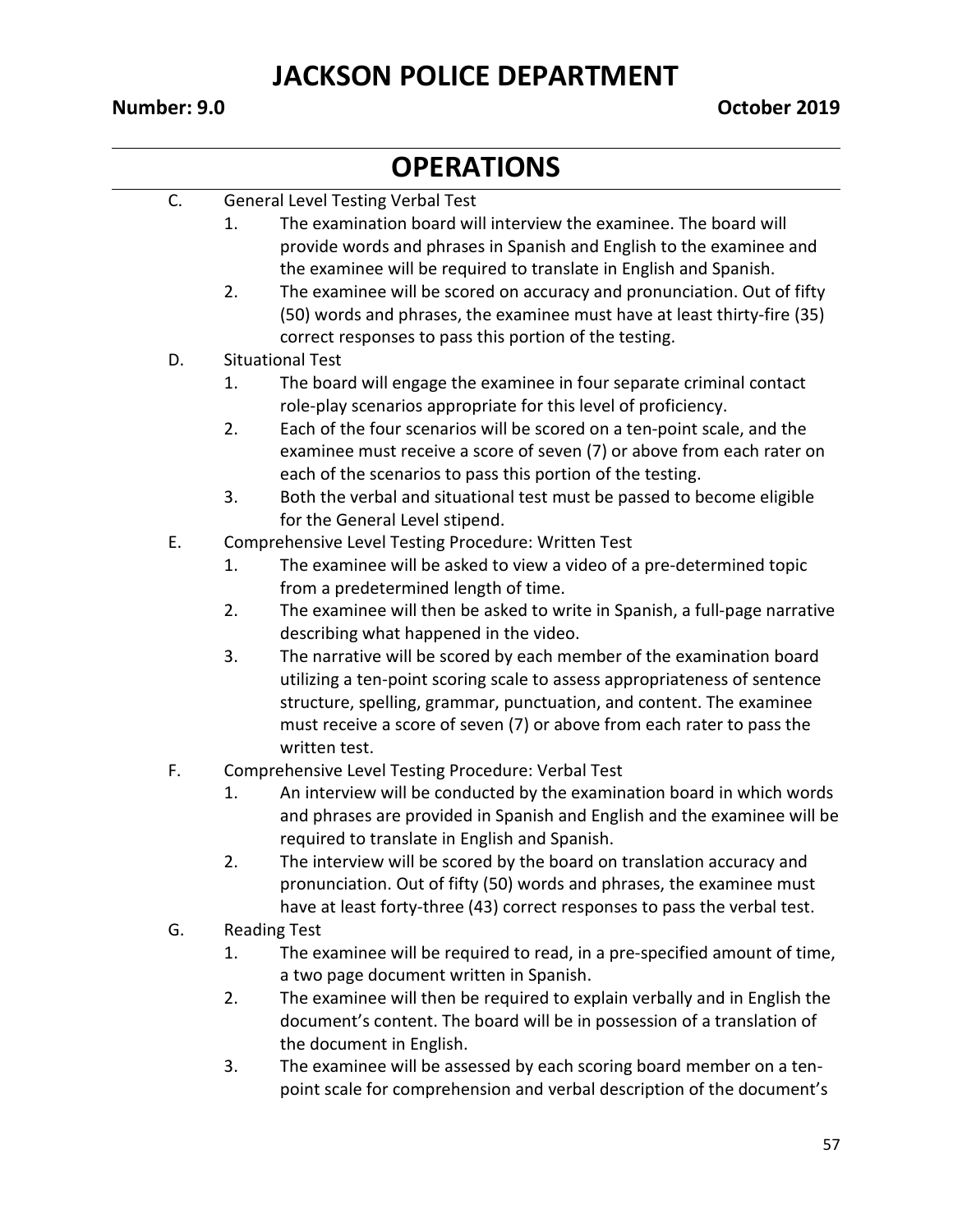# **OPERATIONS**

content. The examinee must receive scores of seven (7) and above from each rater to pass the reading test.

- H. Situational Test
	- 1. Board members who are fluent in Spanish will improvise three preselected role-play scenarios during which the examinee must engage in general conversation, question asking and answering, and information dissemination with the role-players. The examinee can only speak Spanish during this phase of the testing.
	- 2. After each role-play, each scoring member of the examination board will rate the examinee on comprehension and fluency utilizing a ten-point rating scale. The examinee must receive scores of seven (7) and above from each rater on each scenario to pass the situational test.
- I. Comprehensive Level Stipend Eligibility
	- 1. To be eligible for the Comprehensive Level stipend, the employee must pass all portions of the testing process.
- J. Fluency maintenance Testing General and Comprehensive Levels Testing to determine individuals are maintaining and/or advancing their language competency levels will be conducted periodically as determined by the Chief of Police.
- K. Tests to determine that language proficiency is being maintained or advanced will be similar to, but abbreviated versions of, the tests utilized to establish stipend eligibility as determined by the Chief of Police.

#### **9.9 CROWD MANAGEMENT**

#### **PURPOSE**

The purpose of this policy is to establish guidelines for effectively managing crowds and preserving the peace and welfare of the community during demonstrations or during civil disturbances.

#### **POLICY**

This agency will strive to effectively manage crowds during demonstrations or during civil disturbances to prevent loss of life, prevent injury to persons and to prevent property damage from occurring when possible.

Additionally, this agency will strive to minimize disruption to inhabitants of the area that are directly impacted by the event and effectively address safety and/or ingress and egress concerns relating to the motoring public, pedestrians, bicyclists or other users of the public right-of-way.

Officers encountering such incidents shall adhere to this policy to protect life, property, and the exercise of First Amendment rights guaranteed to all individuals by the Constitution of the United States.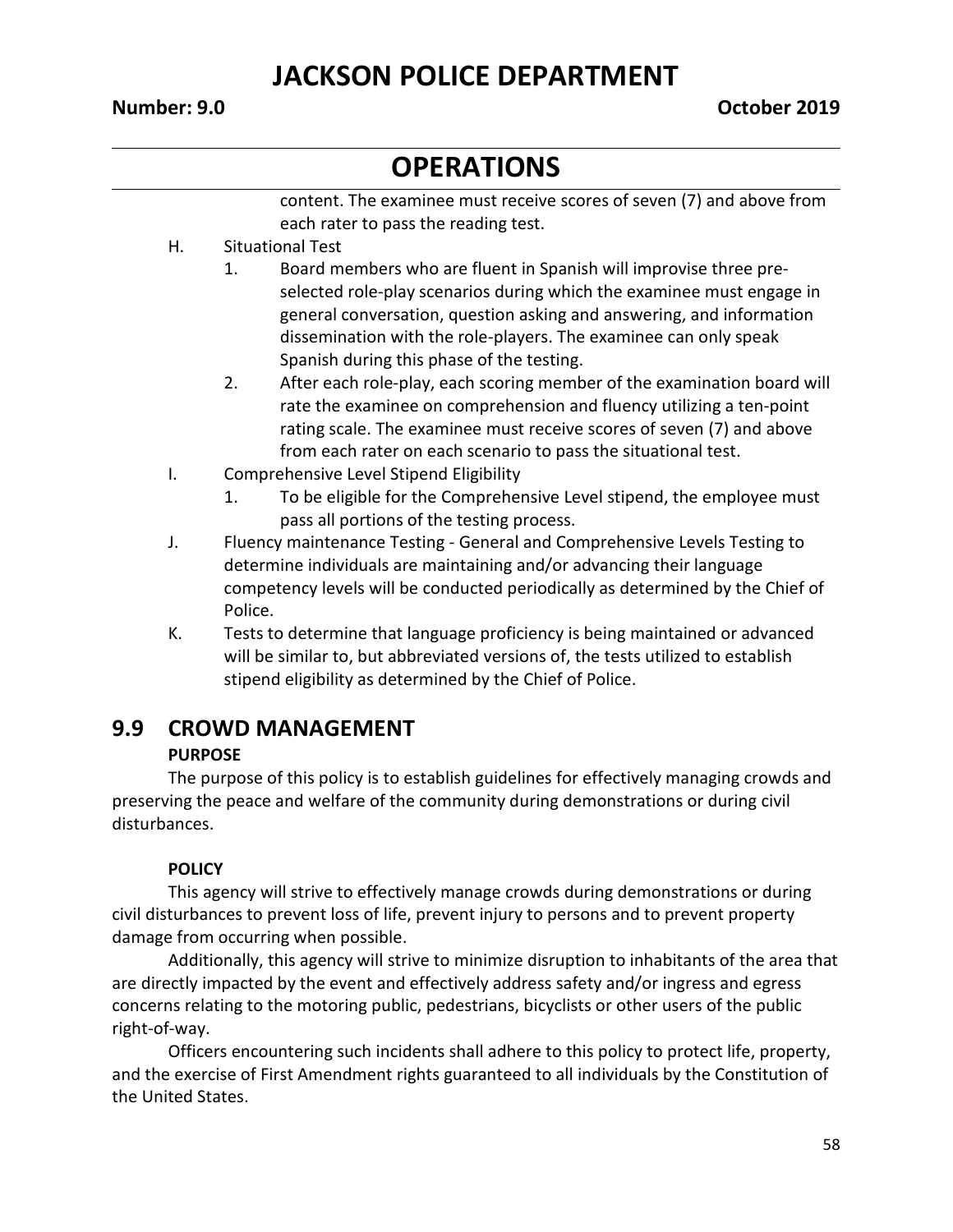#### **OPERATIONS**

In rare circumstances involving emergencies, and in widespread highly volatile civil unrest with the potential for widespread violence, the Incident Commander (IC) may temporarily suspend any policy, provision, or guideline contained herein when such action is determined to be the only reasonable alternative for the prevention of loss of life or major property damage.

#### **DEFINITIONS**

*Civil Disturbance:* A gathering that constitutes a breach of the peace or any assembly of persons where there is a threat of collective violence, destruction of property, or other unlawful acts. Such a gathering may also be referred to as a riot or unlawful assembly.

*Crowd Control:* Techniques used to address civil disturbances, to include a show of force, crowd containment, dispersal equipment and tactics, and preparations for multiple arrests.

*Crowd Management:* Techniques used to manage lawful assemblies before, during, and after the event for the purpose of maintaining their lawful status through event planning, pre-event contact with group leaders, issuance of permits when applicable, information gathering, personnel training, and other means.

*Demonstration:* A lawful assembly of persons organized primarily to engage in First Amendment activity. These may be scheduled events that allow for law enforcement planning. They include, but are not limited to, marches, protests, and other assemblies intended to attract attention to a particular cause or issue.

*NOTE:* Lawful demonstrations can devolve into civil disturbances that necessitate enforcement action when unlawful acts occur. It is also recognized that isolated individuals may become engaged in unlawful acts that require enforcement action, when the larger assembly remains lawful and requires no enforcement action.

*Impact Projectiles:* Projectiles designed and intended to deliver non-penetrating impact energy from safer than contact range distances. These may include direct fire or non-direct skip-fired rounds.

The latter are projectiles that are discharged toward the ground in front of a target, theoretically delivering the energy to the subject following contact with the ground in an attempt to stop unlawful activities and disperse individuals engaged in those activities to preserve the peace of the community and restore order.

*Incident Commander: (IC)* person responsible for overall control of a demonstration or civil disturbance.

#### **PROCEDURES**

- A. General Management and Organization Principles
	- 1. Government may impose reasonable restrictions on the time, place, and manner in which persons engage in First Amendment activity. The department shall place only those limitations and restrictions on demonstrations necessary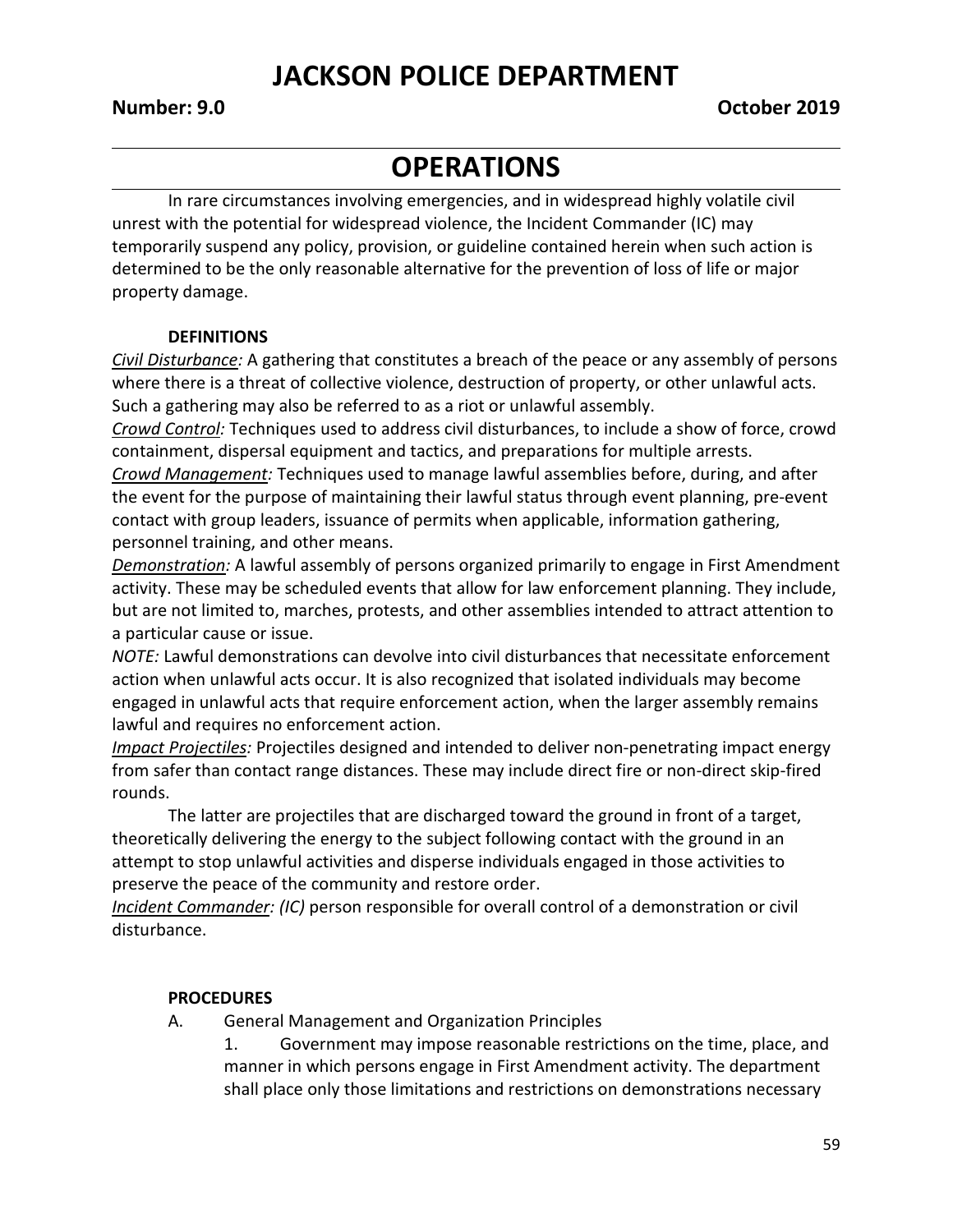# **OPERATIONS**

|    |    | to maintain public safety and order and, to the degree possible, facilitate                                                          |  |  |  |  |
|----|----|--------------------------------------------------------------------------------------------------------------------------------------|--|--|--|--|
|    |    | uninhibited commerce and freedom of movement.                                                                                        |  |  |  |  |
|    | 2. | Organization of responsibilities shall be as follows:                                                                                |  |  |  |  |
|    |    | The Chief of Police will designate an Incident Commander (IC)<br>a.                                                                  |  |  |  |  |
|    |    | responsible for overall control of a demonstration or civil                                                                          |  |  |  |  |
|    |    | disturbance.                                                                                                                         |  |  |  |  |
|    |    | b.<br>In the case of a widely dispersed demonstration or disturbance, or                                                             |  |  |  |  |
|    |    | an event with multiple locations, multiple ICs may be assigned at                                                                    |  |  |  |  |
|    |    | the discretion of the Chief of Police.                                                                                               |  |  |  |  |
|    |    | The IC shall be responsible for preparing tactical plans and<br>c.                                                                   |  |  |  |  |
|    |    | management details associated with planned demonstrations.                                                                           |  |  |  |  |
|    | 3. | The primary objectives of the IC at a civil disturbance will be as follows:                                                          |  |  |  |  |
|    |    | Protect persons, regardless of their participation in the<br>a.                                                                      |  |  |  |  |
|    |    | disturbance; and protect property.<br>b.                                                                                             |  |  |  |  |
|    |    | Disperse disorderly or threatening crowds in order to eliminate<br>the immediate risks of continued escalation and further violence. |  |  |  |  |
|    |    | Arrest law violators and remove or isolate persons inciting violent<br>c.                                                            |  |  |  |  |
|    |    | behavior.                                                                                                                            |  |  |  |  |
|    | 4. | Officers shall be briefed on what to expect and appropriate responses.                                                               |  |  |  |  |
|    |    | They shall be informed that the IC or his designee shall be responsible for                                                          |  |  |  |  |
|    |    | ordering any response deemed appropriate.                                                                                            |  |  |  |  |
|    | 5. | It is the policy of this department to avoid making mass arrests unless                                                              |  |  |  |  |
|    |    | absolutely necessary to preserve peace.                                                                                              |  |  |  |  |
|    | 6. | All event proceedings shall be photographed and audio & video recorded.                                                              |  |  |  |  |
| Β. |    | Use of Force                                                                                                                         |  |  |  |  |
|    | 1. | All use of force shall be regulated by the "Force Response" policy of this                                                           |  |  |  |  |
|    |    | agency.                                                                                                                              |  |  |  |  |
|    | 2. | Unless exigent circumstances justify immediate action, officers shall not                                                            |  |  |  |  |
|    |    | independently make arrests or employ force without command                                                                           |  |  |  |  |
|    |    | authorization.                                                                                                                       |  |  |  |  |
|    | 3. | All officers providing assistance to this agency through mutual aid                                                                  |  |  |  |  |
|    |    | agreements, contracts, or related means shall be informed that they are                                                              |  |  |  |  |
|    |    | under the direction and control of this department's command and                                                                     |  |  |  |  |
|    |    | supervisory personnel.                                                                                                               |  |  |  |  |
|    | 4. | The following restrictions and limitations on the use of force shall be                                                              |  |  |  |  |
|    |    | observed during demonstrations and civil disturbances. In all cases,                                                                 |  |  |  |  |
|    |    | weapons should be carried and deployed only by trained and authorized                                                                |  |  |  |  |
|    |    | officers:                                                                                                                            |  |  |  |  |
|    |    | Canine teams may respond as backup when appropriate but shall<br>a.                                                                  |  |  |  |  |

not be deployed for crowd control (i.e., containment or dispersal).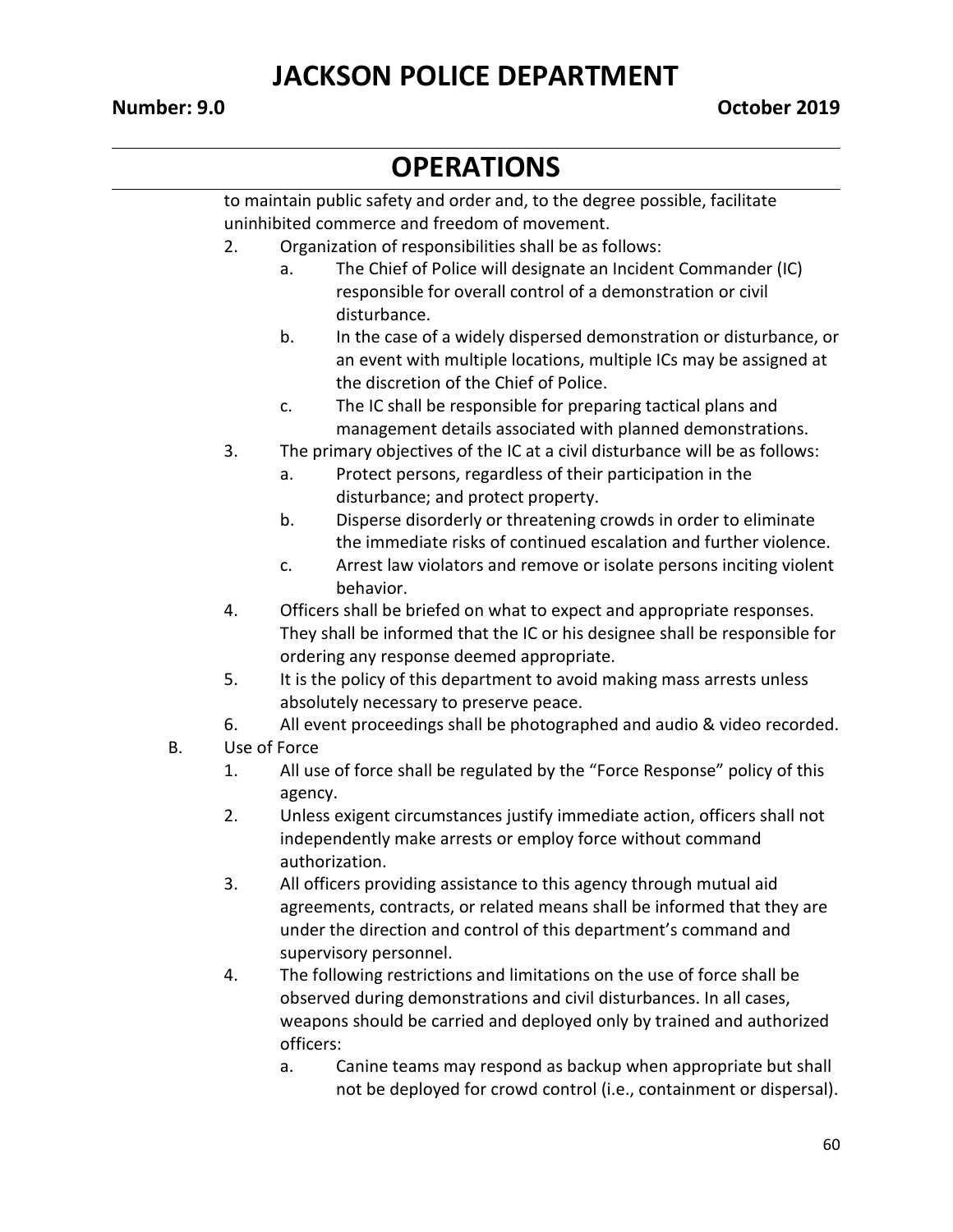#### **OPERATIONS**

Canines shall remain in patrol vehicles or other secure locations and, whenever reasonably possible, out of the view of the crowd. Canines may be deployed in appropriate circumstances related to bomb detection, pursuit of suspects in buildings, and related situations.

- b. Horses may be used to create a perimeter, direct movement of crowds and control groups in nonviolent demonstrations as appropriate. They shall not be used against passively resistant demonstrators who are sitting or lying down. Horses shall not be utilized when the use of chemical agents is anticipated or deployed, nor shall they be used in icy or snow conditions or when similar lack of footing may jeopardize the animal, rider, or others.
- c. Motor vehicles may be used to create a perimeter and direct movement of crowds as appropriate, but shall not be brought into physical contact with persons unless deadly force would be justified.
- d. Impact weapons may only be used in civil disturbances or to overcome resistance of an individual(s) engaged in unlawful acts that may actively resist arrest.
- e. Impact projectiles shall not be fired indiscriminately into crowds.
	- (1) Non-direct (skip-fired) projectiles and munitions may be used in civil disturbances where life is in immediate jeopardy, or the need to use the devices outweighs the potential risks involved.
	- (2) Direct-fired impact munitions, to include beanbag and related projectiles may be used in civil disturbances and have a proven track record of safe and effective use in public order management, when deployed in a manner that recognizes the unique factors involved, including the potential risk of hitting an unintended target due to officer-subject range and crowd density. Accordingly, direct-fire munitions can generally be used during civil disturbances against specific individuals who are engaged in conduct that poses an immediate threat of death or serious injury or significant levels of property damage.
	- (3) A verbal warning should be given prior to the use of impact projectiles when reasonably possible and when directed by the Incident Commander (IC).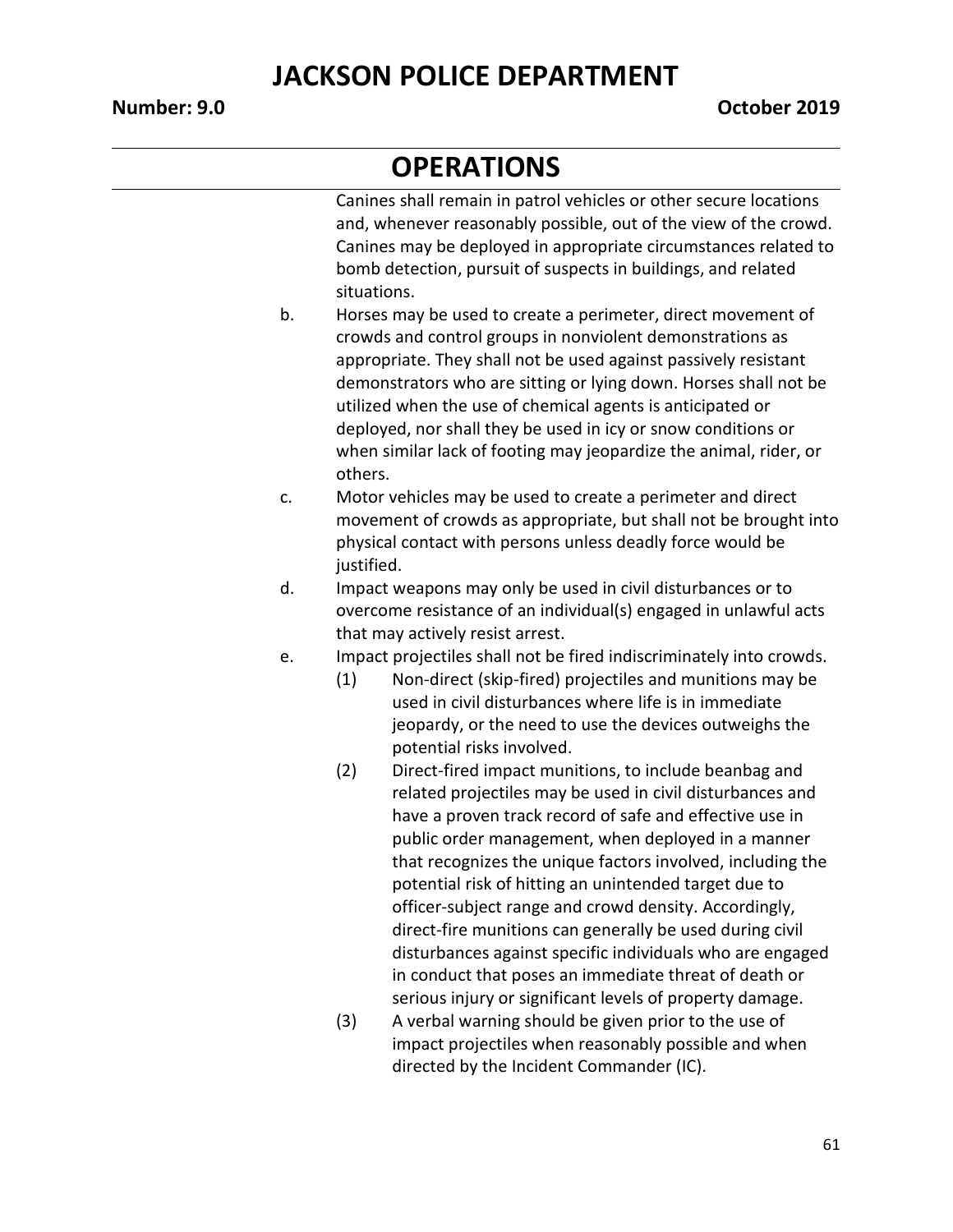- f. Electronic control devices (ECDs) shall be used during civil disturbances only for purposes of arrest of actively resistant individuals posing an immediate threat to the officer(s) or the public and when alternative less forceful means of control are not available or are unsuitable and only when the individual can be accurately targeted. ECDs shall not be fired indiscriminately into crowds.
- g. Oleoresin capsicum (OC), may be used in civil disturbances against specific individuals engaged in unlawful conduct or actively resisting arrest, or as necessary in a defensive capacity when appropriate. OC spray shall not be used indiscriminately against groups of people where bystanders would be unreasonably affected, or against passively resistant individuals. High-volume OC delivery systems (such as MK-9 and MK-46) are designed for and may be used in civil disturbances against groups of people engaged in unlawful acts or endangering public safety and security when approved by the IC. Whenever reasonably possible, a warning shall be issued prior to the use of these systems.
- h. CS (2-chlorobenzalmalononitrile) and CN (phenacyl chloride) chemical agents may not be used in any instance.
- i. A baton or similar device can be used in civil disturbances primarily as a defensive weapon; as a means of overcoming resistance (e.g., used in the two-hand horizontal thrust on a police line); as a show of force; or as a means to contain or to disperse a crowd engaged in unlawful activities.
- C. Use-of-Force Reporting and Investigation Because of the unique logistical and safety concerns presented by civil disturbances, the department's command staff shall comply with the following protocols during such events:
	- 1. A member of the department's command staff shall be assigned to the command post of the IC during a declared civil disturbance to coordinate and record force-related information and complaints.
	- 2. The designated supervisor shall investigate serious uses of force, as defined by the department, and complete a use-of-force report.
	- 3. The supervisor conducting the use of force investigation shall have full access to video and photographic records documenting law enforcement and crowd actions.
- D. Demonstrations—Preparation, Planning and Response
	- 1. The Chief of Police shall confer with the City Manager on objectives of police activities for maintaining peace and order for the community.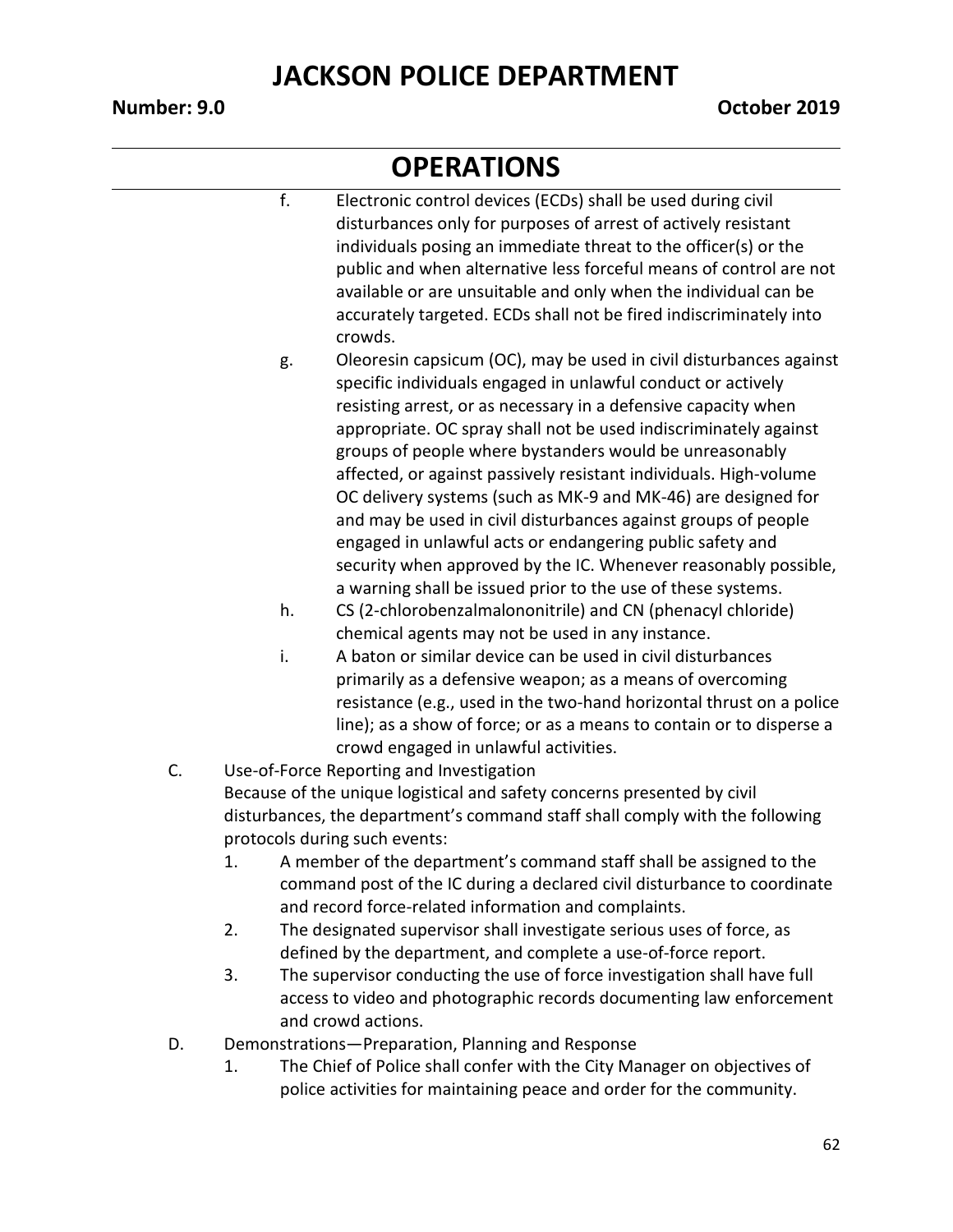- 2. The IC or a designee, shall prepare a written action plan subject to the approval of the Chief of Police. 3. Every effort shall be made to make advance contact with the leaders of a demonstration and to gather information about the event to ensure accurate assignment of personnel and resources. Necessary information includes: a. What type of event is involved? b. When is it planned? c. Will the event coincide with other routine, large scale events (e.g. special events)? d. Is opposition to the event expected? e. How many participants are expected? f. What are the assembly areas and movement routes?
	- g. What actions, activities, or tactics are anticipated, to include use of demonstrator devices designed to thwart arrest (e.g., dragon sleeves and u-locks)?
	- h. What if any critical infrastructures are in the proximity of the event?
	- I. Have permits been issued?
	- j. Have other agencies such as Fire/EMS been notified?
	- k. Is there a need to request mutual aid?
	- l. Will off-duty personnel be required?
	- m. What is the past history of conduct at such events and whether group leaders are cooperative?
- 4. The action plan shall address provisions for the following and be distributed to all affected officers.
	- a. Command assignments and responsibilities
	- b. Personnel, unit structure, and deployment
	- c. Liaison with demonstration leaders
	- d. Liaison with outside agencies
	- e. Release of information to the news media
	- f. Transportation, support, and relief of personnel
	- g. Staging points for additional resources and equipment
	- h. Traffic management
	- i. Demonstrator devices, extrication teams, and equipment
	- j. First aid stations established in coordination with emergency medical service providers
	- k. Transportation of prisoners
	- l. Prisoner detention areas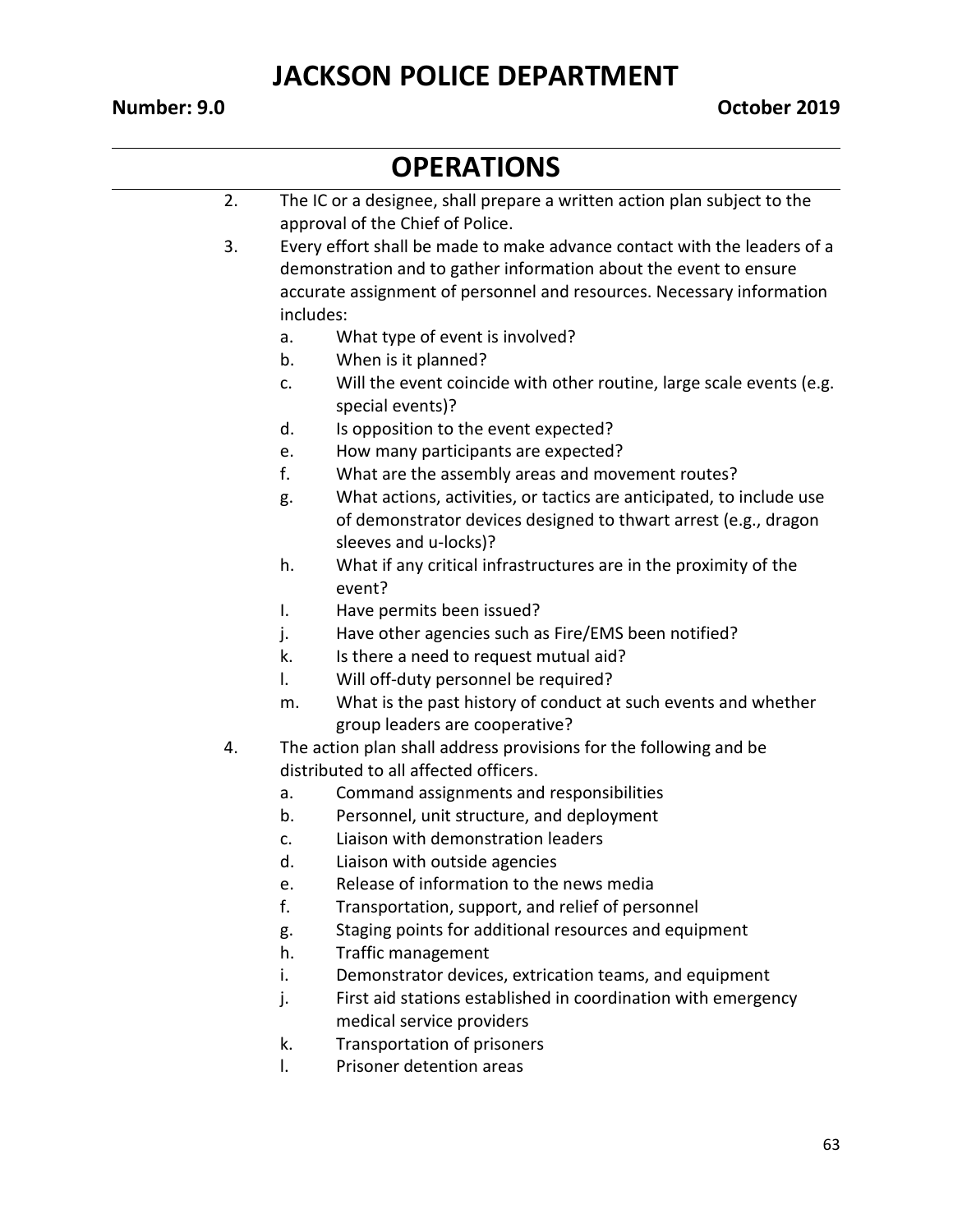#### **OPERATIONS**

|    | 5.  |            | Officers shall be deployed to monitor crowd activity. Sufficient resources  |
|----|-----|------------|-----------------------------------------------------------------------------|
|    |     |            | to handle multiple unruly persons shall be available, depending on the      |
|    |     |            | fluidity of the situation and degree of actual or likely disruption.        |
|    | 6.  |            | Personnel shall wear their badges and nametags or other identification in   |
|    |     |            | a visible location on their person at all times.                            |
|    | 7.  |            | Officers shall be positioned in such a manner as to minimize contact with   |
|    |     |            | the assembly.                                                               |
|    | 8.  |            | Officers shall not engage in conversations or be prompted to act in         |
|    |     |            | response to comments from demonstrators. Officers shall maintain a          |
|    |     |            | courteous and neutral demeanor with an overall objective towards            |
|    |     |            | maintaining peace and order for the community.                              |
|    | 9.  |            | Persons who reside, are employed, or have emergency business within         |
|    |     |            | the area marked off by a police line shall not be prevented from entering   |
|    |     |            | the area unless circumstances suggest that their safety would be            |
|    |     |            | jeopardized or their entry would interfere with law enforcement             |
|    |     |            | operations.                                                                 |
|    | 10. |            | Unit leaders shall establish and maintain communication with                |
|    |     |            | demonstration leaders and relay information on crowd mood and intent        |
|    |     | to the IC. |                                                                             |
|    | 11. |            | Supervisors shall maintain close contact with their assigned officers to    |
|    |     |            | ensure compliance with orders, monitor behavior and disposition, and        |
|    |     |            | ensure that they are aware of any changes in crowd behavior or intent.      |
| E. |     |            | Response to Spontaneous Civil Disturbances                                  |
|    | 1.  |            | The first officer to arrive on the scene of a spontaneous civil disturbance |
|    |     | shall:     |                                                                             |
|    |     | a.         | Observe the situation from a safe distance to determine if the              |
|    |     |            | gathering is currently or potentially violent;                              |
|    |     | b.         | Notify dispatch of the nature and seriousness of the disturbance,           |
|    |     |            | particularly the availability of improvised or deadly weapons, the          |
|    |     |            | location and estimated number of participants, current activities           |
|    |     |            | (e.g. blocking traffic), direction of movement, and ingress and             |
|    |     |            | egress routes for emergency vehicles;                                       |
|    |     | c.         | Request the assistance of a supervisor and necessary backup;                |
|    |     | d.         | If approaching the crowd would not present unnecessary risk,                |
|    |     |            | instruct the gathering to disperse; and                                     |
|    |     | e.         | Attempt to identify crowd leaders and agitators engaged in                  |
|    |     |            | criminal acts.                                                              |
|    | 2.  |            | The first officer or supervisor in charge at the scene shall:               |

a. Deploy officers at vantage points to report on crowd actions;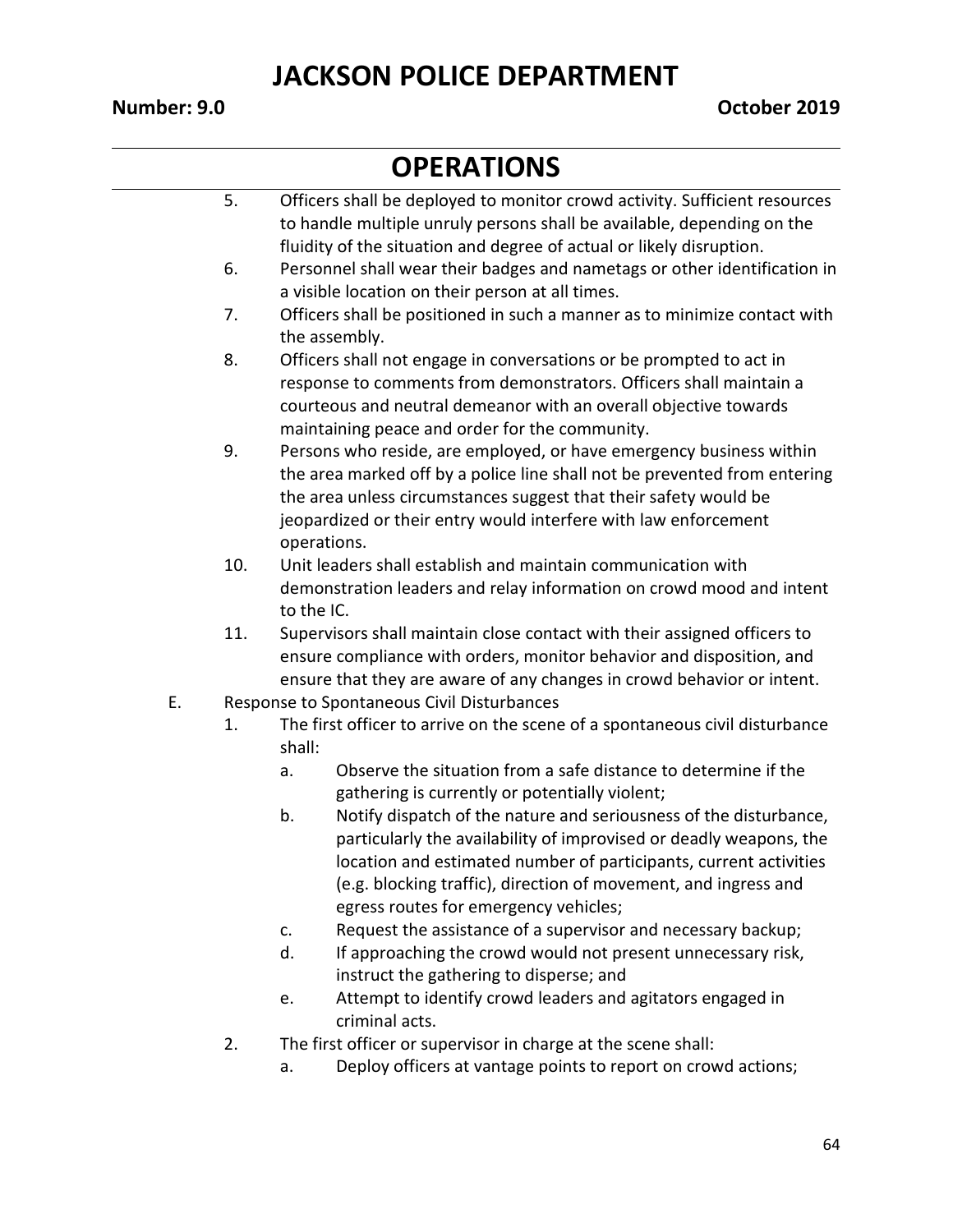- b. Establish a perimeter sufficient to contain the disturbance and prohibit entrance into the affected area;
- c. Ensure that, to the degree possible, uninvolved civilians are evacuated from the immediate area of the disturbance;
- d. Establish a temporary command post; and
- e. Provide ongoing assessment to dispatch.
- 3. In the area outside the perimeter, the IC shall ensure that the following actions are taken:
	- a. Move and reroute pedestrian and vehicular traffic around the disorder.
	- b. Control unauthorized ingress and egress by participants.
	- c. Prevent attempts to assist or reinforce the incident participants from outside the area.
- 4. The IC shall also ensure that:
	- a. Adequate security is provided to fire and EMS personnel in the performance of emergency tasks;
	- b. Support and relief of personnel are available;
	- c. A secure staging area for emergency responders and equipment is designated;
	- d. Liaison and staging points for media representatives are established and available information is provided as appropriate;
	- e. An event log is staffed for documenting activities and actions taken during the course of the incident;
	- f. Photographs are taken and video recordings of event proceedings are made;
	- g. Photographs are taken of any injuries sustained by law enforcement officers or the public; and
	- h. The need for full mobilization of sworn officers and the recall of off-duty officers is determined.
- F. Crowd Dispersal
	- 1. Before ordering forced dispersal of a civil disturbance, the IC shall determine whether lesser alternatives may be effective. These alternatives include the use of containment and dialogue, as follows:
		- a. Establish contact with crowd leaders to assess their intentions and motivations and develop a mutually acceptable plan for deescalation and dispersal.
		- b. Communicate to the participants that their assembly is in violation of the law and that the department wishes to resolve the incident peacefully, but that acts of violence will be dealt with swiftly and decisively.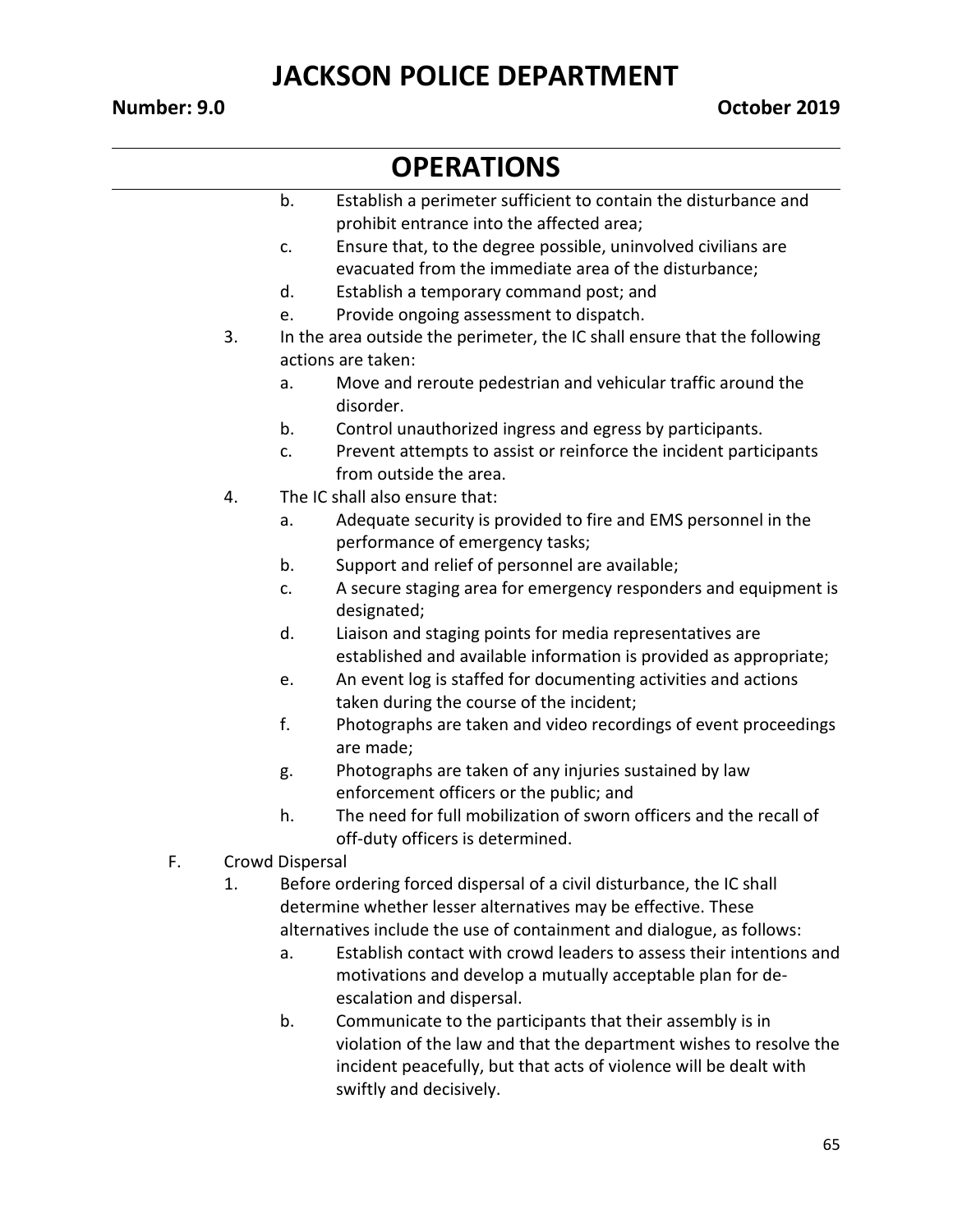### **OPERATIONS**

- c. Negotiate with crowd leaders for voluntary dispersal, or target specific violent or disruptive individuals for arrest.
- 2. Prior to issuing dispersal orders, the IC shall ensure that all potentially necessary law enforcement, fire, and EMS equipment and personnel are on hand to successfully carry out tactical operations and that logistical needs for making mass arrests are in place.

3. When the IC has made a determination that an unruly gathering is present and crowd dispersal is required, he or she shall direct officers, where time and circumstances permit, to issue warnings prior to taking action to disperse the crowd.

- a. The warning shall consist of an announcement citing the offenses or violations being committed, an order to disperse, and designated dispersal routes. A second and a third warning shall be issued at reasonable time intervals before designated actions are taken to disperse the crowd. Where possible, the warnings shall be audio or video recorded and the time and the names of the issuing officers recorded in the event log.
- b. Specific crowd dispersal tactics shall be ordered as necessary where the crowd does not heed warnings. These include, but are not limited to, any one or combination of the following:
	- (1) Display of forceful presence to include police lines, combined with motorcycles, law enforcement vehicles, mounted units, and bicycle units
	- (2) Crowd encirclement
	- (3) Multiple simultaneous arrests
	- (4) Use of aerosol crowd control chemical agents
	- (5) Law enforcement formations and the use of batons for forcing crowd movement
- G. Mass Arrest

In a civil disturbance it may be necessary to make arrests of numerous individuals over a relatively short period of time. For this process to be handled efficiently, safely, and legally, the following shall be observed:

- 1. Mass arrests shall be conducted by designated squads.
- 2. An adequate secure area shall be designated for holding prisoners while awaiting transportation.
- 3. Arrest teams shall be advised of the basic offenses to be charged in all arrests, and all arrestees shall be advised of these charges.
- 4. Arrestees who are sitting or lying down but agree to walk shall be escorted to the transportation vehicle for processing; two or more officers shall carry those who refuse to walk.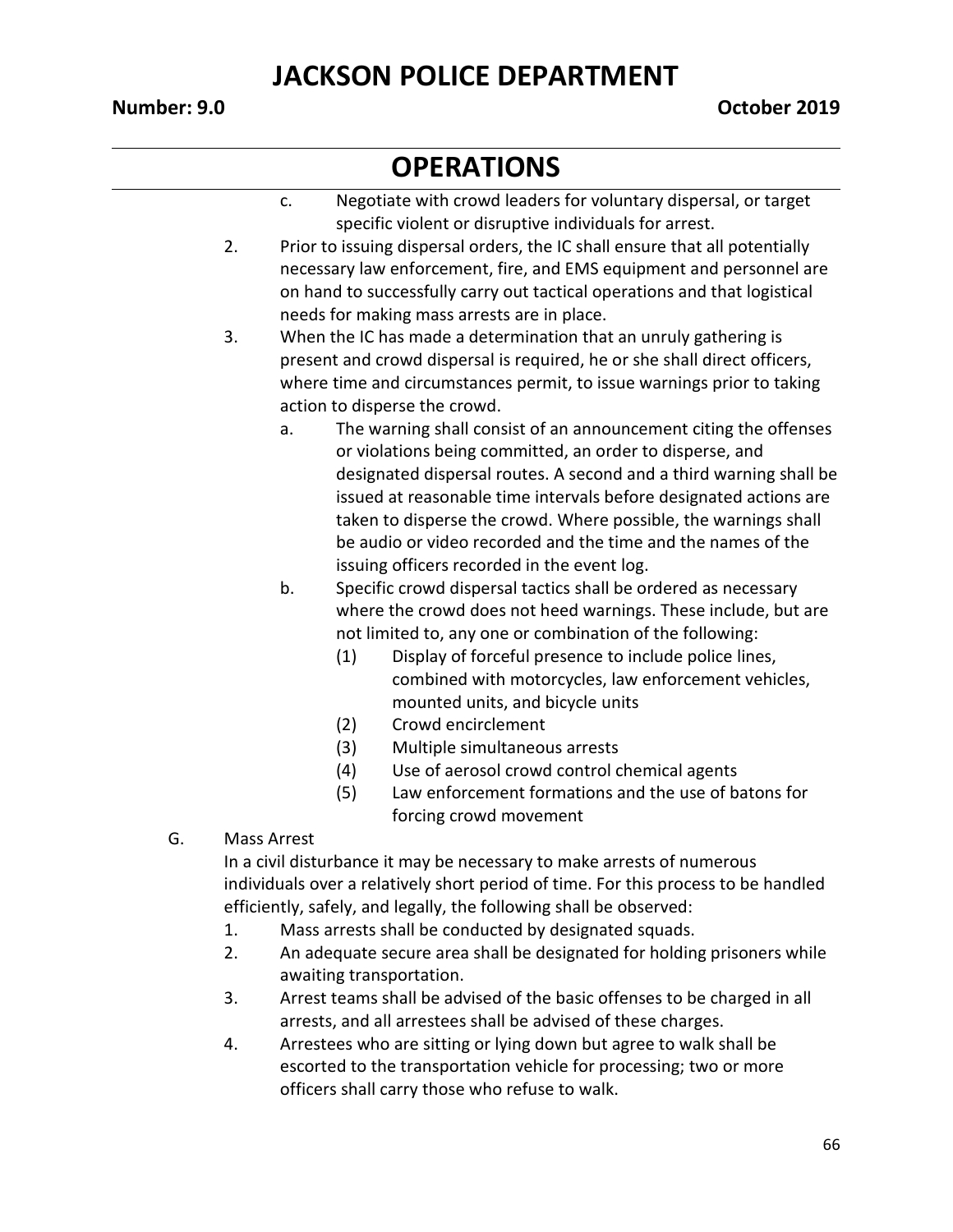# **OPERATIONS**

- 5. Prisoners shall be searched incident to arrest for weapons, evidence of the crime of arrest, and contraband.
- 6. Photographs shall be taken of the arrestee and any prisoner property.
- 7. Injured prisoners and those who request medical attention shall be provided medical attention prior to transportation to the detention facility. Photographs shall be taken of all injuries.
- H. Deactivation When the disturbance has been brought under control, the IC shall ensure that the following measures are taken:
	- 1. All personnel engaged in the incident shall be accounted for and an assessment and documentation made of personal injuries.
	- 2. Witnesses, suspects, and others shall be interviewed or questioned.
	- 3. All necessary personnel shall be debriefed as required.
	- 4. All written reports shall be completed as soon as possible after the incident. Comprehensive documentation of the basis for the incident, the department's response to the incident, with a statement to include the costs of equipment, personnel, and related items shall be completed.

#### **9.10 CRIME SCENES**

- A. On multi-agency incidents the officer assigned to the scene, must assume incident command of the scene (IC) immediately upon arrival and must retain command until relieved or until the investigation is completed. The officers should notify dispatch that they have assumed this role.
- B. The first responsibility of the IC is to ensure scene safety. If a crime scene, the IC should do a sweep of the location to eliminate the possibility of immediate threats to responding personnel.
- C. If the scene is determined to be free of threats, the IC should immediately switch their efforts to life saving measures if there are injured person(s) present.
- D. Once all life-saving responsibilities have been addressed appropriately, the IC should immediately establish a crime scene perimeter to limit access and the destruction of possible evidence.
- E. If a traffic collision with injuries, employees of the police department will render medical assistance to injured persons to the extent they are trained to do so and as deemed necessary by the officer present.
	- 1. It is likely that Fire and EMT services personnel will be assisted in performing any lifesaving effort if injured persons are found at the scene, and will not be hampered by law enforcement personnel until their task is concluded.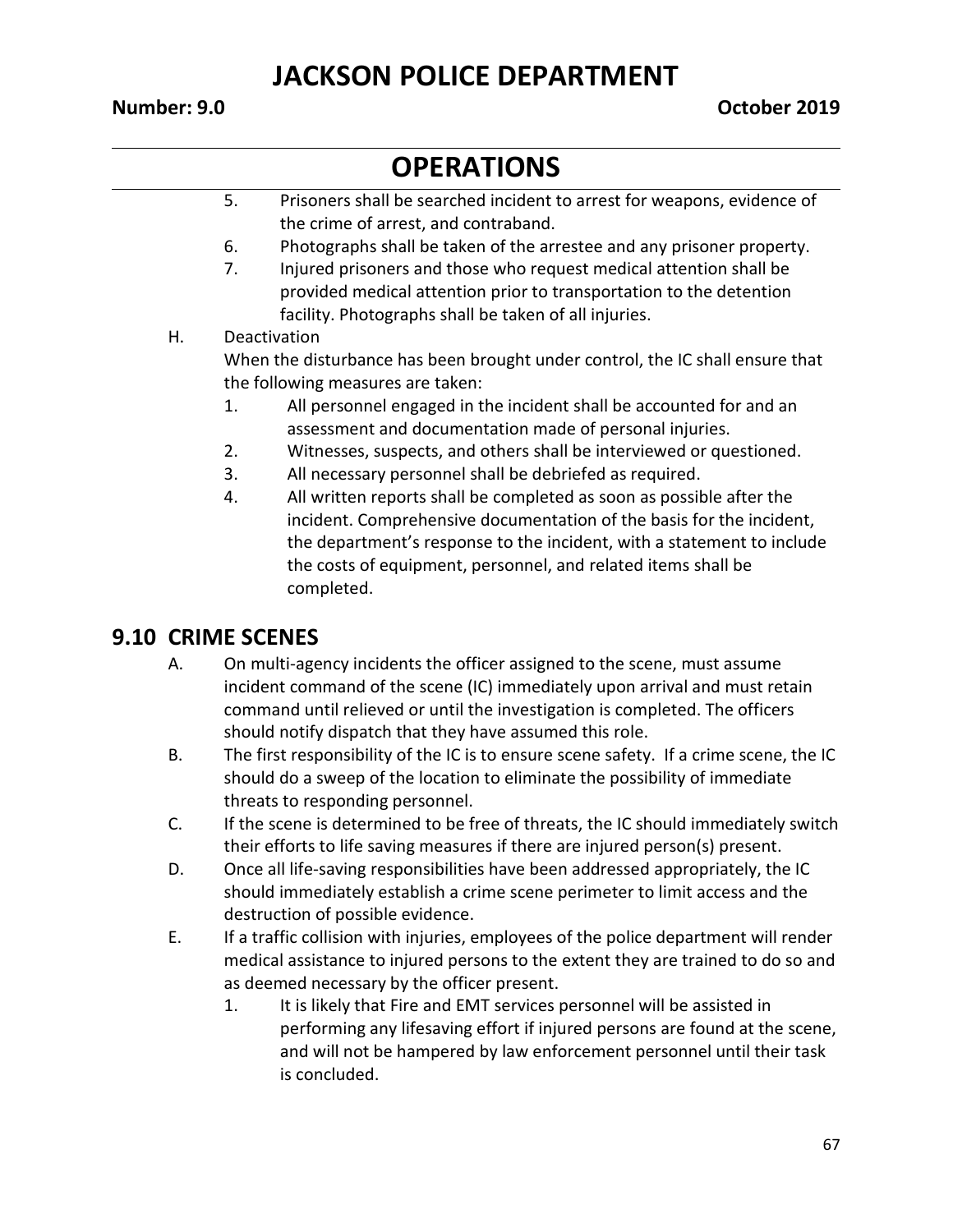- 2. However, if a cold crime scene, the IC shall determine if it is necessary, or not, to allow EMT services personnel access to bodies to check for signs of life on obviously deceased persons if the IC has already established beyond a reasonable doubt that no signs of life are present and that no advanced life saving measures would likely change the outcome. This determination will be based upon training and experience. If in doubt, the IC should immediately escort EMT services personnel to the body and allow EMT services personnel access to the body to determine if signs of life exist or not. Special care should be given to preserve evidence that may be present, to include but not limited to all EKG pads attached to the body.
- F. The IC will then re-establish restricted access to the scene. The names of all emergency personnel, including ambulance attendants, will be recorded in an incident report.
- G. Scene Security and Access
	- 1. No persons will be permitted within a crime scene, except personnel involved in a lifesaving role and except those whose presence will directly further the investigation being conducted.
	- 2. Although the media cannot be prevented from recording or photographing a crime scene, it has no right to greater access than the public. As such, the media cannot enter into a secured scene without permission but may freely enter into and take photographs from any place open to public access.
	- 3. All persons should report to the IC or the IC's designee before entering the scene.
	- 4. All personnel entering the scene and their assigned functions will be identified and recorded when they report to the IC. The IC will be responsible for the delegation and direction of all personnel.
	- 5. All law enforcement personnel permitted within a crime scene should submit a supplemental report providing details, of their activity and function at the scene.
	- 6. Scenes involving establishments, grounds, or parking lots open to the public will be closed if access to any portion thereof interferes with the security of the scene.
- H. Identification, Preservation and Collection of Evidence.
	- 1. No physical object will be moved or evidence collected, other than for safety reasons or to prevent its destruction, until directed by the IC.
	- 2. Depending upon the type of crime(s), complexity of the scene(s) and the level of expertise required to process the scene, the IC may personally process the scene or may request assistance from Investigations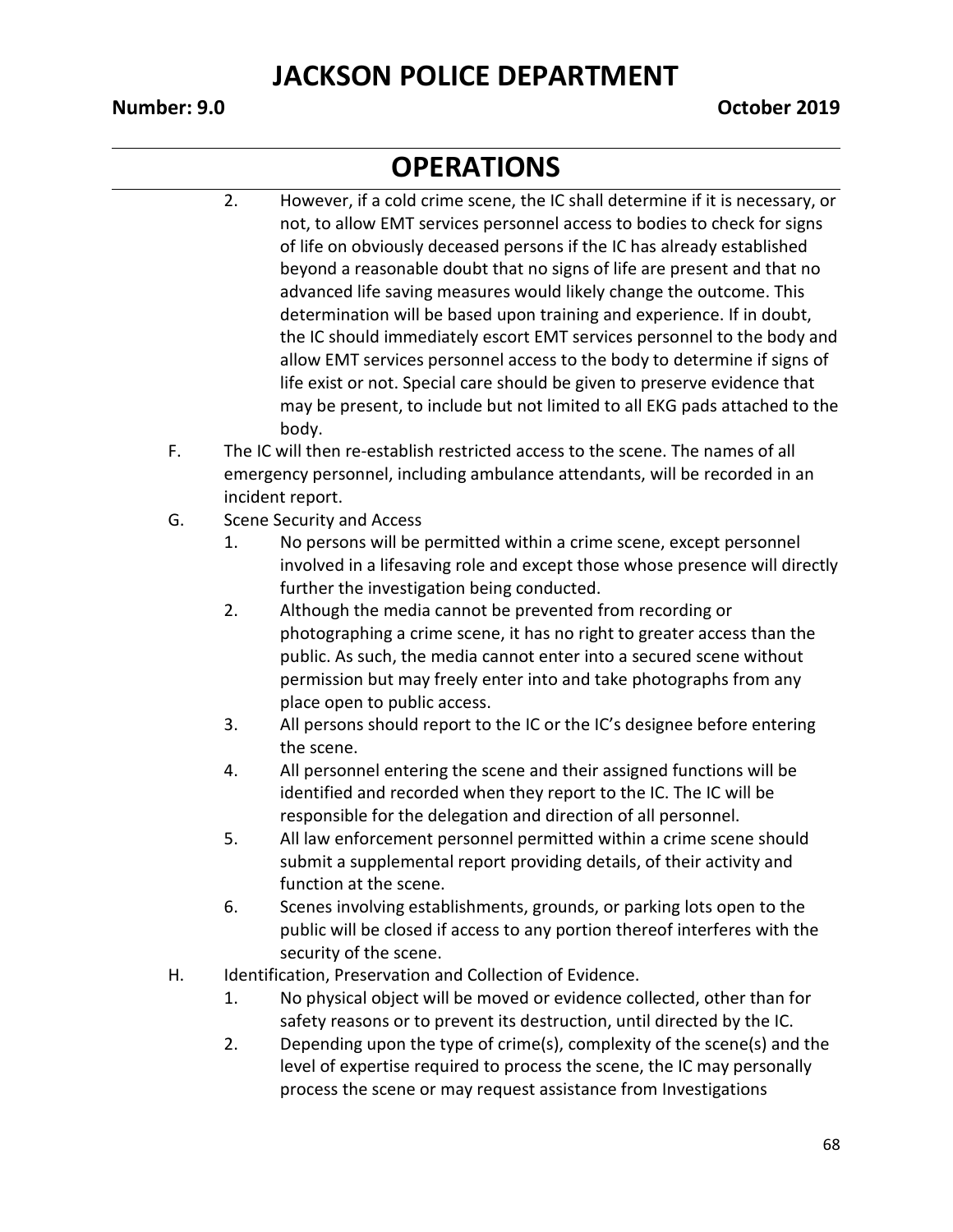# **OPERATIONS**

personnel and/or other officers or divisions, as appropriate. However, on large scale incidents, no outside agency shall be utilized without the consent of the Operations Lieutenant or the Chief of Police.

3. The IC will ensure that all crime scene processing activities are documented and that all collected evidence is properly collected, logged, packaged, transported and secured. Written documentation may be supplemented by photography and sketching, as needed. Written documentation will also include all the tasks performed even if the results of the evidence search and processing were negative.

#### **9.11 FORCED BLOOD SAMPLES**

- A. Officers may forcibly remove blood from arrestees in the following instances:
	- 1. A violation of Wyoming State Statute 31.5.233 as it pertains to a vehicular crash causing "serious bodily injury" to someone other than the driver.
	- 2. Any other felony crime for which a blood sample from the arrestee is needed for evidentiary purposes.
	- 3. With a valid search warrant for a felony.
- B. The use of physical force to remove blood must be authorized by the on-duty Sergeant. If a Sergeant cannot be located, the shift's Corporal may be utilized as the authorizing supervisor. When in doubt regarding using force to obtain a blood draw, contact the on-call county prosecutor.
- C. All forced blood draws will be video recorded and the video booked as evidence.
- D. Officers must meet four conditions before blood can be forcibly removed from a person.
	- 1. A lawful arrest;
	- 2. Probable cause for the seizure; and
	- 3. The sample must be removed in a medically approved manner utilizing a reasonable force response, and
	- 4. The person taking the sample must be a physician, registered nurse, qualified clinical or laboratory technician or other person who routinely does venipuncture.
- E. Officers must first attempt to seek and receive voluntary compliance from the subject for the medical removal of blood samples. Obtaining the blood sample through the use of force should be considered only as a method of last resort.
- F. A hospital is obviously the most practical setting for forcibly drawing blood. However, if transportation to a hospital is not feasible, qualified technicians from a department approved medical laboratory service may be called to do the blood draw.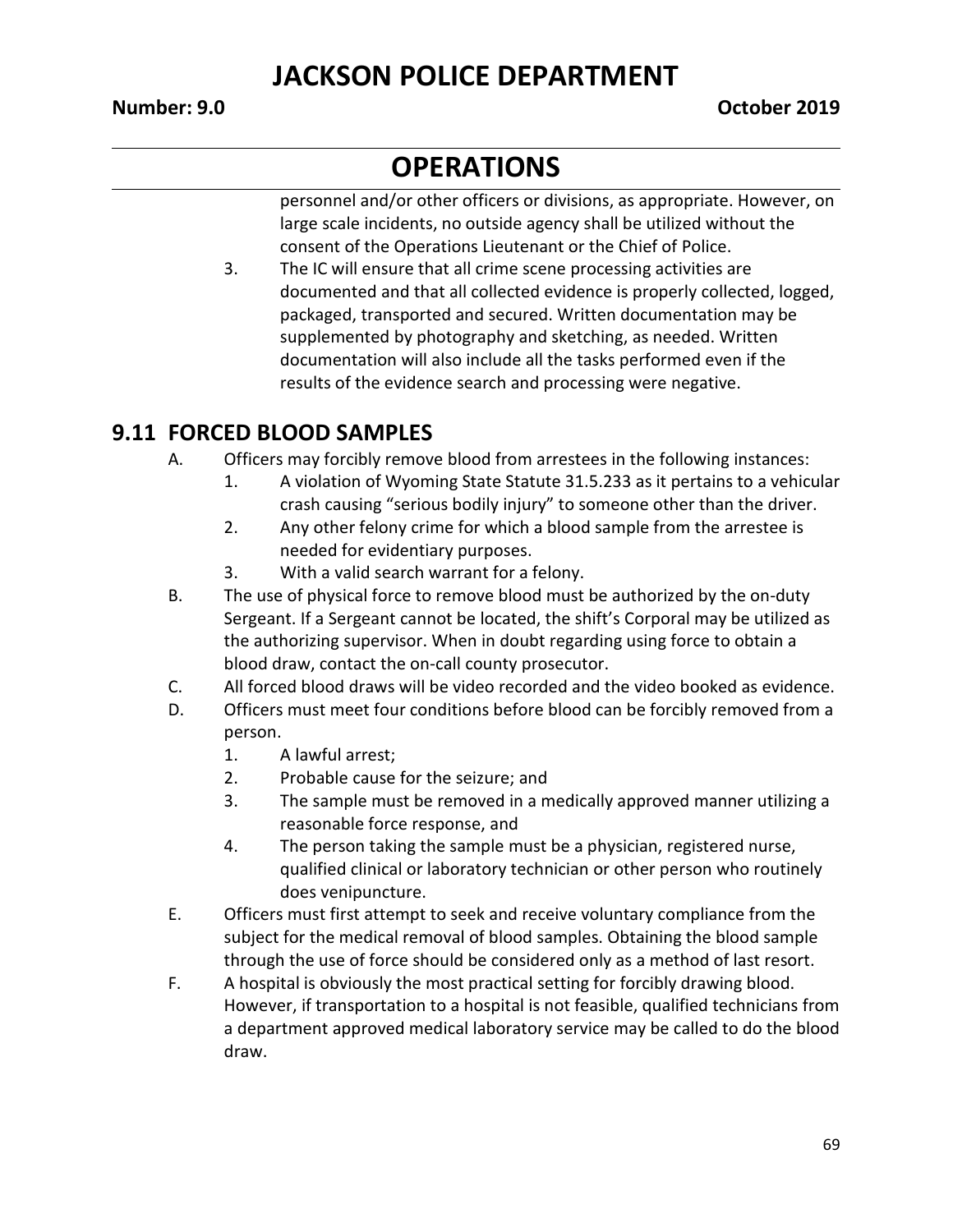# **OPERATIONS**

- G. If the use of physical force is necessary to remove a blood sample, officers should carefully articulate in their arrest reports the facts of the incident. The report should include:
	- 1. The exigent circumstances necessitating the need for a blood sample;
	- 2. The attempts and methods to gain voluntary compliance from the subject for the blood draw;
	- 3. The nature of the resistance;
	- 4. The number of officers required to subdue the arrestee;
	- 5. Each officer's actions; and,
	- 6. The names, credentials, and contact information of all health care professionals participating in the blood draw.

#### **9.12 UNATTENDED DEATHS AND DEAD BODIES**

- A. In the event the scene involves an unattended death or the presence of a dead body, the scene shall be treated as a homicide and processed accordingly, until such time that sufficient information or evidence proving otherwise is achieved. At which time, the level of investigation may be downgraded, except in suspected suicide cases, which shall be treated in the same manner as a homicide case until an autopsy reveals a manner of death.
- B. Scenes involving an unattended death or dead body where the deceased suffered from a critical illness or was currently being treated by a physician for a terminal illness that is common knowledge to witnesses and can be confirmed through a physician, do not need to be treated as a homicide case, but rather treated as a natural death and the only requirement is to collect basic information sufficient to document the death adequately in a police report.

#### **9.13 SEXUAL ASSAULT INVESTIGATION**

- A. If an officer responds to a call and determines it to be a sexual assault or child abuse, the officer is to contact the investigative supervisor as soon as practical to consult about the case facts known to that point. In the absence of the investigative supervisor, another detective should be contacted. The supervisor or the detective may give direction to the officer about how to best proceed with the case.
- B. In all sexual assault cases, the first responding officer should conduct the initial investigation to gather basic information about the case (see letter "F" below for direction on cases involving juveniles.)
- C. The officer should arrange for a sexual assault examination at St. John's Hospital, preferably by a Sexual Assault Nurse Examiner (SANE) qualified nurse.
- D. In some circumstances, the victim may go to the hospital on his/her own accord and request that a sexual assault kit be collected by hospital staff. The victim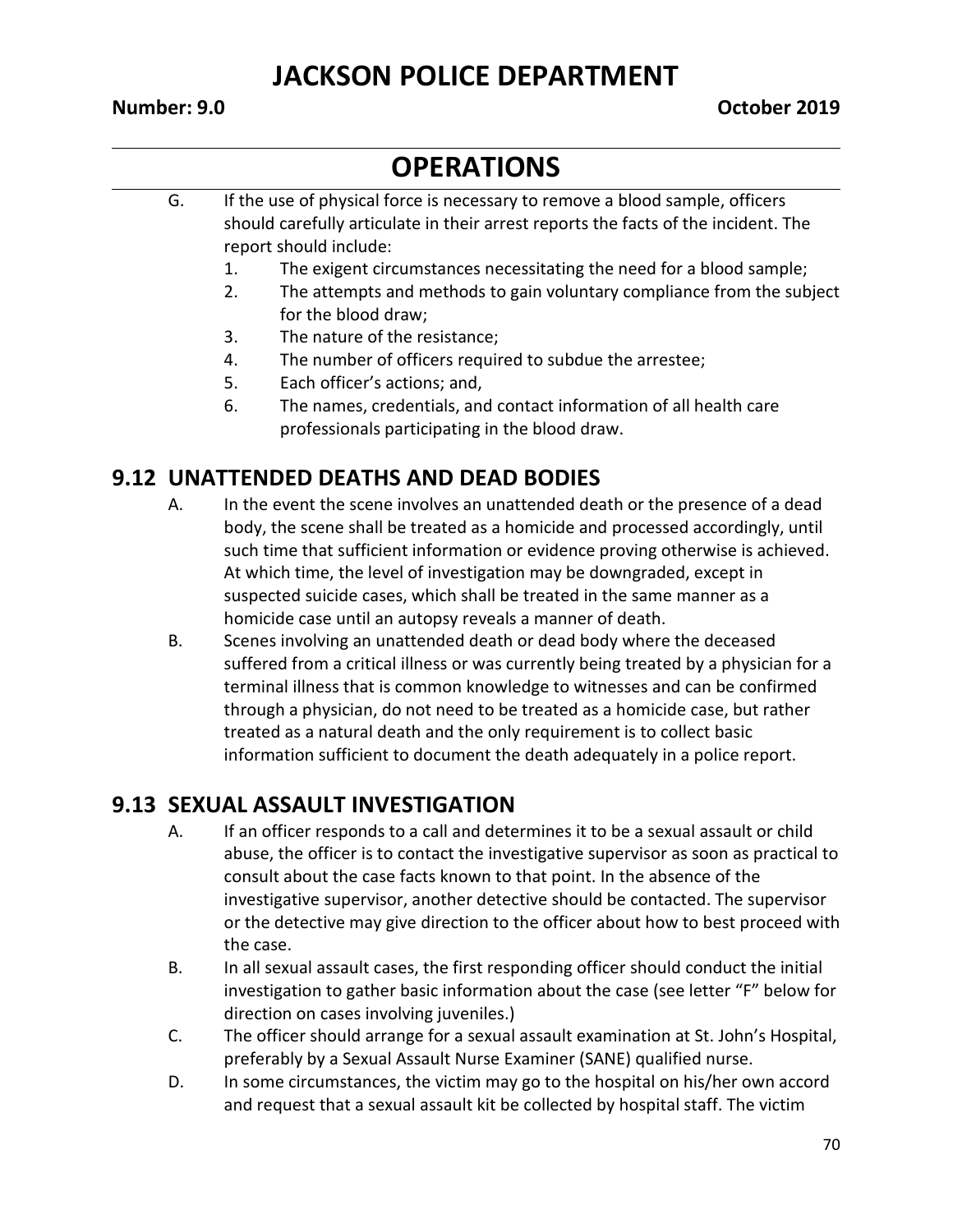# **OPERATIONS**

may also choose at that time not to have law enforcement contacted. In this event, the officer should only respond to the hospital, collect the kit, and place it into the RMS property room as an item for safekeeping. The kit will then be sent to the Wyoming State Crime Lab for processing.

- E. If the assault involves an adult victim, the Community Safety Network (CSN) should be notified and a volunteer asked to meet with the victim at the hospital, if so desired by the victim. In cases where the victim and/or law enforcement has already been working with Victim Services, CSN need not be contacted unless requested by the victim.
- F. If the assault involves a juvenile victim, the same procedures are utilized; however, Victim Services should be notified in lieu of the CSN, and the scope of the victim interview should be limited to establishing that a crime probably occurred, as the child will be later interviewed by a trained child forensic interviewer.
- G. The notified detective shall make arrangements for a pediatrician to conduct a medical examination of the child and for a child forensic interview to take place at the Hirschfield Center following the medical examination, if possible.
- H. All victims of sexual assault shall be treated with dignity and respect by members of the police department regardless of the circumstances of the case. The responding officers and detectives should avoid re-victimizing the victim and should not place judgment on the circumstances leading to the assault. However, this does not preclude an officer from confronting a victim who is believed to have made a false report if the evidence supports that is what occurred. This type of challenging interview is typically best performed by a detective at a later date rather than challenging the alleged victim on the day they choose to report.
- I. Officers investigating sexual assault cases should remember to collect the victim's clothing if the assault recently occurred. Additionally, bed linens should be collected if the assault occurred on a bed, however, search warrant considerations should be given if the bedroom does not belong to the victim. If the victim has changed clothing since the assault occurred, officers should inquire if the soiled clothing still exists for collection. The officer should collect all material believed to contain biological evidence of the assault.
- J. No officer should release the names or identities of victims or suspects involved in a sexual assault case according to State Law.
- K. In cases involving juvenile victims or suspects, dates of birth shall be omitted from probable cause affidavits and affidavits in support of warrants. In addition, victim's names shall be omitted from these documents as well.

#### **9.14 JUVENILE CUSTODY, DETENTION, AND SHELTER CARE**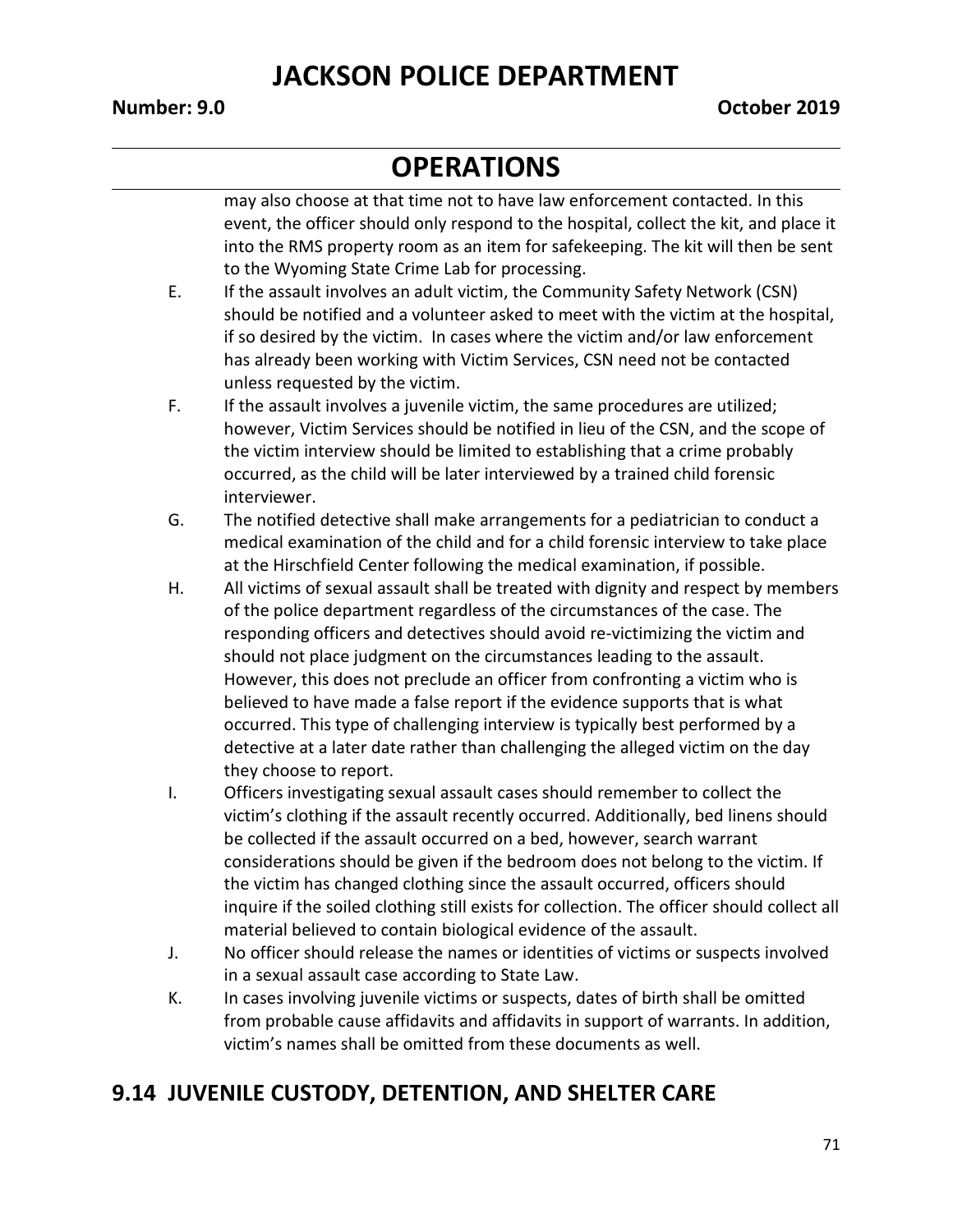- A. The police department is committed to a philosophy that decisions concerning custody and detention of juveniles are based upon what is best for the child and the community at the time the action is taken. In addition, Wyoming State law provides statutes concerning juvenile custody that helps direct that philosophy to create consistency in application of the environment appropriate to the situation, realizing that some instances call for incarceration when the child may be a danger to themselves or others.
- B. The police department is committed to enhancing our working relationship with the county attorney's office who will ultimately be responsible for the juvenile's progression through the courts. To that end, officers shall consult with the county attorney on all cases involving juveniles as suspects, victims, runaways or who might otherwise be a candidate for shelter care or detention.
- C. A number of State statutes specifically apply to the taking of children into custody. The statute most applicable and encompassing is (W.S.S. 14-6-405). ("Taking of a child into custody; when permitted."), which reads as follows;
	- 1. A child may be taken into custody by a law enforcement officer without a warrant or court order when:
		- a) The circumstances would permit an arrest without a warrant under (W.S.S. 7-2-102);
		- b) There are reasonable grounds to believe the child has violated the terms of an order of the juvenile court issued pursuant to this act;
		- c) There are reasonable grounds to believe a child is abandoned, lost suffering from illness or injury or seriously endangered by his surroundings and immediate custody appears to be necessary for his protection;
		- d) The child's conduct or behavior seriously endangers himself and immediate custody appears necessary; or
		- e) There are reasonable grounds to believe the child has run away from his parents, guardian or custodian.
- D. Although this statute provides broad authority for taking a child into custody, taking a child into custody should reflect a decision based upon the philosophy that the custody was in the best interest of the child and/or the public at the time.
- E. Child in Need of Supervision (C.H.I.N.S.)
	- 1. Officers may also come into contact with juveniles in a non-criminal setting.
	- 2. "Child in need of supervision" (C.H.I.N.S.) means any child who has not reached his seventeenth birthday, who is habitually truant or has run away from home, who habitually disobeys reasonable and lawful demands of his parents, guardian, custodian or other proper authority,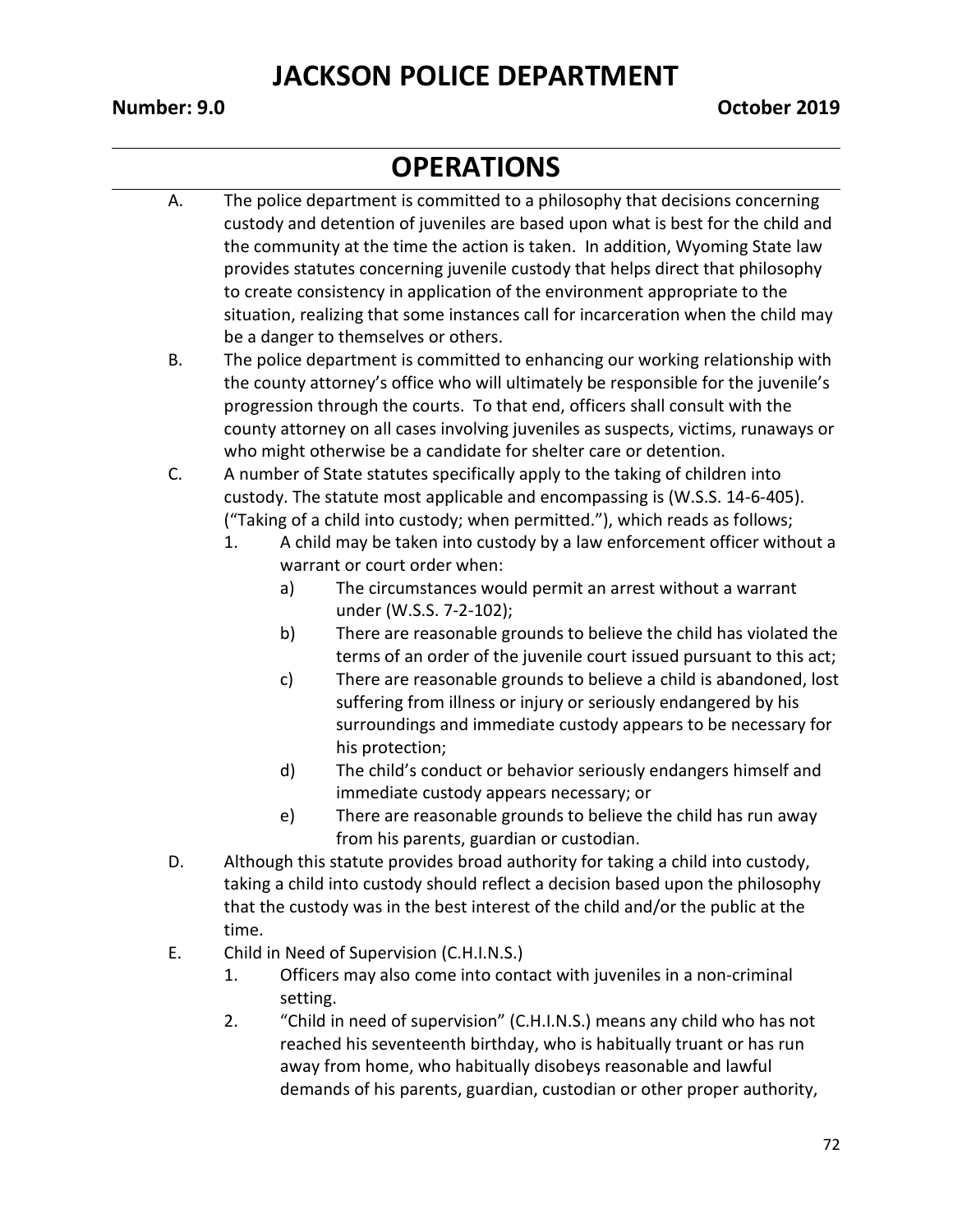### **OPERATIONS**

who is ungovernable and beyond control, or who has committed a status offense.

- 3. W.S.S.14-6-201 (xxiii) defines status offense as an "offense which, if committed by an adult, would not constitute an act punishable as a criminal offense…"
- 4. Officers should not confuse a C.H.I.N.S. case with taking a juvenile into custody pursuant to W.S.S. 14.6.409. C.H.I.N.S. is a civil, court-ordered designation for children. If an officer comes across a C.H.I.N.S. case, advise the parties present that you would assist in reporting the C.H.I.N.S., but you cannot take a child into custody under C.H.I.N.S. If you take a child into custody as a runaway (even if the child is seventeen) it falls under W.S.S. 14.6.405, not C.H.I.N.S.
- F. Detention/Shelter Care
	- 1. Once a law enforcement officer takes a child into custody, W.S.S. 14-6- 406-(a) must be applied. This statutes states, "A child taken into custody shall not be placed in detention or shelter care without a court order unless shelter care is required to:
		- a) Protect the child's person;
		- b) Prevent the child from being removed from the jurisdiction of the court; or
		- c) Provide the child having no parent, guardian, custodian or other responsible adult with supervision and care and return him to the court when required."
	- 2. Any person taking a child into custody shall, as soon as possible, notify the child's parent, guardian or custodian. Unless the child's detention or shelter care is authorized by court order or required for any of the reasons **is** delineated in W.S.S. 14-6-406-(a), the child shall be released to the custody of his parent, guardian, custodian or other responsible adult upon that person's written promise to present the child before the court upon request.
	- 3. Anytime an officer takes any enforcement action where the suspect is a juvenile, the following procedures are to be followed: This does not apply to traffic related citations. This only applies to a criminal or a status offense crime in which a juvenile (under 18 years of age) is the suspect:
		- a) The officer shall conduct a Juvenile Detention Risk Assessment. This assessment shall use the form created for this by the Wyoming Association of Sheriffs and Chiefs of Police. This may be done at the scene with the juvenile or at the station, but will be done before any detention or release option is implemented.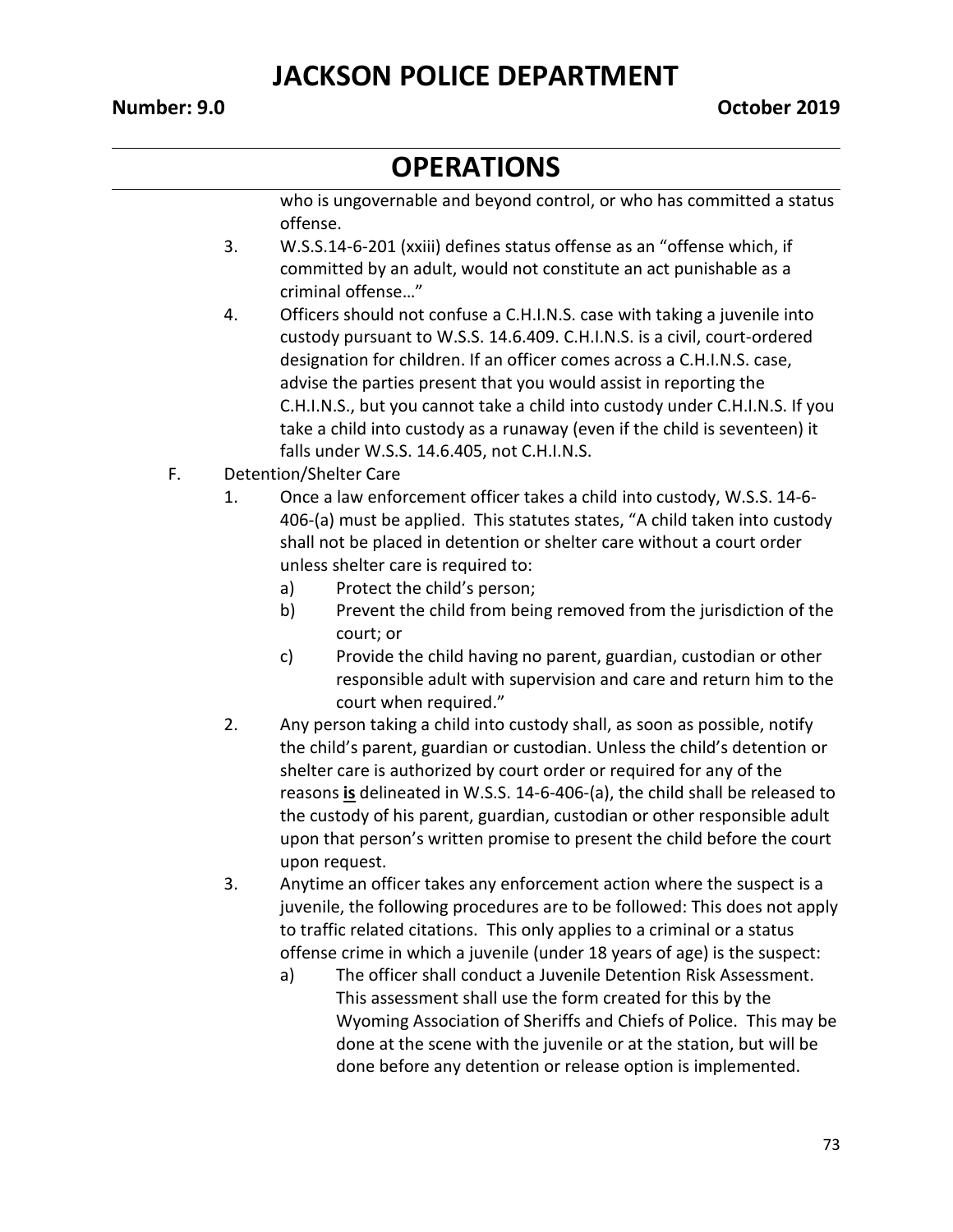#### **OPERATIONS**

Every attempt should be made to notify the custodial parents of this interaction at the earliest time practical.

- b) After completing the assessment, an officer shall make the necessary arrangements for the detention option indicated. Note: that in the event that the officer decides to override the assessment recommendation, the County Attorney's Office must approve.
- c) If it is decided the juvenile will be provided shelter care or placed in detention, the County Attorney's Office shall be notified without delay and as per directive. Please call the County Attorney and fax the notification using the Juvenile Arrest Notification form created for this.
- d) The assessment form will be made an attachment to the written report of the incident.
- 4. Below is a list of available "levels of supervision" options:
	- a) Release to parent/guardian-no restrictions low risk
	- b) Home detention limited restrictions apply low risk
	- c) Voluntary placement in the Van Vleck Group home by parent/guardian - low to intermediate risk
	- d) Teton County Juvenile Holding Facility, which is administered by Van Vleck - intermediate risk
	- e) Five-County Detention and Youth Rehabilitation Center, Rexburg, Idaho - intermediate to high risk
	- f) Teton County Jail See below restrictions
- 5. Generally, juveniles are not to be taken to the adult detention facility. There are however, exceptions.
	- a) If it appears detention in the adult facility is a safer environment overall, then a juvenile can be held in the jail for no longer than six (6) hours, provided the juvenile is accused of a delinquent act, such as an actively violent juvenile who cannot be adequately controlled other than in the jail and provided he or she can be housed out of sight and sound of adults. In the event this exception is exercised it calls for an immediate hearing and approval of the Teton County Sheriff.
	- b) If the County Attorney has indicated they are charging a juvenile as an adult and requests the juvenile be booked into the Jail.
- G. Admission to Teton County Juvenile Holding Facility
	- 1. In the event the juvenile is to be held at the holding facility, the detention staff must be notified immediately so staffing of the facility can be arranged.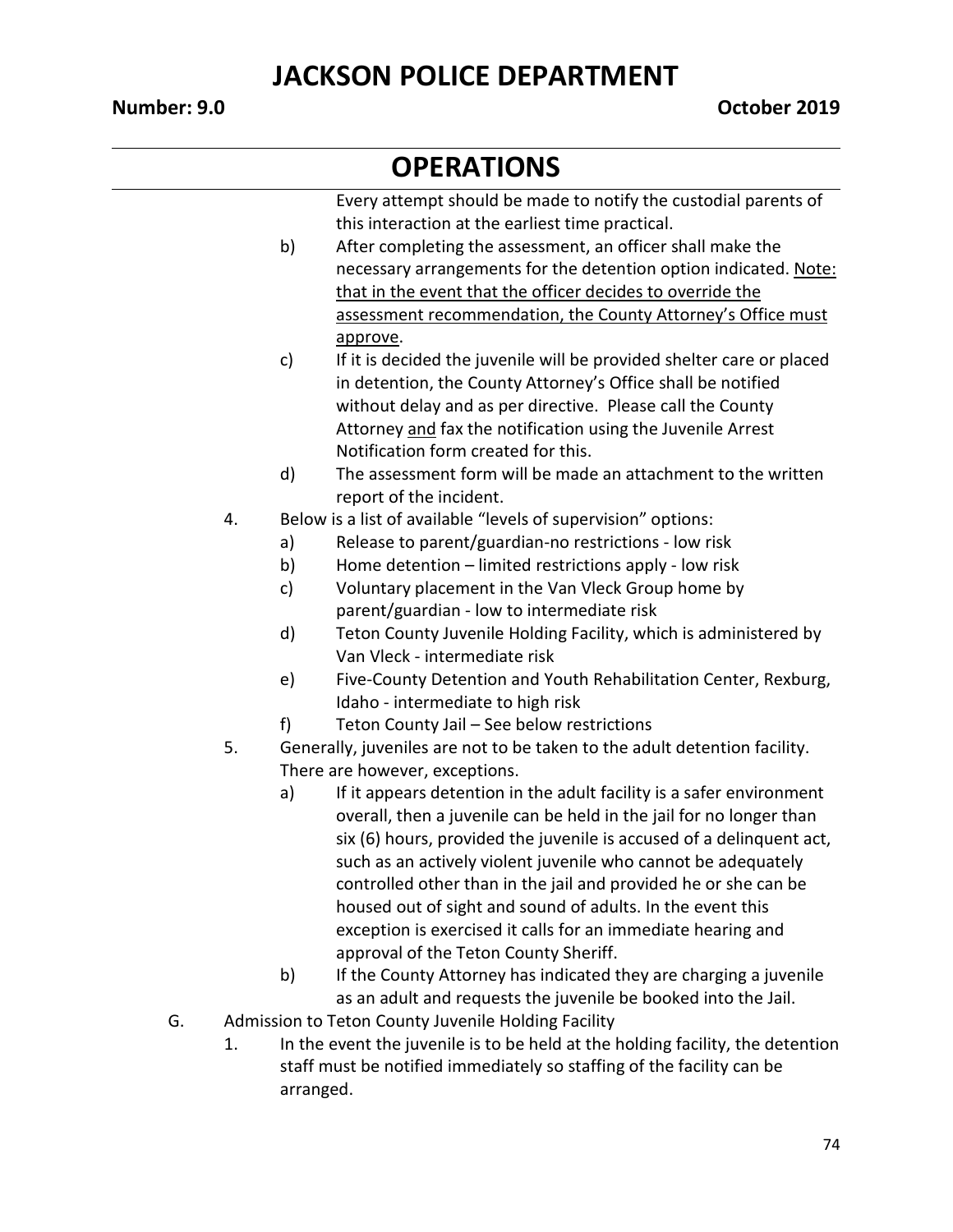| 2. |           | Any items an officer finds during the search of a juvenile will be stored by   |  |  |  |
|----|-----------|--------------------------------------------------------------------------------|--|--|--|
|    |           | the detention center, unless they are contraband or evidence, provided         |  |  |  |
|    |           | the items may be released to a parent or guardian so long as they are not      |  |  |  |
|    |           | contraband or evidence.                                                        |  |  |  |
| 3. |           | The officer taking custody of the juvenile shall ensure that arrangements      |  |  |  |
|    |           | for transportation to the holding facility are complete.                       |  |  |  |
| 4. |           | The arrest report shall be completed prior to the arresting officer going      |  |  |  |
|    | off duty. |                                                                                |  |  |  |
| 5. |           | In the event the officer has reason to believe the juvenile is under the       |  |  |  |
|    |           | influence of alcohol or other drugs:                                           |  |  |  |
|    | a)        | The officer shall attempt to administer a portable breath test if              |  |  |  |
|    |           | alcohol is suspected.                                                          |  |  |  |
|    | b)        | If other drugs are suspected, the officer shall attempt to secure a            |  |  |  |
|    |           | urine test.                                                                    |  |  |  |
|    | c)        | If the juvenile refuses to submit to any test, it will be noted in the         |  |  |  |
|    |           | officer's report.                                                              |  |  |  |
|    | d)        | Officers shall articulate in the report all objective symptoms                 |  |  |  |
|    |           | related to the specific drug for possible additional charges.                  |  |  |  |
|    | e)        | This does not preclude an officer from forcing a blood or urine                |  |  |  |
|    |           | sample as evidence from a juvenile pursuant to department policy               |  |  |  |
|    |           | regarding obtaining forced blood samples from suspects when                    |  |  |  |
|    |           | serious bodily injury or death has occurred.                                   |  |  |  |
| 6. |           | If the level of influence or intoxication is such that it appears the juvenile |  |  |  |
|    |           | is in need of medical attention; the officer shall call for an ambulance to    |  |  |  |
|    |           | transport the juvenile to the hospital for treatment.                          |  |  |  |
|    | a)        | The officer needs to ensure the juvenile is properly supervised                |  |  |  |
|    |           | while undergoing treatment.                                                    |  |  |  |
|    | b)        | In such cases, a doctor's release must be obtained prior to the                |  |  |  |
|    |           | admission of a juvenile to the holding facility. In the event a                |  |  |  |
|    |           | doctor's release is secured but the juvenile is still under the                |  |  |  |
|    |           | influence, the juvenile can still be released to the holding facility          |  |  |  |
|    |           | but is to be monitored closely and transported back to the                     |  |  |  |
|    |           | hospital, if needed.                                                           |  |  |  |
|    | c)        | Officers with a candidate for high risk detention should first check           |  |  |  |
|    |           | to see that a bed is available at the facility.                                |  |  |  |

- d) Officers should constantly monitor the welfare of the juvenile during transport.
- e) Officers should arrive at the facility with a pre-written affidavit supporting the need for the detention and provide it to their staff.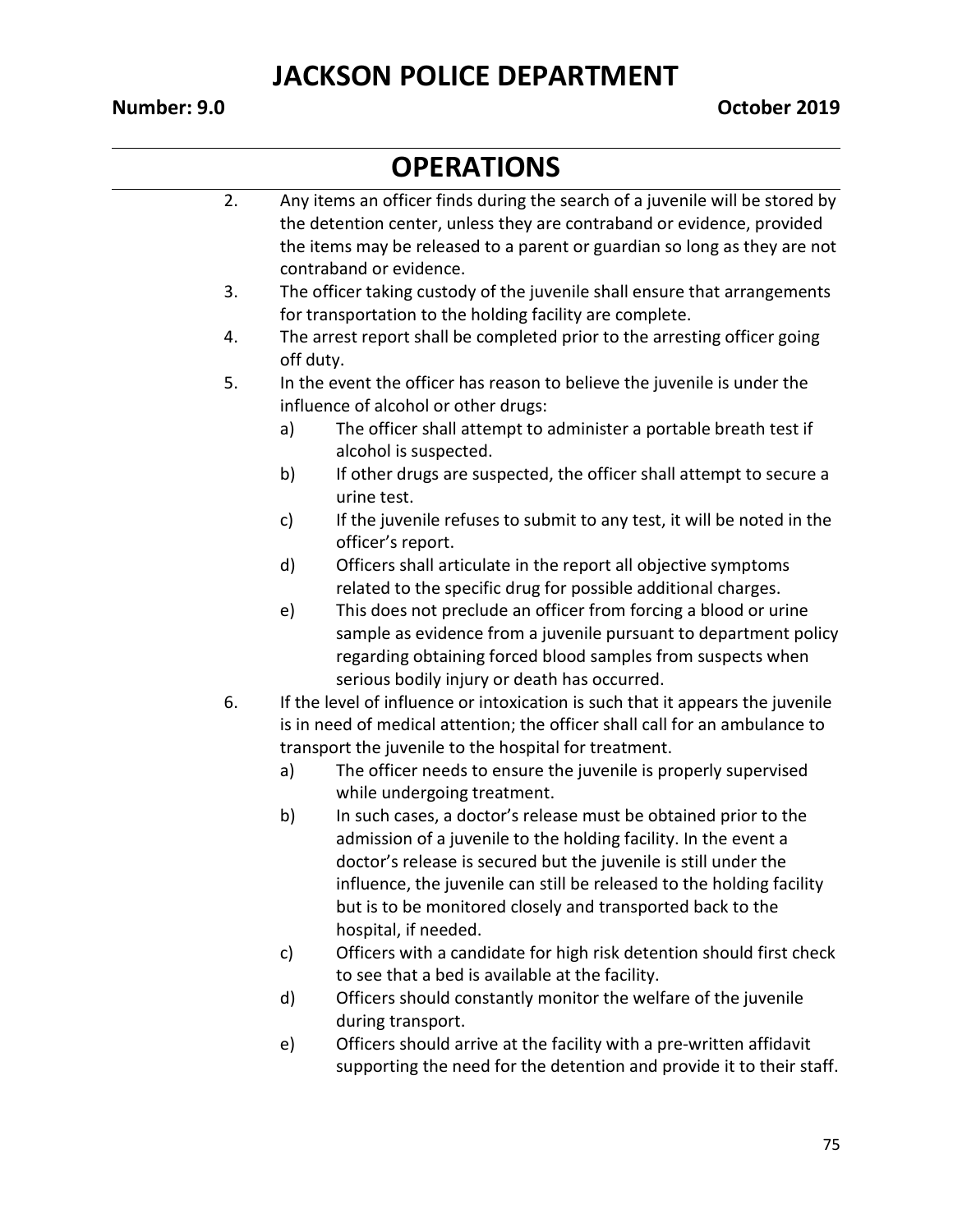# **OPERATIONS**

- f) Officers should fax a copy of the affidavit to the Teton County Prosecuting Attorney's office.
- g) Officers should complete all police reports prior to ending their shift.
- 7. During contacts with juveniles resulting in the potential for fines or other penalties, reasonable attempts shall be made to notify the juvenile's guardian.

#### **9.15 MENTAL HEALTH DETENTION**

- A. Ensuring safe, sensitive, effective and due process care while dealing with mentally ill persons can be complex, problematic, and high-risk for officers. The police department is committed to providing all mentally ill persons with dignity and respect and assisting with their care to the degree that is permitted by law. It is also understood that not all persons that law enforcement will come into contact with and suffer from mental illness are subject to detention, in fact most are not under commonly encountered circumstances.
- B. Title 25 of Wyoming State Statutes prescribes legal requirements before a person can be detained against their will for mental health reasons. Abuses of the protections provided by Title 25 can result in criminal penalties.
- C. If the patient is brought to the emergency room by a peace officer:
	- 1. The officer must have reasonable cause to believe a person is mentally ill is dangerous to himself/herself or others, as defined in Wyoming statutes.
	- 2. The officer must notify the on-call gatekeeper to complete the examination. This number can be obtained through the ER or Dispatch.
		- a) The examiner shall conduct an examination as appropriate, but in any event no later than 24 hours after initial detention.
		- b) The examiner will consult with the peace officer that completed the Form 3-81 part of the examination.
		- c) If the examiner does not plan to hold the patient, the peace officer has the right to request a consultation with the on-call manager.
		- d) If an examination does not take place, the patient shall be released.
	- 3. The officer is to complete and sign Form 3-81, leave a copy with the patient for the gatekeeper to review, notify the County Attorney's Office via fax, and personally notify the County Attorney's Office via phone.
	- 4. The on-call gatekeeper will conduct a preliminary examination and serve as the "examiner."
	- 5. The examiner must find one of the following: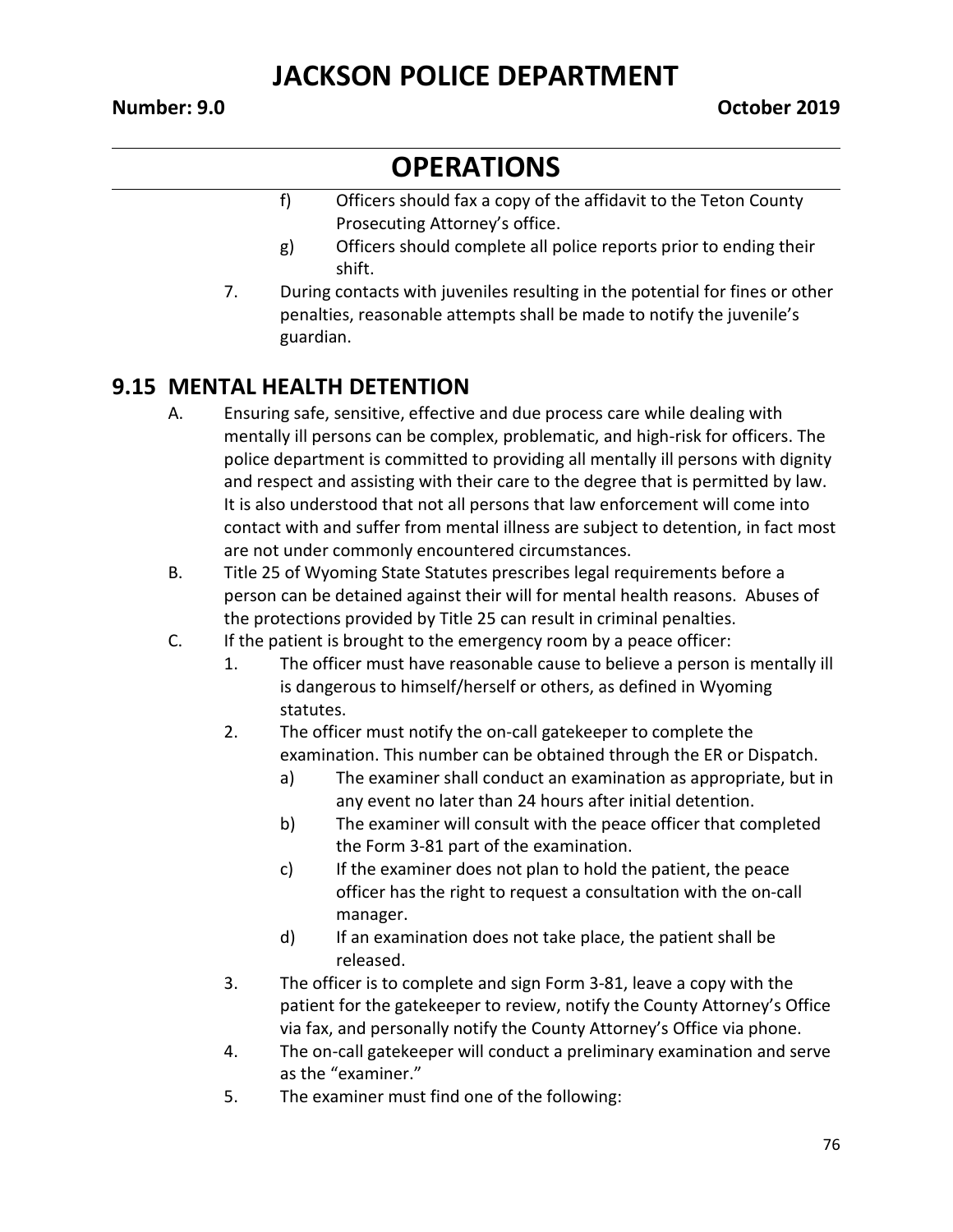- a) If the patient is found not to be mentally ill, then the patient shall be released immediately.
- b) If the examiner finds the patient was mentally ill, but is no longer dangerous to himself/herself or others, the patient shall be released immediately.
- c) If the examiner finds that the patient is mentally ill, the patient may be held for up to seventy-two (72) hours from the initial detention, excluding weekends and holidays, and an emergency detention hearing will be scheduled.
- D. If the patient arrives at the emergency room voluntarily, the officer may be called for security purposes, but is not involved in the Title 25 process other than to keep the peace. In the event a person attempts to leave the facility and the attending physician has not yet done a Title 25 on the individual, flight alone does not constitute authority to detain the individual. The responsibility lies with that of the attending physician who has been treating the individual to determine if the person is to be held on a Title 25 or not and may declare that the person is a threat to themselves or others and request the assistance of law enforcement to return the person to the hospital for an examination by the gatekeeper. In these cases it is not the peace officers responsibility to complete the Form 3-81.
- E. If the patient arrives at the emergency room voluntarily and is determined to be a Title 25 hold by the attending physician but then becomes violent, St. John's Medical Center will call to request assistance from law enforcement to control the individual Security staff employed by the hospital will also be called to respond and assist law enforcement with the detention.
	- 1. The officer shall control the situation and discuss patient issues with the physician and staff. The role of the law enforcement officer is to maintain the peace until Jackson Hole Community Counseling Center personnel arrive.
	- 2. If the officer has to physically restrain the individual prior to a qualified person completing a Form 3-81, thus constituting a forced detention, then the officer will complete the Form 3-81 and notify the County Attorney's office via phone and fax, regardless of whether or not the attending physician decides to do a Title 25 hold or not. The officer may be required to testify if there is an emergency detention hearing.
- F. If the patient is referred to the emergency room or is admitted by a private provider, such as a psychiatrist, attending physician, or licensed independent practitioner, an officer may be called for security purposes but is not involved in the Title 25 process other than to keep the peace.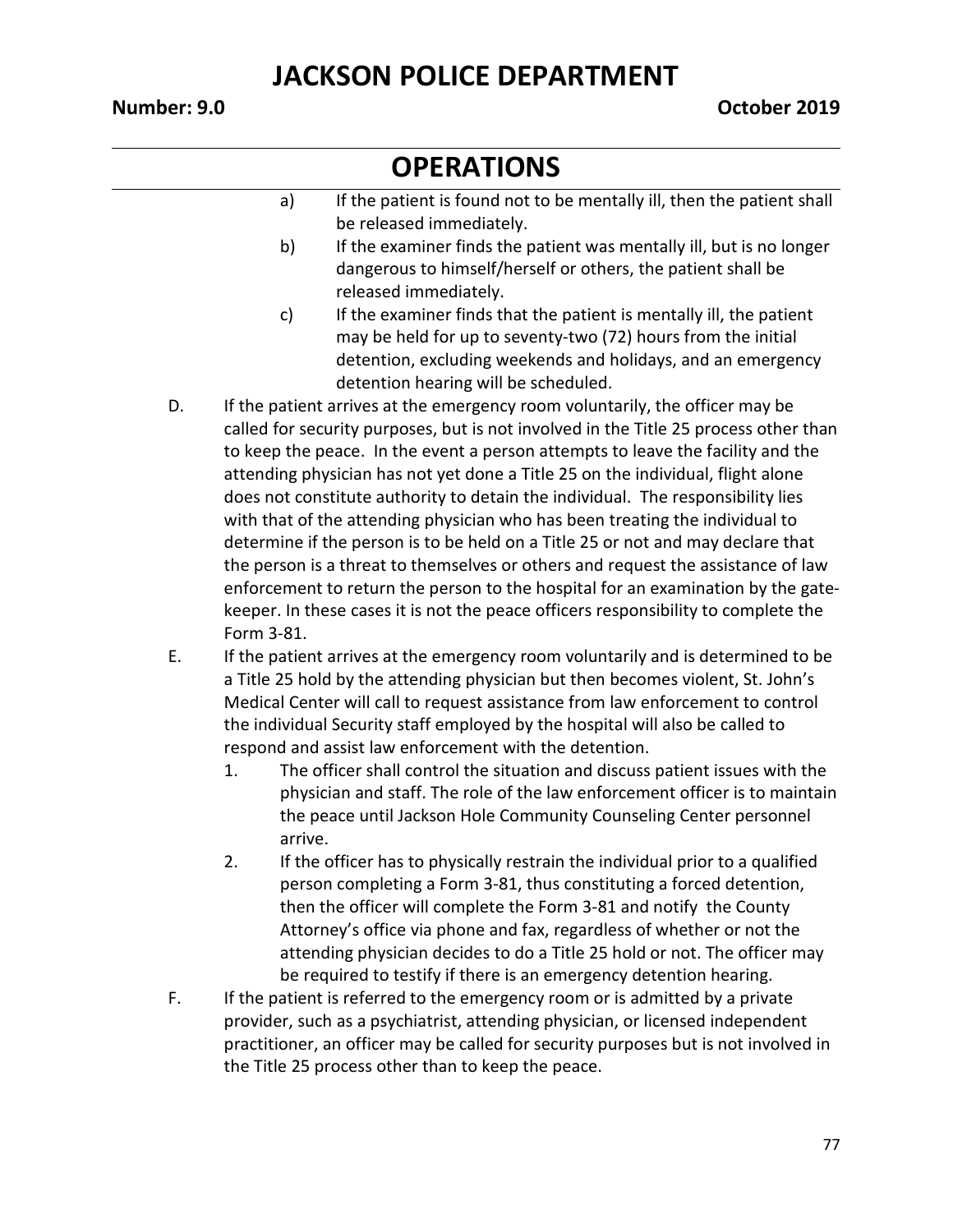- G. Regardless of who institutes a Title 25 hold, the peace officer or a physician, the police officer shall remain on the scene to keep the peace until it is reasonable to assume that no immediate risk is present. At which time the officer may turn security of the scene to security officers employed by the hospital. If the individual again becomes violent, police officers shall immediately respond back to the hospital to assist both hospital staff and security officers employed by the hospital.
- H. Emergency detention hearings are conducted pursuant to W.S.S. 25-10-109, and the County Attorney represents the State. The officer may be expected to testify.
- I. Involuntary hospitalization hearings are conducted pursuant to W.S.S. 25.10.110, and the County Attorney represents the State. The officer may be expected to testify.
- J. Overview of the Title 25 process:
	- 1. The Jackson Hole Community Counseling Center (JHCCC) acting as the gatekeeper will examine the patient, complete the 3-81, and testify at the 109 hearing and will almost always be the examiner.
	- 2. Whoever completes the 3-81 must be willing and prepared to testify in court at the 109 hearing that the patient being detained was mentally ill and a danger to himself/herself or others and to follow the patient until discharge.
	- 3. If JHCCC completes the examination and the 3-81, JHCCC will follow the patient on a daily basis to assist with case follow-up, treatment and discharge planning through the 109 hearing and/or 110 hearing.
	- 4. If a private provider initiates a Title 25 hold, the private provider must complete and sign the Form 3-81. The private provider will remain the examiner until such time as the Court appoints another examiner. In the event the examiner wishes to utilize the services of JHCCC, the attending physician must contact the JHCCC for a mental health consultation.
	- 5. Law enforcement officers may be asked to provide secured transportation for potential Title 25 patients. In this situation, the private provider will call JHCCC to examine the patient and complete the 3-81.
	- 6. If the peace officer signs the 3-81 form, it allows the examiner twentyfour (24) hours to complete the examination. If the provider (not an officer) completes the 3-81, then the examination has occurred and the 109 hearing is scheduled.
	- 7. When someone is detained under 109, law enforcement shall immediately notify the person responsible for the care and custody of the detained person, if known, of the time and place of detention.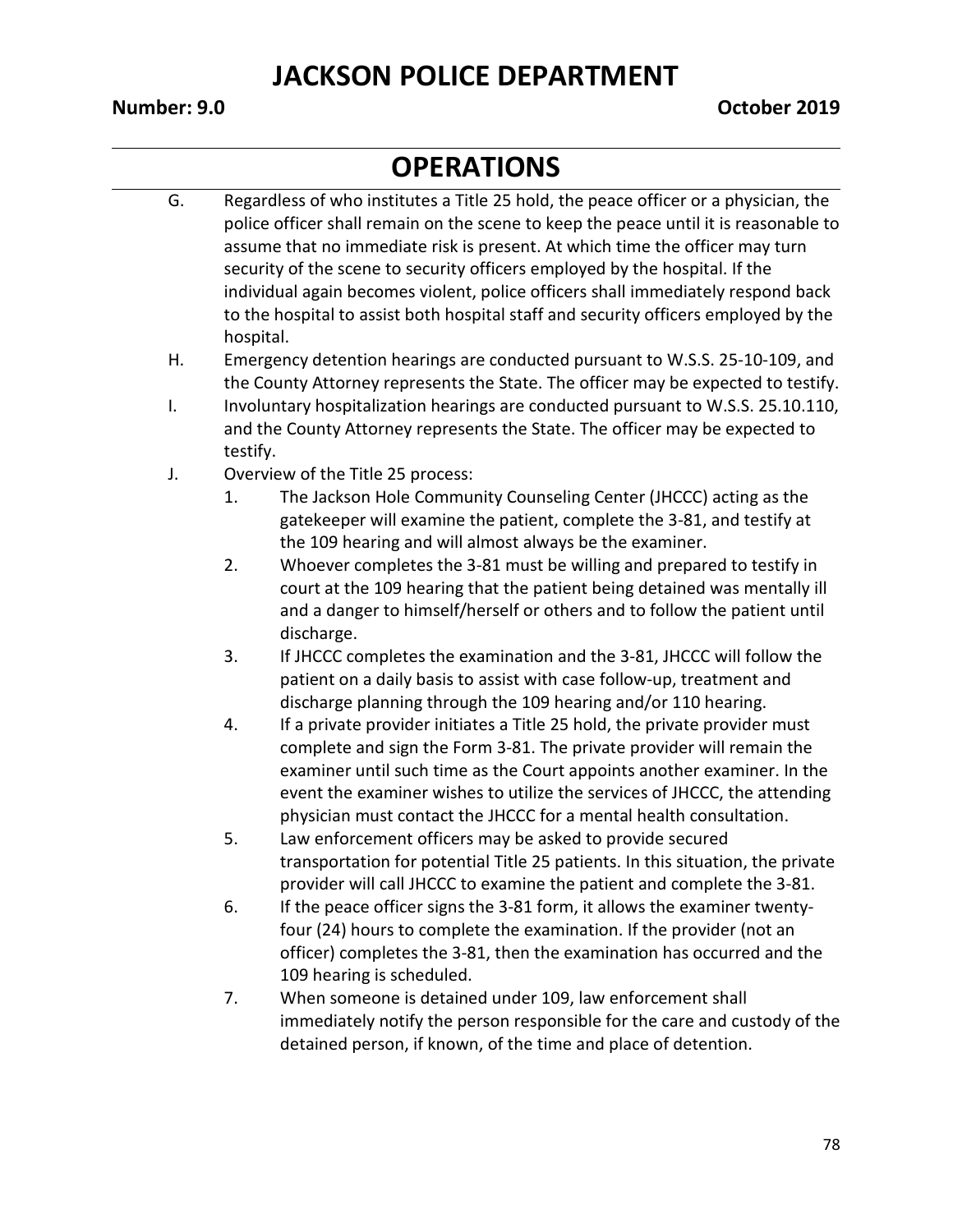#### **OPERATIONS**

- 8. The peace officer who initially detained the person must give a copy of the 3-81 form to the patient and the gatekeeper who conducts the examination.
- 9. Individuals who complete a 3-81 will fax the form to the County Attorney's Office and will have dispatch notify the County Attorney's Office.
- 10. The law requires that if the examiner is not a physician, then the examiner's findings must be reviewed by a physician and a report be made to the court. The County Attorney will contact the patient's attending physician to appear at the 110 involuntary hospitalization hearing.
- 11. The County Attorney will file the application with the Clerk of Court. The Clerk of Court shall be responsible for locating a bailiff, District Court Commissioner, and an attorney for the patient.
- 12. The Court Commissioner will consult with the County Attorney, patient's attorney, and the examiner to discuss possible times for the court hearing.
- 13. The 109 hearing will be completed as expeditiously as possible after the completion of the 3-81, preferable within 12-36 hours, excluding weekend and holidays.
- 14. Even if the 3-81 hearing is conducted, the court may determine the patient is not mentally ill and may release the patient.

#### **9.16 MISSING PERSONS/CHILD ABDUCTIONS**

- A. The Jackson Police Department will accept any report of a missing person or runaway, including those received by telephone. Priority should be given to the handling of such reports, which are a higher priority than crimes involving property.
- B. The agency having jurisdiction over the missing person's place of residence generally has ultimate investigative responsibility for the missing person case. If the agency having jurisdiction is incapable of dealing efficiently with the investigation due to the distance between jurisdictions, the Jackson Police Department may opt to handle the investigation and forward a copy of the investigation to the outside agency as a courtesy report.
- C. Reasonable discretion may be used in determining if the report of the missing person is a valid one, but if there is any reasonable basis to believe that a missing person report is valid, an investigation shall be initiated.
- D. Initial Response
	- 1. The reporting party and any witnesses shall be interviewed to determine: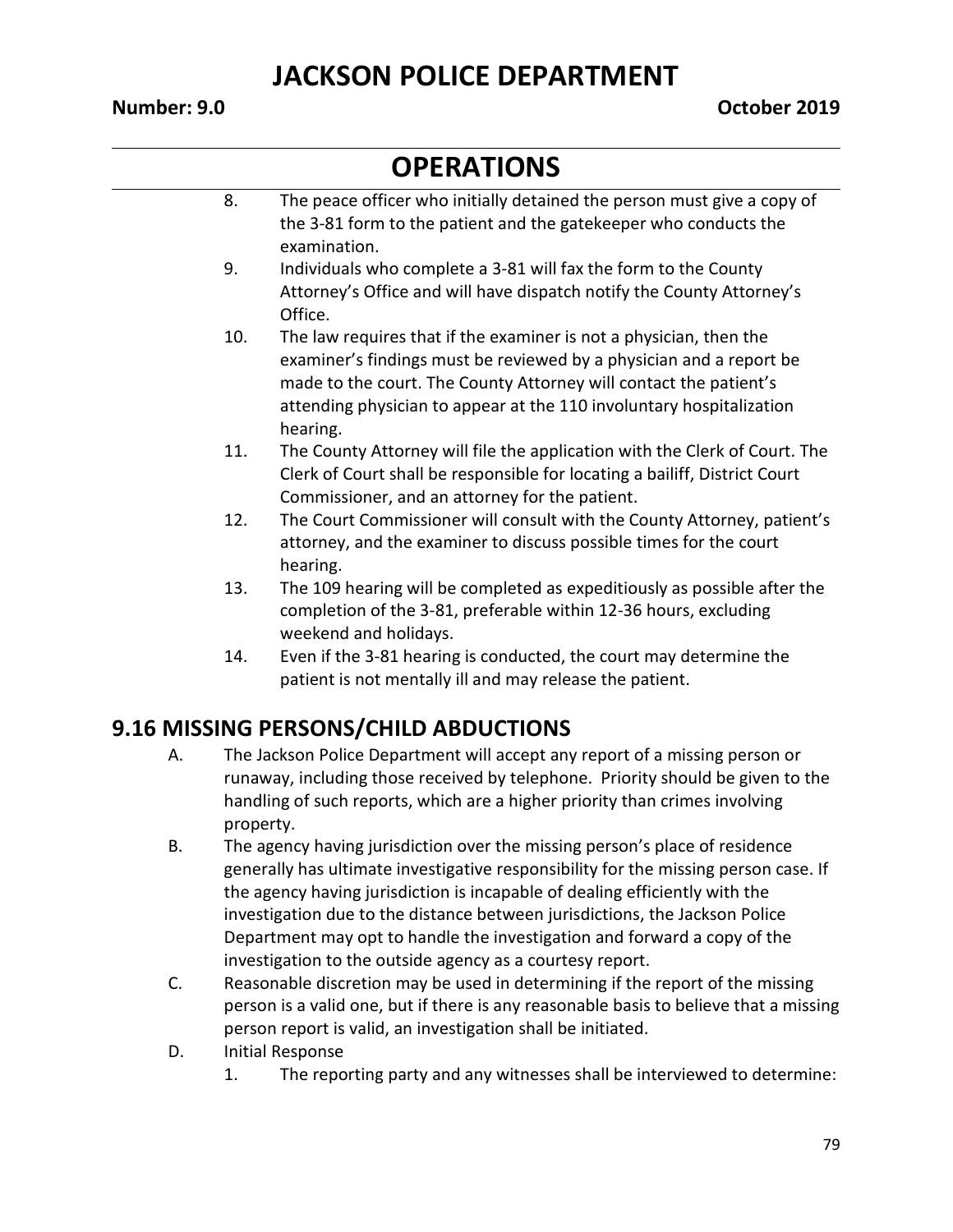- a) The type of missing person case (i.e. runaway, parental abduction, etc.);
- b) If there are indications the person is at risk and/or the existence of any suspicious circumstances; and
- c) The description of **the** missing person.
- 2. Information regarding missing persons less than 18 years of age or where there is evidence the missing person is at risk, should be entered into the NCIC missing person's system immediately. In other cases, the information should be entered as soon as practical.
- 3. NCIC/WCJIN policy defines the categories and criteria for entry of a missing person to include:
	- a) Disabilities: a person of any age who is missing and under proven physical/mental disability or is senile, thereby subjecting him/herself or others to personal and immediate danger.
	- b) Endangered: a person of any age who is missing under circumstances indicating that his/her physical safety may be in danger.
	- c) Involuntary: a person of any age who is missing under circumstances indicating that the disappearance may not have been voluntary, such as abduction or kidnapping.
	- d) Juvenile: person under the age of 18 who is missing and does not meet any of the entry criteria set forth in any of the previous categories.
	- e) Catastrophe: a person of any age who is missing after a catastrophe.
	- f) Other: a person over the age of 18 not meeting with the criteria for entry in any other category who is missing and for whom there is a reasonable concern for his/her safety.
- 4. When a report is taken on a missing person or runaway who resides outside our department's jurisdiction, the agency having jurisdiction over the missing person's residence address and where the missing person was last seen should receive a copy of the report without delay.
- 5. If it is determined the person is at risk, a victim of a crime or foul play, or in any case, under the age of 18, the case shall be handled with urgency. Based upon the circumstances of such report, appropriate action by officers or designated personnel may include:
	- a) Making a "Be on the Lookout" (BOLO) broadcast via police radio.
	- b) Consider sending out a NIXLE alert requesting assistance from the public.
	- c) Identifying persons at the scene.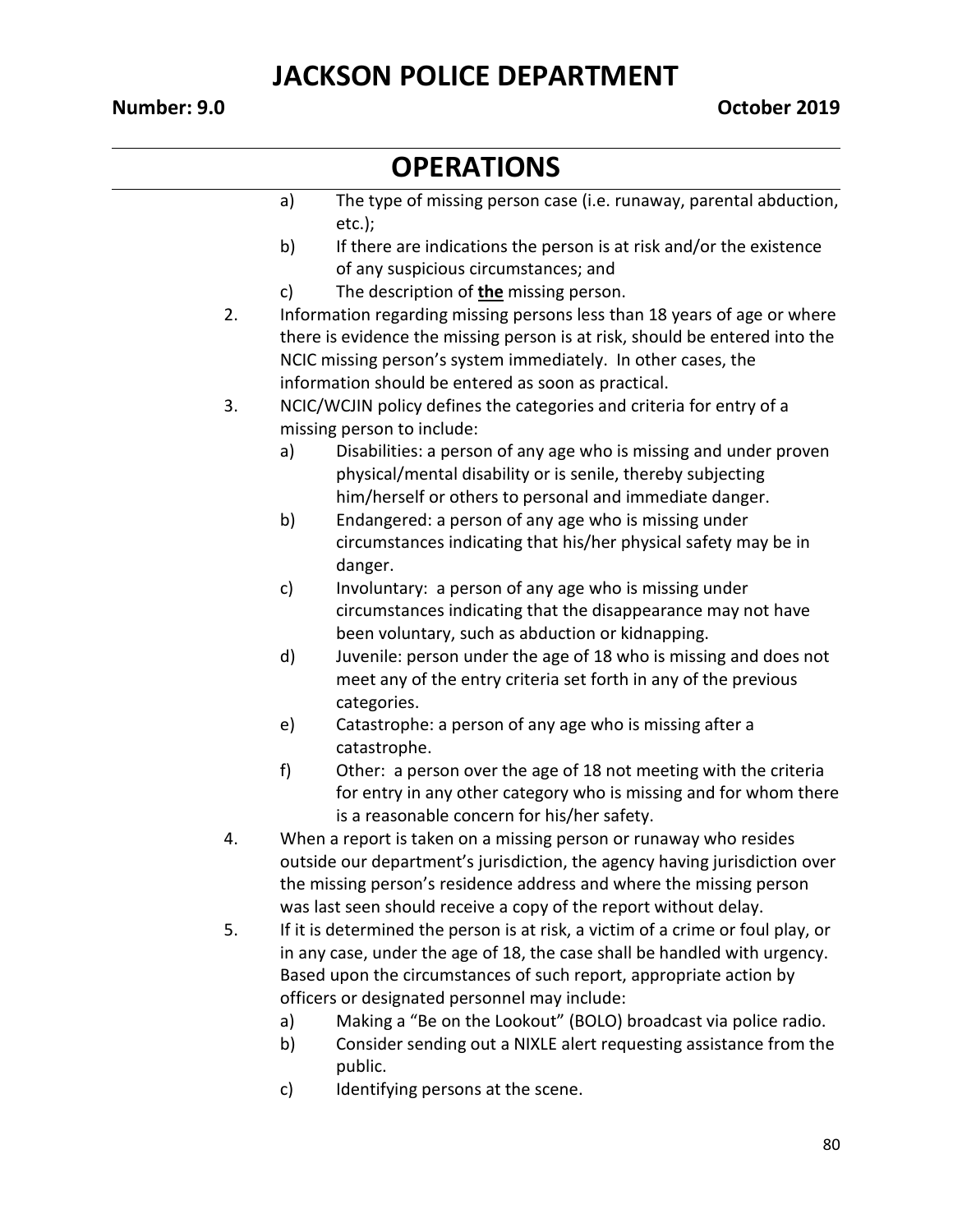- d) Preserving the scene, if necessary.
- e) Searching the area. With missing children it is especially important to conduct a thorough search of the child's home, yard, neighborhood hangouts, parks, playgrounds and sources of obvious danger such as sewer access points, ponds, creeks, irrigation ditches, and livestock areas.
- f) Calling a supervisor to the scene.
- g) Examining court orders regarding custody matters.
- h) Notifying other agencies.
- i) Securing a recent photo.
- j) Making a referral to local agencies or support groups.
- k) Utilizing additional resources (i.e. request additional personnel, arrange logistics, etc.)
- l) Attempting to locate the missing person based on information obtained from witnesses
- m) Beginning an activity log
- n) Notifying the Investigative Supervisor.
- o) Requesting the reporting party give written authorization for the release of dental/skeletal X-rays, or both, including instruction on where to obtain these.
- 6. When a child is at risk or missing under suspicious circumstances, contact shall be made with the County Attorney's Office to facilitate obtaining dental/skeletal X-rays and medical records. Once obtained, these records should be submitted into NCIC-WCJIN through the Communications Center without delay.
- 7. The following conditions should be considered regarding the nature and level of response to a report of a missing person.
	- a) Age.
	- b) Background on missing person (i.e. check "Alliance").
	- c) Missing person's knowledge of the area.
	- d) Suspicious circumstances.
	- e) Mental or physical condition.
	- f) Medical or physical condition.
	- g) Weather.
	- h) Time of day.
	- i) Resources available to missing person.
	- j) Length of time missing.
	- k) Custody status.
- E. Follow-up Investigation: Based on the circumstances of each report, the officer assigned follow-up to the case should consider the following: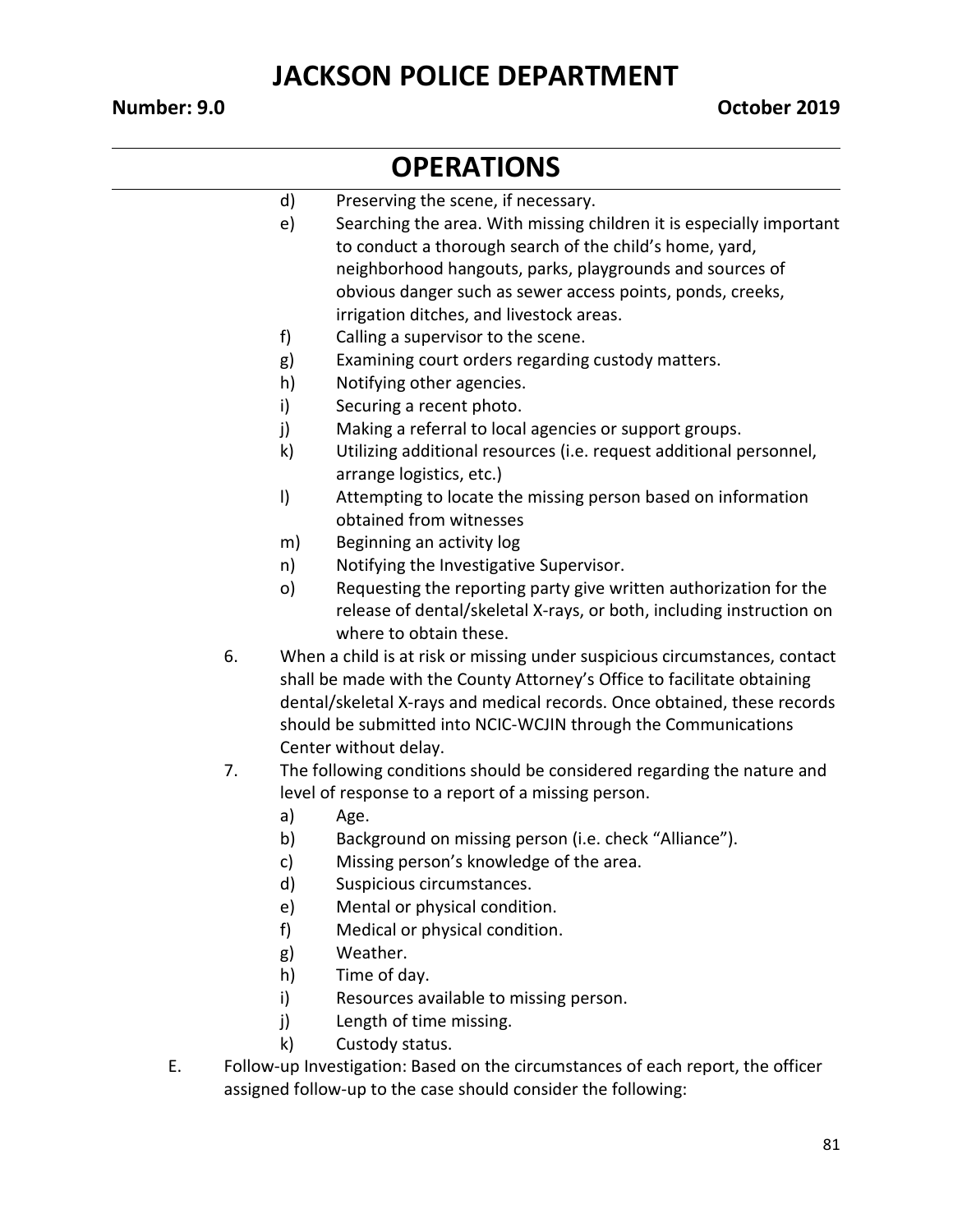#### **Number: 9.0 October 2019**

- 1. Re-interviewing the witnesses.
- 2. Monitoring search efforts.
- 3. Obtaining copies of all related reports.
- 4. Identifying resources.
- 5. Preparing fliers.
- 6. Utilizing media.
- 7. Notifying the Federal Bureau of Investigation (FBI).
- 8. Submitting the dental/skeletal X-rays into WCJIN/NCIC through the Teton County Communications Center when any missing person has not been found within 45 days.
- 9. Conferring with the Coroner for comparison to unidentified deceased persons, when any missing person has not been found within 45 days.
- F. When a missing person is found, the Jackson Police Department must submit the information to the Communications Center and should inform other agencies as appropriate.
- G. Child Abduction Cases
	- 1. Non-Family Abduction Cases:
		- a) The investigation shall receive priority status
		- b) Follow the steps as outlined above for missing person
		- c) Immediate response:
			- i) Notify the On-duty Supervisor, the Investigative Supervisor, Lieutenant and the Chief of Police.
			- ii) Preserve the crime scene
			- iii) Initiate an area search.
				- a. Call out appropriate department personnel
				- b. Request additional officers from surrounding agencies
				- c. Send out a NIXLE alert requesting assistance from the public
				- d. Utilize available town staff (i.e. Fire Department, and Public Works)
				- e. Utilize police department volunteers (i.e. Citizen's Mounted Patrol)
				- f. Request the services of a state-certified tracking dog
				- g. A log of all locations searched and persons contacted shall be maintained
		- d) With approval of the Lieutenant or the Chief of Police, contact the Division of Criminal Investigation (DCI) for initiation of the LOCATOR system. This may be used to provide and disseminate an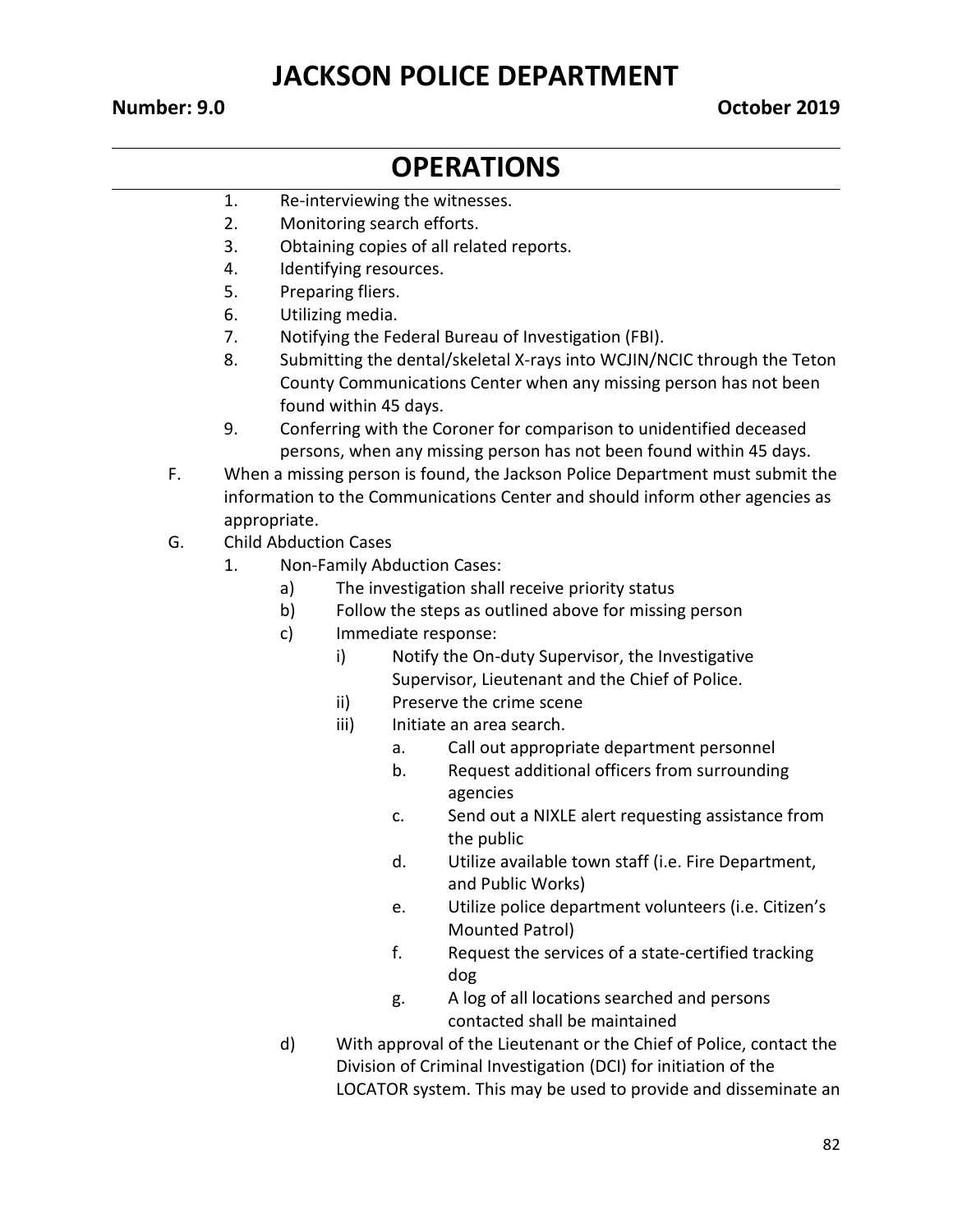#### **OPERATIONS**

electronic poster to the news media, law enforcement, the National Center for Missing and Exploited Children (NCMEC), and other entities via fax and email. The system is available twentyfour (24) hours a day. e) With approval of the Lieutenant or the Chief of Police, contact DCI requesting that an Amber Alert be initiated. i) If all criteria have been met, DCI will issue a statewide Amber Alert via the Emergency Alert System (EAS). ii) Once the Amber Alert has been issued, radio and television stations are asked to broadcast the pertinent facts for the next several hours and the Wyoming Department of Transportation (WYDOT) will provide the information to state troopers, rest stops, ports of entry, maintenance and other state personnel; and the information will be available on the state's electronic interstate/highway sign system. iii. Issuance of an Amber Alert does not preclude use of the LOCATOR system. iv. Criteria for an Amber Alert include: a. Law enforcement confirms a child has been abducted. (Child is defined any person less than 18 years of age.) b. Law enforcement believes there is a serious threat of injury or death to the child. c. There must be enough descriptive information about the child, abductor, and suspect vehicle to believe an immediate broadcast would help. f) Notify the FBI. 2. The Initial Investigation a) The Investigative Supervisor shall respond and assume tactical command. b) Initiate a two-track investigation. i) The first track should focus on the immediate family and include polygraph or similar examinations. If a polygraph is not available within the department, outside assistance

> with tact and empathy. ii) The second track should focus on all other possible suspects and leads.

should be sought. Obviously, this track must be handled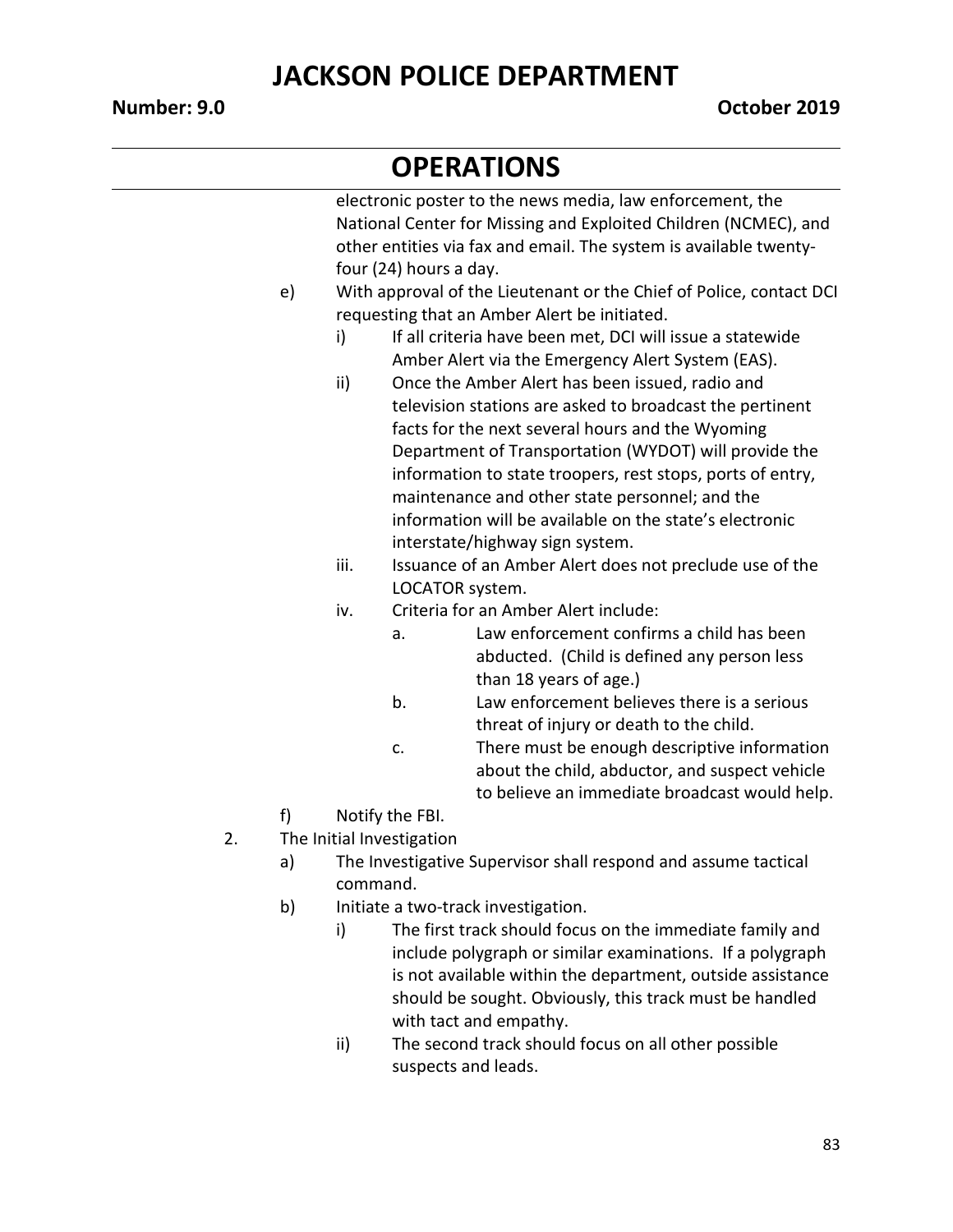|    |    | iii)<br>The two tracks should run concurrently until family                                                                                                                   |
|----|----|-------------------------------------------------------------------------------------------------------------------------------------------------------------------------------|
|    |    | members are eliminated as suspects or suspicious persons.                                                                                                                     |
|    |    | iv)<br>Once the family is absolved, an officer should be assigned<br>as liaison to the family. A psychologist and/or chaplain<br>may be assigned, if appropriate.             |
|    | c) | Assign an officer to the victim's residence with the ability to                                                                                                               |
|    |    | record and trap and trace all incoming calls. Utilize a cellular                                                                                                              |
|    |    | telephone for agency use.                                                                                                                                                     |
|    | d) | Compile a list of know sex offenders in the region.                                                                                                                           |
|    | e) | Develop a profile of the possible abductor (FBI).                                                                                                                             |
|    | f) | Consider use of polygraph for other key individuals.                                                                                                                          |
|    | g) | In cases of infant abduction, investigate claims of home or                                                                                                                   |
|    |    | surprise births made in the area.                                                                                                                                             |
|    | h) | Fully complete and submit an NCIC Missing Person File                                                                                                                         |
|    |    | (involuntary category) with complete descriptive, medical, and                                                                                                                |
|    |    | dental information.                                                                                                                                                           |
|    | i) | Distribute a Missing Flyer via LOCATER system and send out                                                                                                                    |
|    |    | updated NIXLE alerts to request assistance from the public.                                                                                                                   |
|    | j) | The establishment of a reward should be considered.                                                                                                                           |
| 3. |    | The Prolonged Investigation                                                                                                                                                   |
|    | a) | Review all existing evidence and leads, including;                                                                                                                            |
|    |    | Revisit the crime scene.<br>i)                                                                                                                                                |
|    |    | ii)<br>Review all potential witness/suspect information obtained<br>in the initial investigation and consider background checks<br>on anyone identified in the investigation. |
|    |    | iii)<br>Review Department of Family Services (DFS) records for<br>reports of child abuse.                                                                                     |
|    |    | Develop timeline and other visual exhibits.<br>iv)                                                                                                                            |
|    |    | Re-interview key individuals.<br>v)                                                                                                                                           |
|    | b) | Interview delivery personnel, employees of gas, water, electric,                                                                                                              |
|    |    | and cable companies, taxi drivers, post office personnel, garbage                                                                                                             |
|    |    | handlers, etc.                                                                                                                                                                |
|    | c) | Consider a media release asking the public to come forward with                                                                                                               |
|    |    | information                                                                                                                                                                   |
| 4. |    | <b>Recovery and Case Closure</b>                                                                                                                                              |

- a) Arrange for a comprehensive physical examination of the victim.
- b) Conduct a careful interview of the child, document the results of the interview, and notify all appropriate agencies of the child's recovery.
- 5. Family Abduction Cases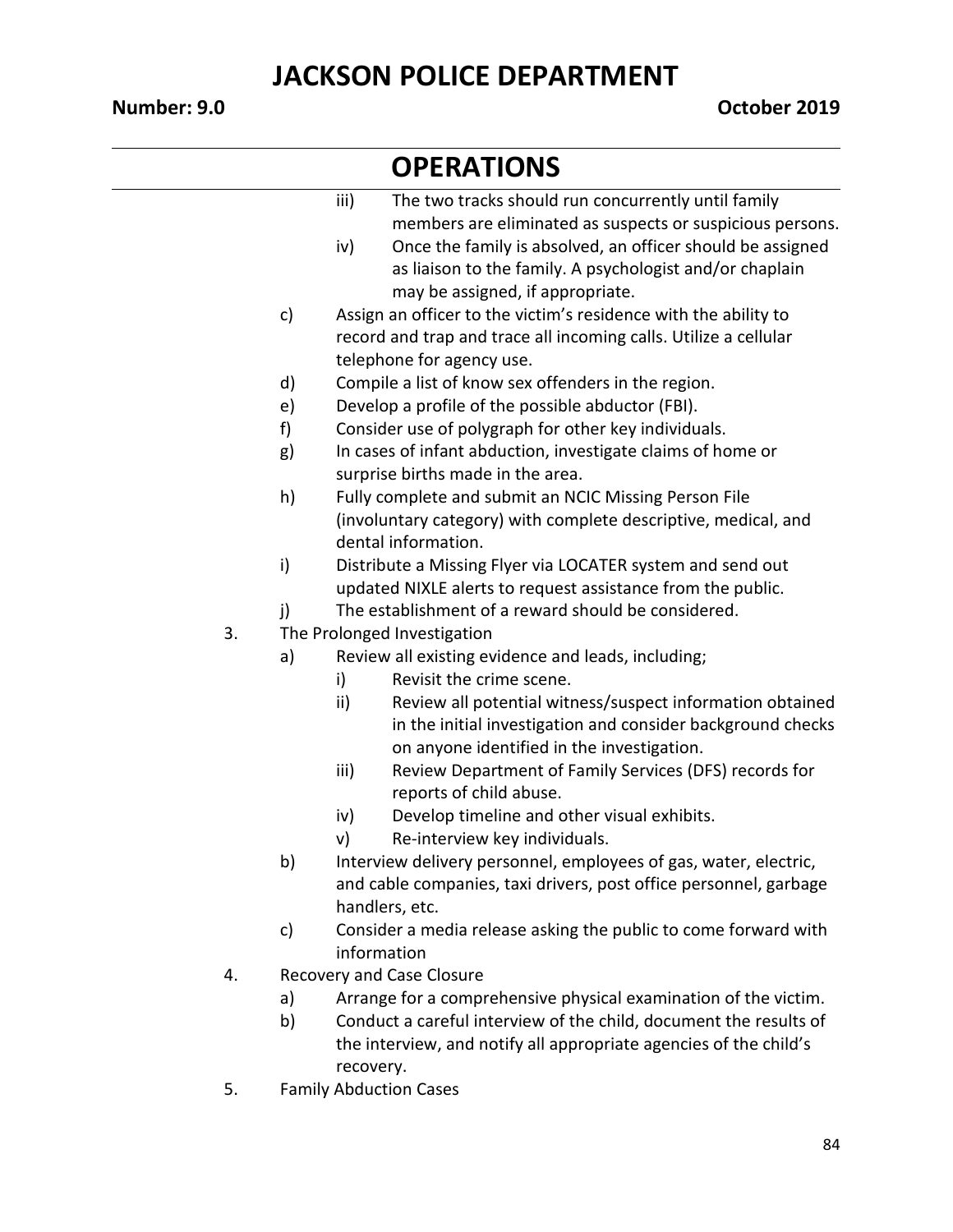#### **Number: 9.0 October 2019**

#### **OPERATIONS** a) Follow steps as outline**d** in the missing persons section of this policy. b) The Initial Investigation i) Conduct background investigation on both parents ii) Interview family and friends of suspect-parent ii) Enter information about the child (Involuntary Category) and suspect-parent (Wanted Person File) into NCIC Missing Person File. iii) Obtain and evaluate all information that may indicate location of suspect-parent.

- iv) Coordinate the issuance of an arrest warrant against suspect-parent with prosecutor.
- v) Assure and confirm entry of warrant information into NCIC Missing Person File (Child) and Wanted Person File (suspect-parent).
- vi) Contact the FBI for immediate assistance.
- a) The Prolonged Investigation
	- i) Secure Federal Unlawful Flight to Avoid Prosecution (UFAP) warrant, if facts support issuance.
	- ii) Identify and flag all pertinent sources of information about both the child (school, medical, birth, etc.) and the suspect-parent (employment, education, professional, etc.).
	- iii) Utilize information sources such as credit bureaus, database systems, motor vehicle bureaus, and the Federal Parent Locator Service (FPLS) to search for the suspectparent through identifiers such as Social Security number, name date of birth, credit card, etc.
	- iv) Request U.S. Postal Service authorities to provide a mail cover on selected family members or friends of the suspect-parent.
	- v) Identify and evaluate other information about the suspectparent that may provide whereabouts information such as employment records, occupational licenses, organization memberships, social interests, hobbies, and other lifestyle indicators.
	- vi) Assist left-behind parent in the preparation and distribution of missing child posters.
- b) Recovery and Case Closure
	- i) Arrest suspect-parent away from child, if possible.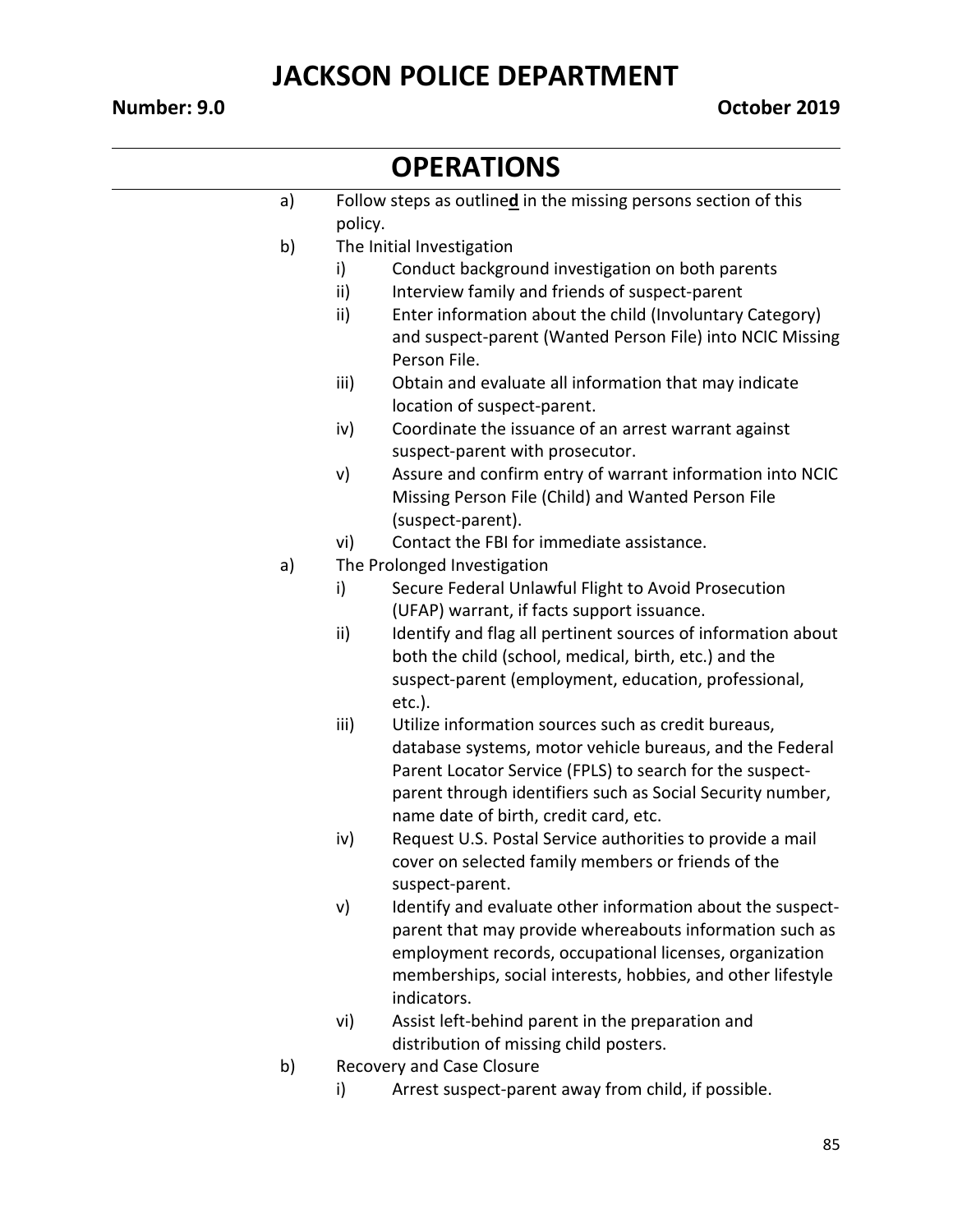### **OPERATIONS**

| ii) | Notify the Department of Family Services (DFS) about       |
|-----|------------------------------------------------------------|
|     | possible need for temporary shelter care until left-behind |
|     | parent or investigator arrives.                            |

- iii) Conduct interview of the child and abductor and involve all appropriate agencies.
- iv) Notify all appropriate agencies of the child's recovery.

#### **9.17 WINTER MAINTENANCE (SNOW TOW ORDINANCE)**

- A. The snow tow ordinance is in effect from November  $1$  April  $15<sup>th</sup>$ . During this period any vehicle parked on the public right-of-way from 3 a.m. to 7 a.m. is in violation of the ordinance and is subject to citing and/or towing. This includes streets, alleys and public parking lots.
- B. To be enforceable, the area must be clearly posted and should be verified by the officer performing the enforcement.
- C. The police department will place public advisory notices on all windshields of vehicles parked on the public streets and public parking lots beginning October 15<sup>th</sup> of each year. Advisory notices will continue to be placed on all vehicles parked on the streets and public parking lots until the first significant snow event occurs. A significant snow event shall be defined as - *any snowfall that accumulates on the ground covering the majority of the ground surface.* Defining a significant snow event is not an exact science and should be applied in the spirit of its intent, knowing that it may be interpreted differently by each individual assessing it.
- D. The police department will not issue citations or tow vehicles until the first significant snow event occurs regardless of date. Once a significant snow event occurs, then vehicles parked on the streets or in public parking lots may be cited until advised by command staff to discontinue doing so.
- E. The Public Works Department will always prioritize the area within two blocks of the Town Square for street maintenance each evening. Vehicles parked in this area should be prioritized by the police department for enforcement.
- F. Vehicles within two blocks of the Town Square should be towed if the Public Works Department intends to plow the streets or do removal of snow that has accumulated on the area immediately adjacent to the streets, otherwise the vehicles should only be cited if no maintenance is to occur that evening. Any vehicle towed should also be cited.
- G. Vehicles in all other areas of town outside of two blocks from the Town Square will only be cited, not towed. However, if the Public Works Department indicates to the officer that special maintenance operations will occur that evening in a specified area, vehicles impeding that operation should be towed and cited as necessary.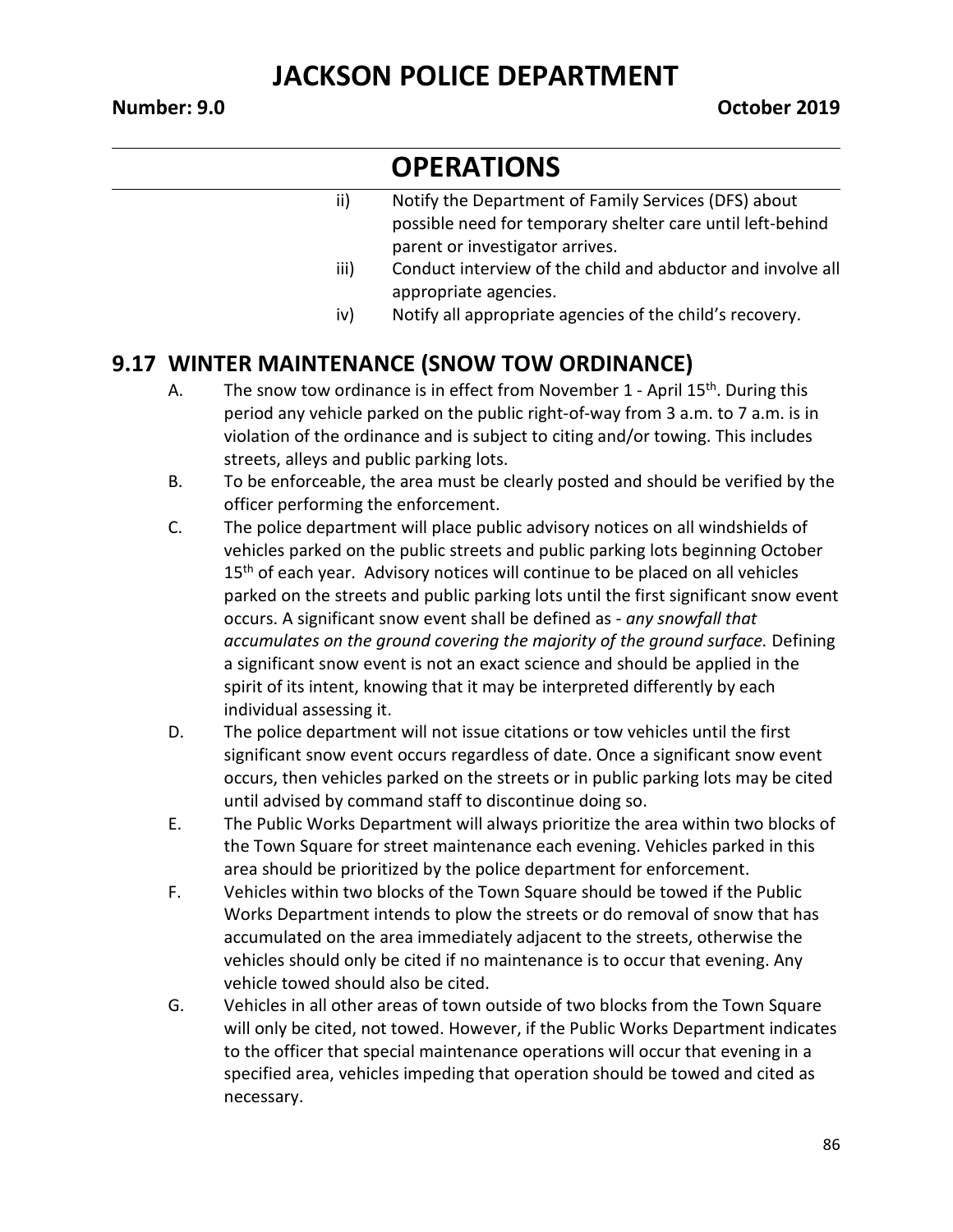## **OPERATIONS**

- H. The contracted towing company should take the vehicle to their tow yard. The officer requesting the tows should provide the tow company with a list of vehicles to be towed that includes description, license plate, color, and specific location. It is the officer's discretion as to whether or not to accompany the tow company to each location.
- I. The officer requesting the tows should also request a single event number be pulled by Dispatch. In the event notes, a description and license plate number of all vehicles towed should be logged.
- J. The officer requesting the tows should deliver a parking citation and receipt of service to the tow company for each vehicle towed.
- K. The following streets do not come under the snow tow ordinance, and as such, vehicles **should not** be towed from them under any circumstance: MacLeod Drive, Henley Drive, Nelson Drive Loop Road (Forest Service Housing area), Tribal Trails (it is a county road), Cedar Lane, Daisy Bush Subdivision, Shelby Lane, Wildflower Court and Dandelion Court.
- L. Any questions that arise about which streets the town maintains should be directed to the Public Works Department.
- M. Releasing vehicles towed under the Snow Tow Ordinance.
	- 1. Vehicle owners will be directed to the tow company to recover their vehicles per the tow company's procedures and must pay the tow bill prior to release.
	- 2. Prior to releasing the vehicle the tow company will deliver to the vehicle owner their copy of the parking citation and the tow company will fill out the receipt of service form indicating the vehicle owner was given the citation. The tow company will not accept bond for the citation.
	- 3. The vehicle owner should follow the directions of the back of the citation for resolving the parking citation.

#### **9.18 SURREPTITIOUS AUDIO AND VIDEO RECORDING OF EMPLOYEES**

- A. No member of the Department, or their designee, shall surreptitiously audio or video record any other employee without first notifying the employee that the conversation is being recorded and making a copy of any recording made immediately available to the Chief of Police if requested.
- B. The only exception to this policy would be if an employee is suspected of being involved in criminal activity and the surreptitious recording is pursuant to the criminal investigation.

#### **9.19 CELL PHONES**

A. Each required employee (as determined by the Chief of Police), shall receive a department issued cell phone.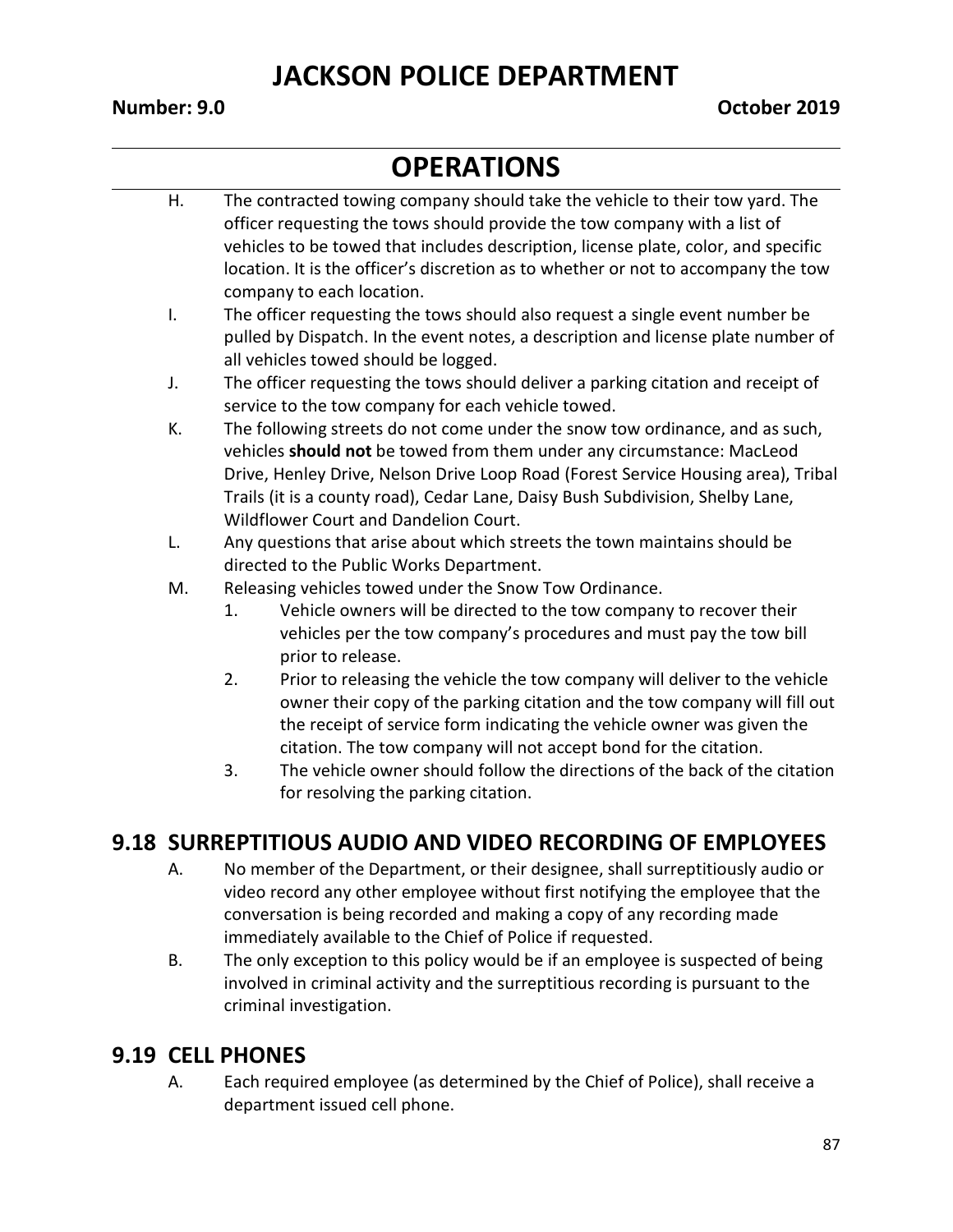#### **OPERATIONS**

- C. Each employee shall carry their department issued cell phone with him or her during their regular work hours and during off-duty hours, except when on prearranged PTO. This allows for contact during emergencies or for call out purposes. Off-duty carry does not qualify the employee for additional compensation per FSLA rules and regulations.
- D. Each employee receiving a department issued cell phone shall immediately obtain the free NIXLE mass notification service provided by Teton County Emergency Management and receive those NIXLE messages (both voice and text) on their cellular phone for use during large scale incidents or natural disasters.
- E. Each employee may use their department issued cell phone for both personal and business related activities. The employee should understand that the department has a vested interest in the phone service and shall make the phone available for inspection when requested by a supervisor for work related matters. Personal business during on-duty time should be kept to a minimum and not interfere with work related activities or performance.
- F. Do to the fact that cellular phones used by employees for both personal and business related purposes could have data from their phones obtained through a subpoena or warrant if requested, it is imperative that officers NOT use their cell phone to communicate any information to or from their cellular phone relating to the arrest of any individual. Only police radio or MDC communications should be used under these circumstances. This includes all communications with dispatch or fellow officers.
- H. Cellular phones shall be used in a hands-free mode while operating any motor vehicle owned by the Town of Jackson or the Jackson Police Department, except during emergencies that may necessitate the need to use other means and methods of operation.

#### **9.20 GROUND TRANSPORTATION**

.

The Jackson Police Department has general oversight and enforcement responsibilities regarding Ground Transportation (GT) vehicles that operate in the Town of Jackson and limited enforcement requirements at the Jackson Hole Airport. The purpose of the Ground Transportation regulations are to enhance safety for the public who utilize Ground Transportation services and to ensure that the fees charged are equally applied.

A. The Department is responsible for conducting general background investigations on applicants for GT Business licenses, operator permits and to inspect GT vehicles for compliance with basic safety standards. It is also the responsibility of the Department to do random inspections of GT operators and vehicles to ensure continued compliance with GT ordinance requirements and regulations.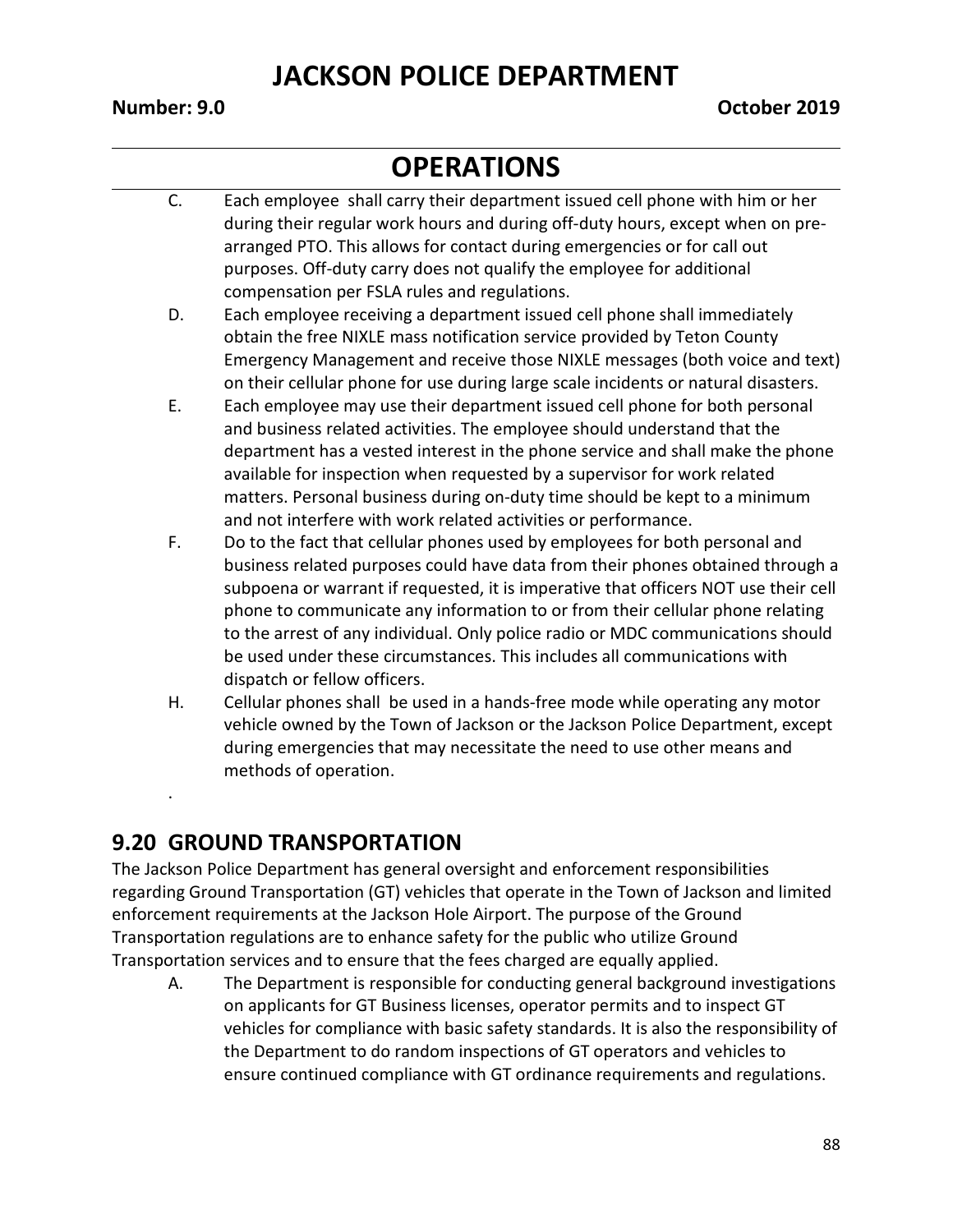- B. The Department will strive to process all applications within ten (10) business days from the date of application, not including weekends and holidays. It is imperative that the Department be efficient in the processing of applications to support the local economy and to provide a positive customer service experience for GT business owners and operators who rely heavily upon adequate staffing levels to be viable in the GT industry.
- C. The background process shall be the responsibility of the Investigative Division of the Department. All general backgrounds completed on business owners and operators making application shall be kept confidential and only released to those parties who have a legitimate purpose in knowing the details of the background, such as the Town Council, the Town Manager, and the Chief of Police or his designee.
- D. Each general background completed shall be done in a standardized method and no elements of the background standards shall be omitted or skipped.
	- 1. The background investigator shall prepare a memo on letterhead stating the outcome of the investigation as to whether or not the applicant meets the requirements set forth in the GT ordinances, and
	- 2. Make a recommendation to the Chief of Police or his designee as to whether or not the investigator believes the applicant is eligible to have a permit issued or not.
	- 3. Any recommendation for denial shall be supported with documentation as to why the applicant should be denied a permit as well as a denial letter to the applicant requiring the signature of the Chief of Police.
- E. It shall be the responsibility of the Chief of Police to make the ultimate decision regarding the issuance of a permit or denial of a permit to any person based upon the findings of the background.
- F. If the Chief of Police approves the permit, the application shall be signed by the Chief or his designee and returned to the Information Coordinator for final processing as expeditiously as possible. If the Chief denies the permit, he shall cause to be sent a denial letter to the applicant stating the reason for the denial and fully explain to the applicant the process for appealing to the Town Council his decision.
- G. The Department shall maintain electronic lists of those individual approved to operate a GT vehicle, GT vehicles approved for operation, and of all operator permits that are denied, revoked, or suspended.
- H. Department employees, as directed by the Chief of Police or his designee, shall cause to occur random roadside inspections of GT vehicles and drivers as deemed necessary and at intervals deemed necessary, to help ensure adherence to all GT ordinances.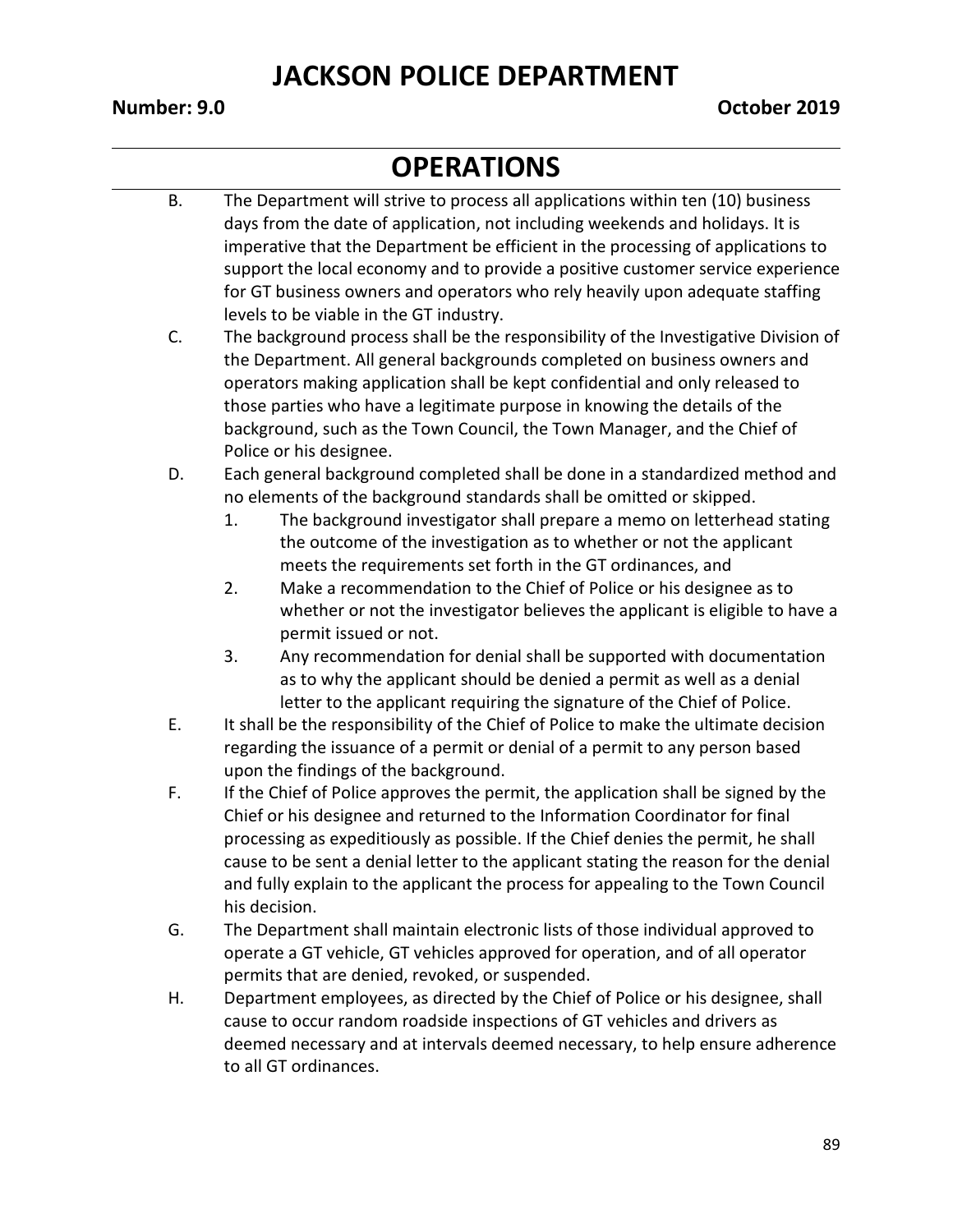# **OPERATIONS**

- I. Inspections may occur at the Jackson Hole Airport property or within the Town limits. It is encouraged that officers inspect vehicles and drivers who do not have a customer within the GT vehicle so as to not delay the customer from arriving at their destination in an expeditious manner.
- J. Each GT vehicle and driver undergoing inspection for compliance with GT ordinances shall have a GT inspection form filled out by the inspecting officer and filed with the Information Coordinator to remain on file for consideration when permits are renewed.
- K. Officers are encouraged to issue citations for safety and equipment violations relating to GT vehicles and for non-compliance with operator permit requirements. It is the goal of the Department to maintain a safe and secure environment for all users of GT services and strict adherence to the GT requirements by operators help to achieve that goal.
- L. When GT operators are issued citations or arrested, the Chief of Police should be notified of the violation via memorandum.

#### **9.21 ROBBERY ALARM RESPONSE**

- A. Robbery alarms require a unique response to ensure the safety of department personnel and the public. All alarms of this nature should be treated as valid until on scene officers have proven otherwise, regardless of additional information received by dispatch after the call has been aired.
- B. No matter what the alarm is titled by the alarm company, "Panic", "Hold Up", "Distress", officers should always assume that the alarm is a ROBBERY alarm and respond accordingly.
- C. When dispatch airs an alarm at a location such as a bank, the responding officers should, upon arrival at the location, state their position in reference to the building. Upon the arrival of the first officer, "10-33" traffic should be initiated on the primary channel.
- D. Once the primary officer feels that a sufficient perimeter has been established, the officer should request for dispatch to attempt to contact the occupants of the building and have a responsible person step outside to meet with an officer. The dispatcher should get the employees description, and relay this information to the primary officer.
- E. Once the officer is satisfied that the alarm is false, and no further investigation is needed, the "10-33 traffic" should be lifted and the call completed.

#### **9.22 BURGLARY ALARM RESPONSE**

A. All burglar alarms require a timely response. If additional information is gleaned by dispatch that would suggest the alarm was accidently triggered or is false, the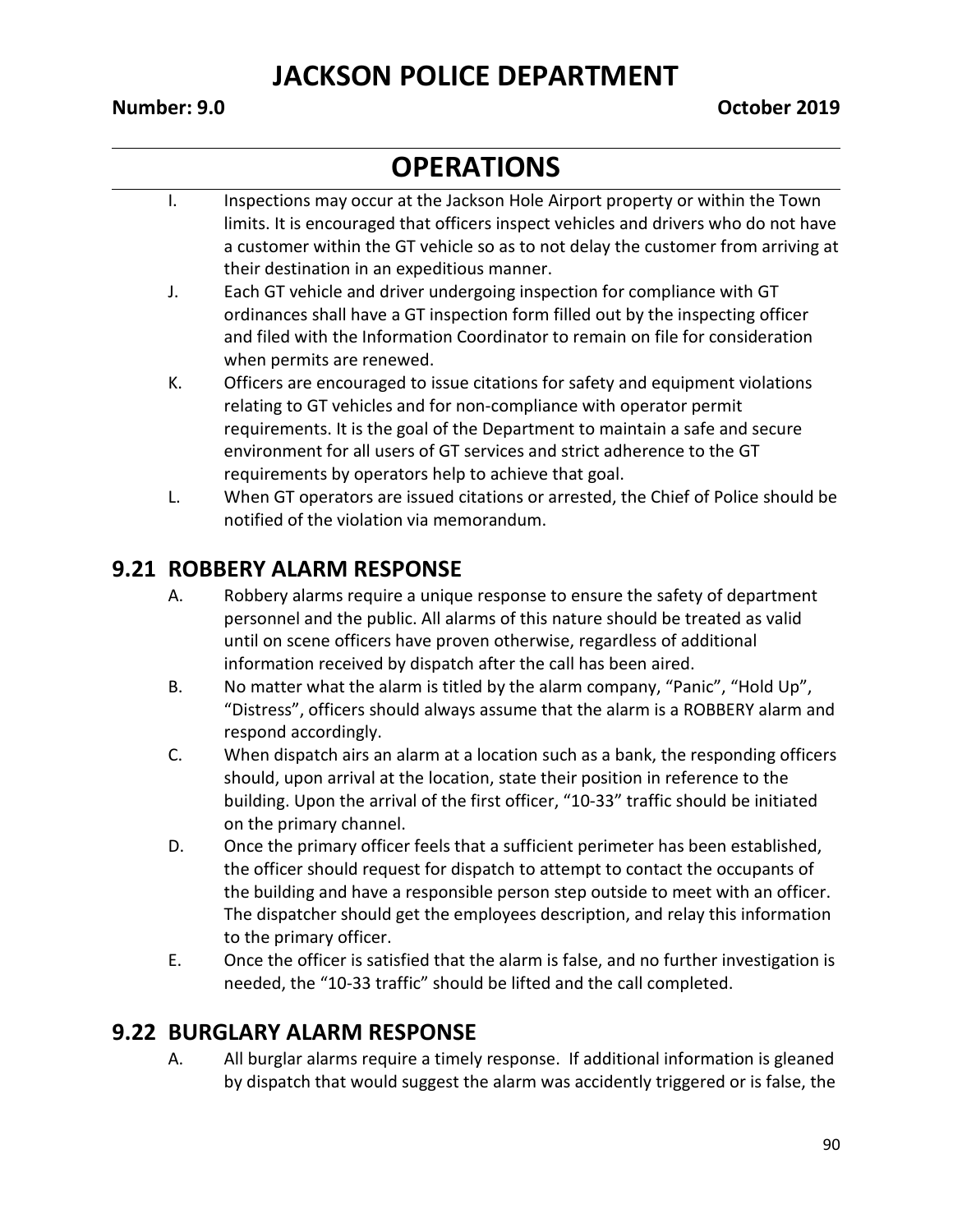# **OPERATIONS**

officer should take that information into consideration when deciding what type of response if any is warranted.

- B. In instances where the alarm appears to be false, officers should make a reasonable effort to contact a responsible party. If a responsible party is responding to the scene, officers should remain on scene when reasonable until the responsible person arrives and it is confirmed the alarm is false.
- C. If no responsible party can be reached, officers may clear the scene once they confirm it is secured, however, if the alarm is valid no location should be left unsecured until reasonable measures have been taken to re-secure the facility.
- D. Officers are encouraged to leave a business card at the premises notifying the property owner that they responded to an alarm in instances where no responsible party responded.
- E. Officer should make a determination as to the most likely contributing cause of the alarm and advise dispatch of the likely cause upon clearing the location.
- F. In instances in which frequent false alarms are received from a location, the Operations Lieutenant should be advised via memo so that follow-up can be done with the property owners to resolve the matter of the false alarms.
- G. Officers are expected to respond to all alarms unless they are otherwise directed by a supervisor to not respond.
- H. Locations experiencing frequent false alarms may be placed on a temporary hold in which officers would not be dispatched to the alarm until it can be repaired. If an officer encounters a location that should be considered to be placed on a hold status, they should notify their immediate supervisor via memo, who in turn shall notify the Operations Lieutenant. No hold shall be placed on an alarm unless reasonable steps have been taken to notify the property owner or responsible party.

#### **9.23 DUI OR IMPAIRED DRIVING**

The Department recognizes the inherent risk to the public caused by impaired drivers. Therefore, the department will proactively enforce DUI (Driving Under the Influence) laws.

- A. Detection
	- 1. Officers will adhere to the most recent National Highway Traffic Safety Administration (NHTSA) standards to detect possible impairment and to establish probable cause when making a DUI arrest.
	- 2. The Department will respond and attempt to locate REDDI (Report Every Drunk Driver Immediately) reports within the Town of Jackson. REDDI reports alone, do not serve as reasonable suspicion to initiate a traffic stop.
	- 3. REDDI reports in which a caller wishes to sign a complaint for a traffic violation that occurred within the Town of Jackson can serve as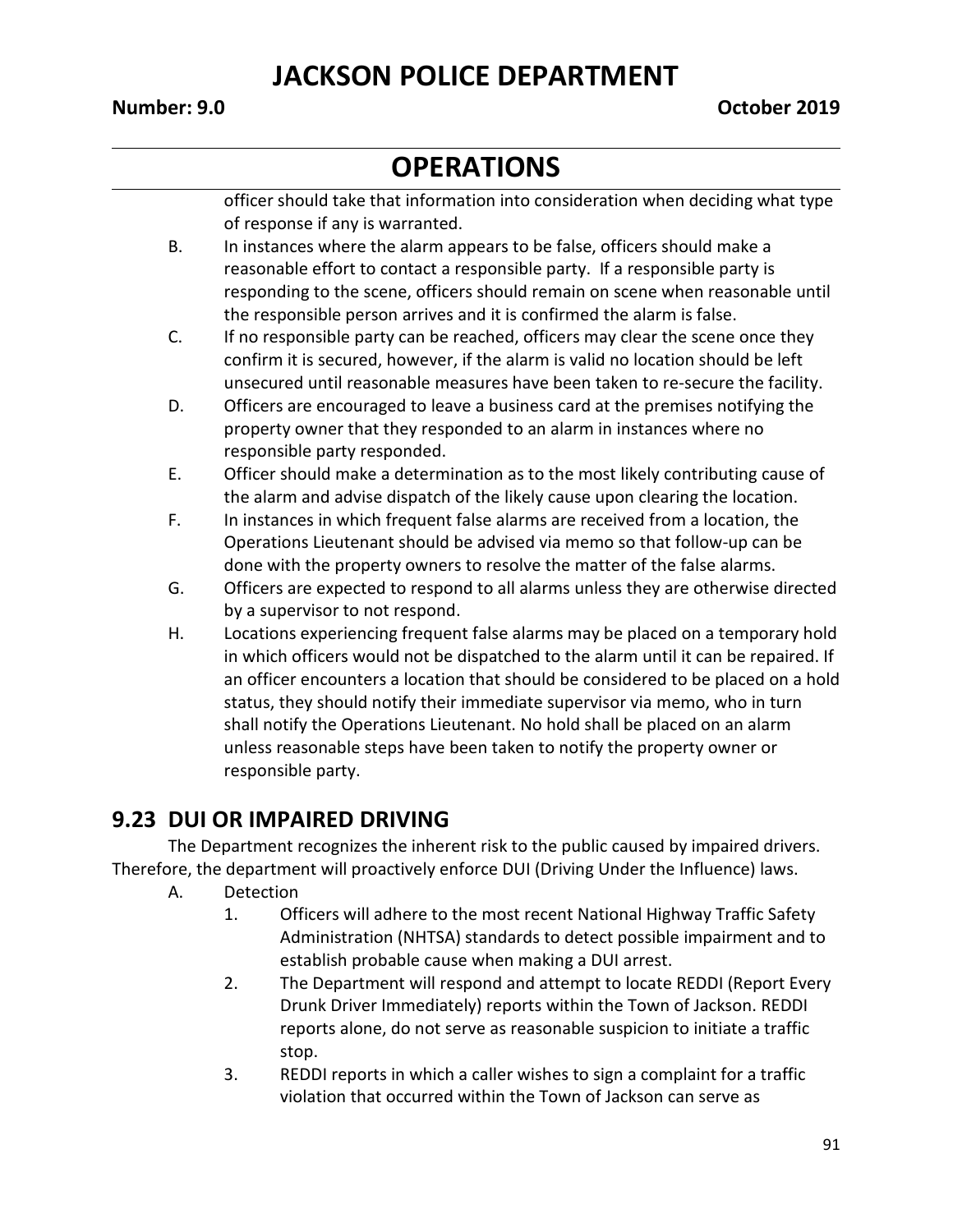# **OPERATIONS**

reasonable suspicion to make a traffic stop for a violation that occurred outside the officer's presence.

- B. Post Arrest Procedures
	- 1. Once a driver is placed under arrest for DUI, officers shall read them the Wyoming Implied Consent Advisement as required by law. Officer should consider the totality of the circumstances when determining the most appropriate type of chemical test to request.
	- 2. If the DUI incident involves great bodily injury or death, a forced blood draw shall occur according to Wyoming state statute.
	- 3. If a suspect is unconscious, they are deemed to have given their consent and a blood draw shall occur according to Wyoming state statute.
	- 4. The use of physical force to remove blood must be authorized by the onduty Sergeant. If a Sergeant cannot be located, the shift's Corporal may be utilized as the authorizing supervisor.
	- 5. When in doubt regarding using force to obtain a blood draw, contact the on-call county prosecutor.
	- 6. If the DUI incident does not involve great bodily injury or death and the arrestee refuses to submit to a chemical test, the officer shall advise the arrestee that a search warrant will be sought in order to obtain a blood sample. If the arrestee still refuses to submit to a chemical test, a search warrant shall be sought from the appropriate court.
	- 7. Once a DUI search warrant is obtained, the officer will present the arrestee with the warrant and demand they comply. If the arrestee complies with the warrant, collect the sample with the assistance of medical personnel at St. John's Medical Center and book the sample as evidence.
	- 8. If the arrestee refuses to allow the sample to be collected after being served with the warrant and commanded by the officer to comply, an officer will not forcibly take the sample. Instead, the officers will inform the arrestee that they will be charged with additional crimes if they refuse to allow the sample to be collected.
	- 9. The officers should give detailed information in their report regarding the suspect's actions or statements that prevented the warrant from being served. An additional charge of interference with a peace officer should be added to the arrestee's charges, if Circuit Court. If Municipal Court provide details in Probable Cause Affidavit.
	- 10. When an officer obtains a DUI search warrant, the arresting officer should complete a search warrant return and provide the suspect with a copy of the return and the service copy of the warrant in their property at the jail.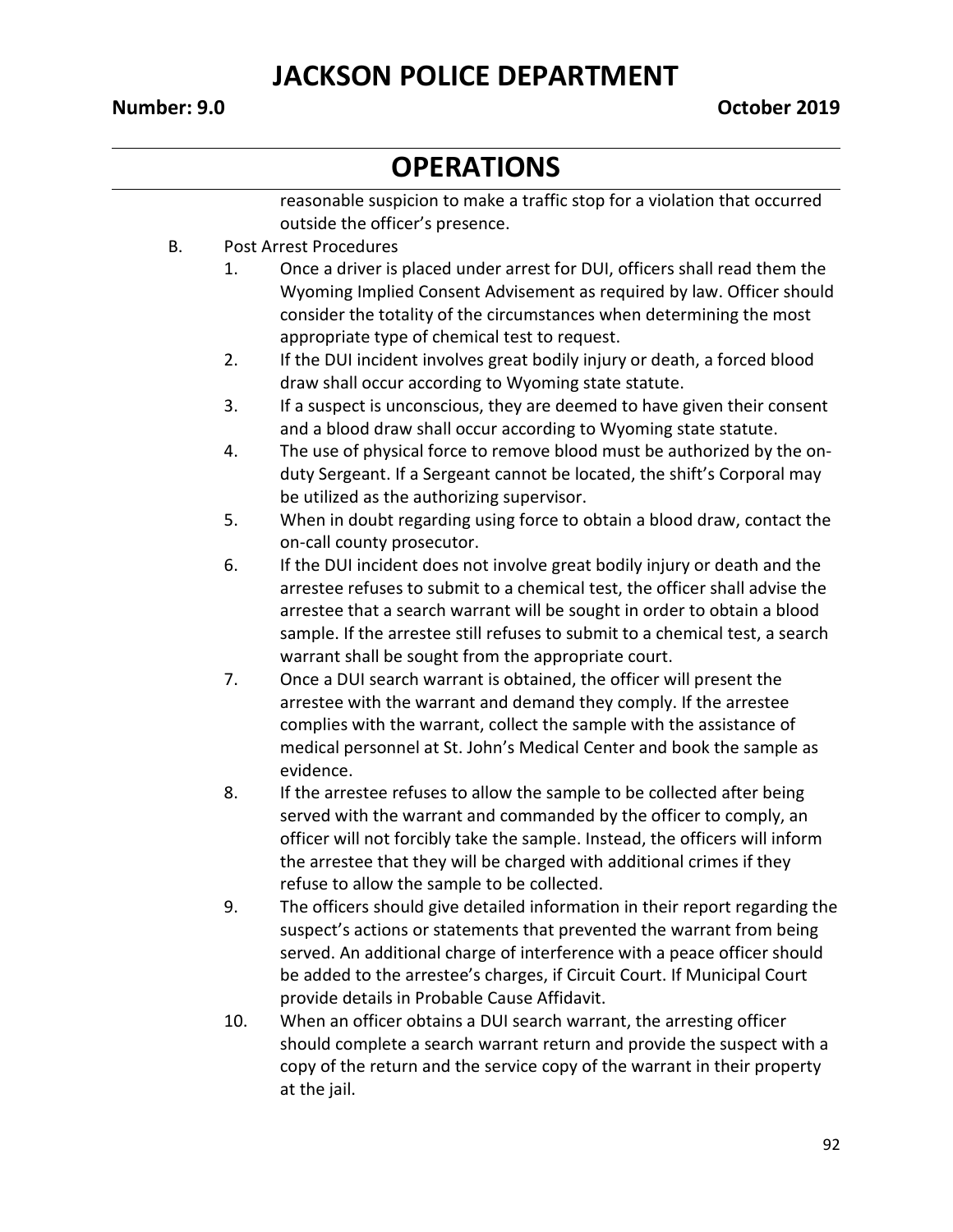# **OPERATIONS**

11. The arresting officer will provide the original affidavit, warrant, and warrant return to the Department records staff along with the other relevant DUI paperwork so that the documents can be properly processed with the court.

#### **9.24 AIRPORT OPERATIONS**

- A. The Department is responsible for basic public safety at the Jackson Hole Airport (JAC) facility via a memorandum of understanding (MOU) established between the Town of Jackson and the Jackson Hole Airport Board.
- B. Federal Law requires that law enforcement officers be present during most operating hours and thus it is imperative that Jackson Police Officers be present at the airport during the hours agreed upon in the most current contract.
- C. Upon arriving at JAC for duty, officers are required to clock in to record their presence. In return, officers are also required to clock out at the end of their shift.
- D. All officers are to be in full uniform while on duty at JAC. In addition, they must have their current SIDA card on their person and in view at all times while on duty at JAC.
- E. Officers are expected to be visible and proactive in crime prevention while on duty at JAC.
	- 1. Required duties include alarm response, vehicle and SIDA badge inspections, taxi inspections and taxi operator permit inspections, a physical presence in and around the terminal, sterile area, screening area, and general calls for service.
	- 2. Anytime a citation is issued or an arrest is made on JAC property, the JAC Airport Security Coordinator must be notified.
- F. At times officers will be given potentially dangerous contraband that is surrendered to or seized by TSA employees that is not suitable for disposal in a trash receptacle.
	- 1. In this event, officers shall create an event and document the fact that the item(s) were collected for destruction. It is imperative that officers secure the items collected until they can be brought to the Department for destruction.
	- 2. Officers should bring the seized items to the Police Department and surrender them to the bomb team leader who will determine the best way to destroy them. It will be the responsibility of the bomb team leader to properly dispose of or destroy the seized item and once the item is destroyed the bomb team leader shall note such in the original event
	- 3. All other items that are seized as evidence or for safekeeping shall be booked into evidence at the Department.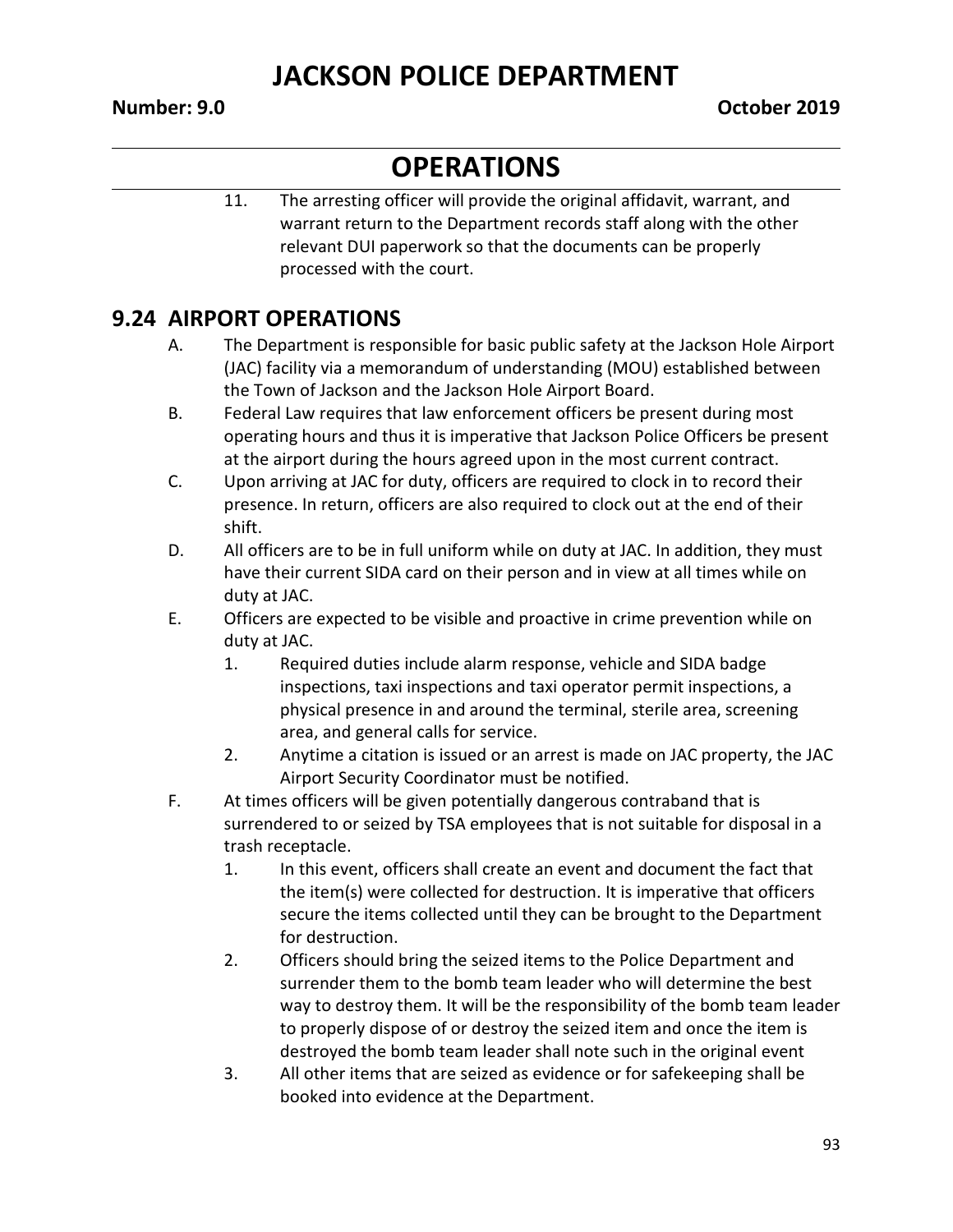# **OPERATIONS**

4. Lost and found items given to officers at JAC should be turned over to JAC lost and found for follow-up unless the officer determines there is an extenuating circumstance that would necessitate booking it into the Department evidence room for safekeeping until it can be returned.

#### **9.25 PRESCRIPTION DRUG DROP BOX**

- A. The Department will have a prescription drug drop box to assist in collecting unwanted or unneeded medications. This box shall be the collection spot for medications surrendered to the Department for destruction from the public.
- B. The surrender of the medications is anonymous and no questions shall be asked of citizens dropping medications into the box.
- C. If officers collect medications on the street for surrender (not as evidence) they shall create an event with the weight of the surrendered medications and the fact that they were deposited in the drop box for future destruction.
- D. The drop box shall be securely fastened to a permanent structure so that it cannot be removed. The lock box shall be a securely locked, substantially constructed container with a permanent outer shell and a removable inner liner.
	- 1. The outer container shall include a small opening that allows contents to be added to the inner liner, but does not allow removal of the inner liner's contents.
	- 2. The outer container shall prominently display a sign indicating that only non-controlled drugs and Schedule II, III, IV, or V controlled substances are acceptable. In addition the sign shall note that only drugs in pill or tablet form will be accepted; no liquids, creams, pastes, gels, patches, or needles will be accepted.
- E. It shall be the duty of the evidence custodians to monitor the contents of the drop box on a routine basis and to empty it when appropriate. All drugs collected in the drop box shall be turned over to the DEA in conjunction with the National Take Back Initiative that the Department and DEA jointly participate in.
	- 1. Anytime the drop box is emptied an information report will be generated and the weight of the collected drugs will be documented in the report.
	- 2. The collected drugs will be held in evidence until turned over to the DEA for destruction.
	- 3. All drugs collected in the drop box are considered abandoned property and thus can be released to DEA for destruction without a court order.

#### **9.26 COURT SECURITY**

#### **PURPOSE**

To define the duties and responsibilities of Jackson Police officers while providing court security for the Municipal Court of the Town of Jackson.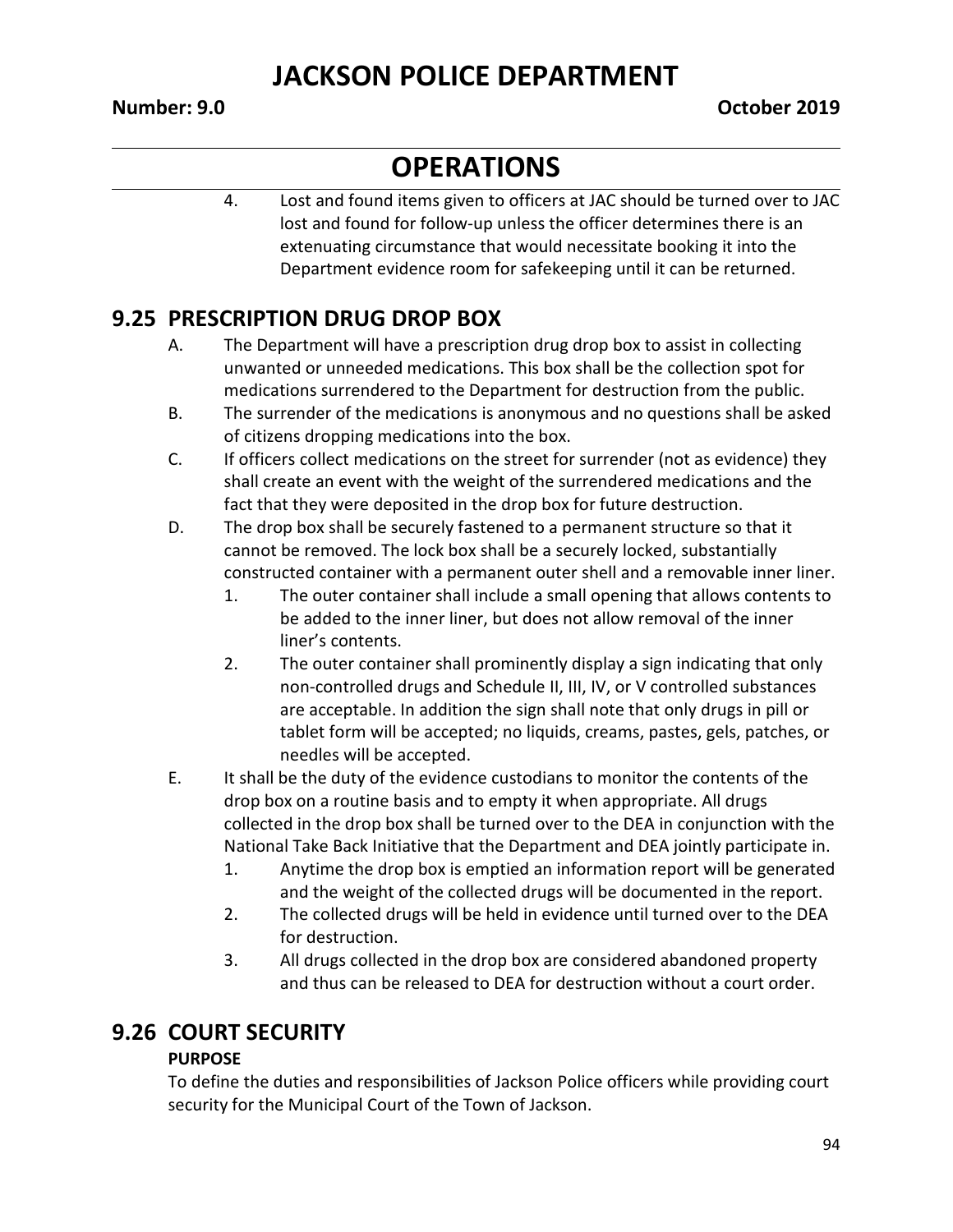# **OPERATIONS**

#### **POLICY**

The Jackson Police Department will assign sworn peace officers to maintain the safety and security of the Municipal Court of the Town of Jackson.

#### **PROCEDURES**

- A. Court Security
	- 1. Officers assigned to provide court security will be responsible for:
		- a. Providing overall security of the court room.
		- b. Carrying out court orders.
		- c. Managing inmates and making in-court arrests.
		- d. Managing juries and trial materials.
		- e. Setting up and inspecting court rooms.
	- 2. Officers assigned to court security will maintain custody of any inmate in his or her charge and any person remanded to the custody of the police department or the Teton County Detention Center by the judge. Persons remanded to the detention center by the judge will remain in the custody of the court security officer until a detention officer arrives to assume custody.
	- 3. If a detention officer is not available, the court security officer may transport the inmate to the detention center. If the person remanded cannot be taken to the detention center immediately, they will be placed in the courtroom's holding cell until transport to the detention center can be arranged.
- B. Escorting Inmates
	- 1. When there is more than one inmate being escorted to or from court, there shall be at least two officers present during the escort.
	- 2. Officers escorting inmates to or from court will be armed. Armed officers will remain at a distance that prevents the possibility of losing their firearm to an inmate.
	- 3. Inmates transported to court shall be belly chained and chained to each other (Daisy Chain) while being escorted to court. Individual inmates may also need to be leg restrained as necessary. Restraints will not be removed unless the court requests they be removed.
- C. Holding Cells
	- 1. At times it may be necessary to place inmates in holding cells within the courthouse.
	- 2. Inmates in holding cells shall be checked on at 15 minute intervals to ensure inmate safety and security is being maintained.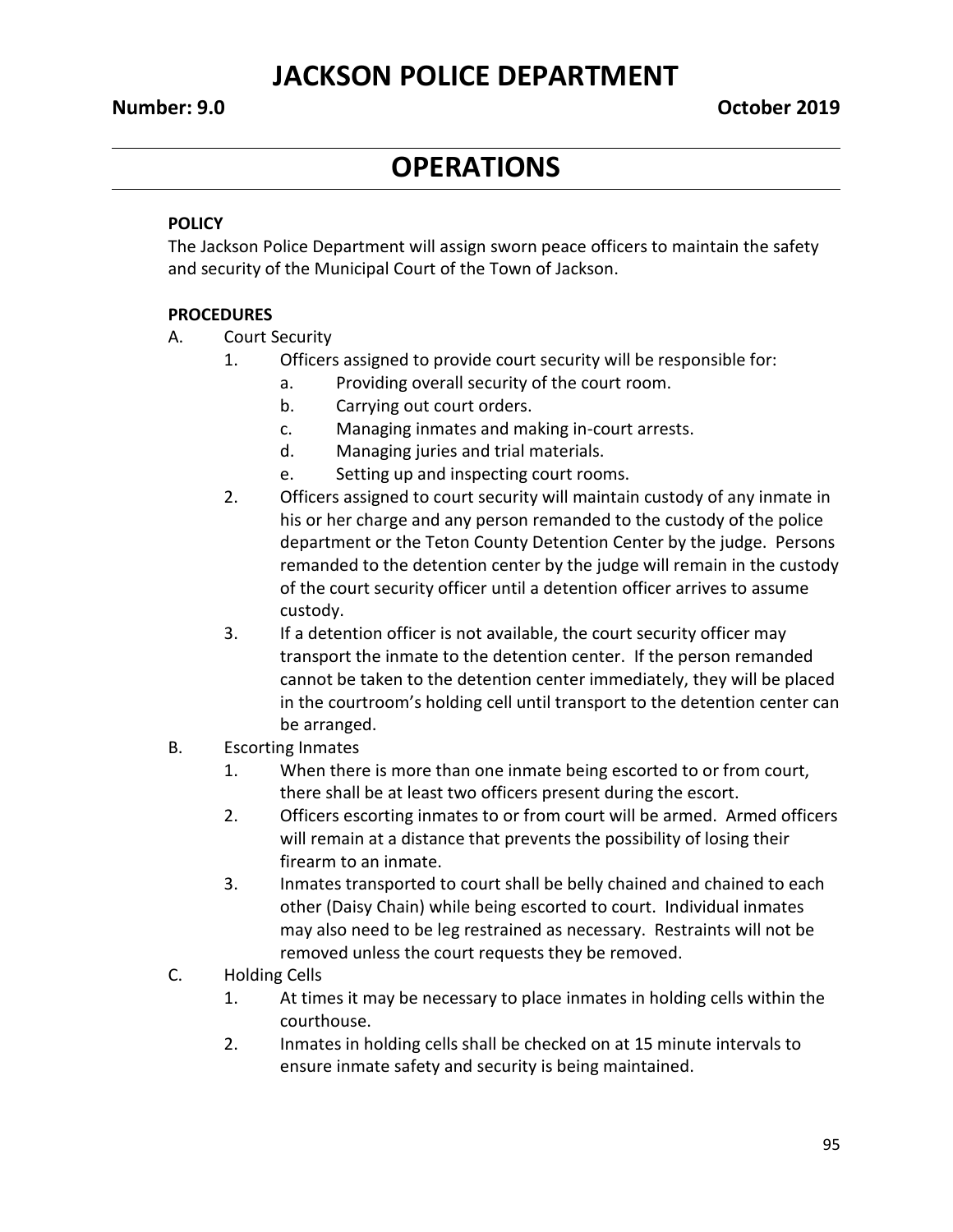- 3. Only sworn officers shall enter the cell or immediate area. All other civilian access while inmates are present is prohibited.
- 4. Female inmates will be kept separate from male inmates at all times.
- 5. Juveniles will not be escorted with adults at any time and never placed in the same holding cell together with adult inmates.
- 6. When a court security officer takes a person into custody, the person shall be placed in handcuffs and searched outside the courtroom near the holding cell. The court security officer will either place the person in the holding cell or escort them to the detention center for booking. Another officer or detention deputy may conduct the escort if the court security officer cannot escort the inmate due to courtroom responsibilities.
- D. Courtroom Procedures for Inmates
	- 1. Inmates will not wear handcuffs or leg irons while in the presence of a jury unless ordered to do so by the judge (Knott v. State of Maryland).
	- 2. Inmates are not allowed any contact with anyone other than their attorney or court staff. The judge may order a courtroom visit. The court security officer will observe both parties to ensure there is no touching or exchange of any kind between the two parties.
	- 3. No person will be allowed to give money, clothing, or packages of any kind to an inmate while in court.
	- 4. It is the responsibility of the court security officer to ensure inmates are delivered to the courtroom prior to the commencement of court proceedings.
- E. Courtroom Conduct
	- 1. Photographing, recording, broadcasting, cell phone use and telephone equipment are not permitted in the courtroom unless authorized by the judge.
	- 2. Loud or disruptive behavior, noise, or blocking of passageways of the courthouse or within the courtroom by anyone is prohibited, (WSS 6-6- 302 and 6-6-303).
- F. Courtroom Security
	- 1. During a normal court session, one court security officer shall be present in the courtroom at any time the judge is present. More court security officers may be needed on a case by case basis, i.e. high-risk inmate or high-profile inmate.
	- 2. The court security officer shall maintain order and decorum in the courtroom, carry out directives and orders of the court, and make in court arrests when so ordered by the court.
	- 3. Court security officers will assist members of the public and other court participants as necessary.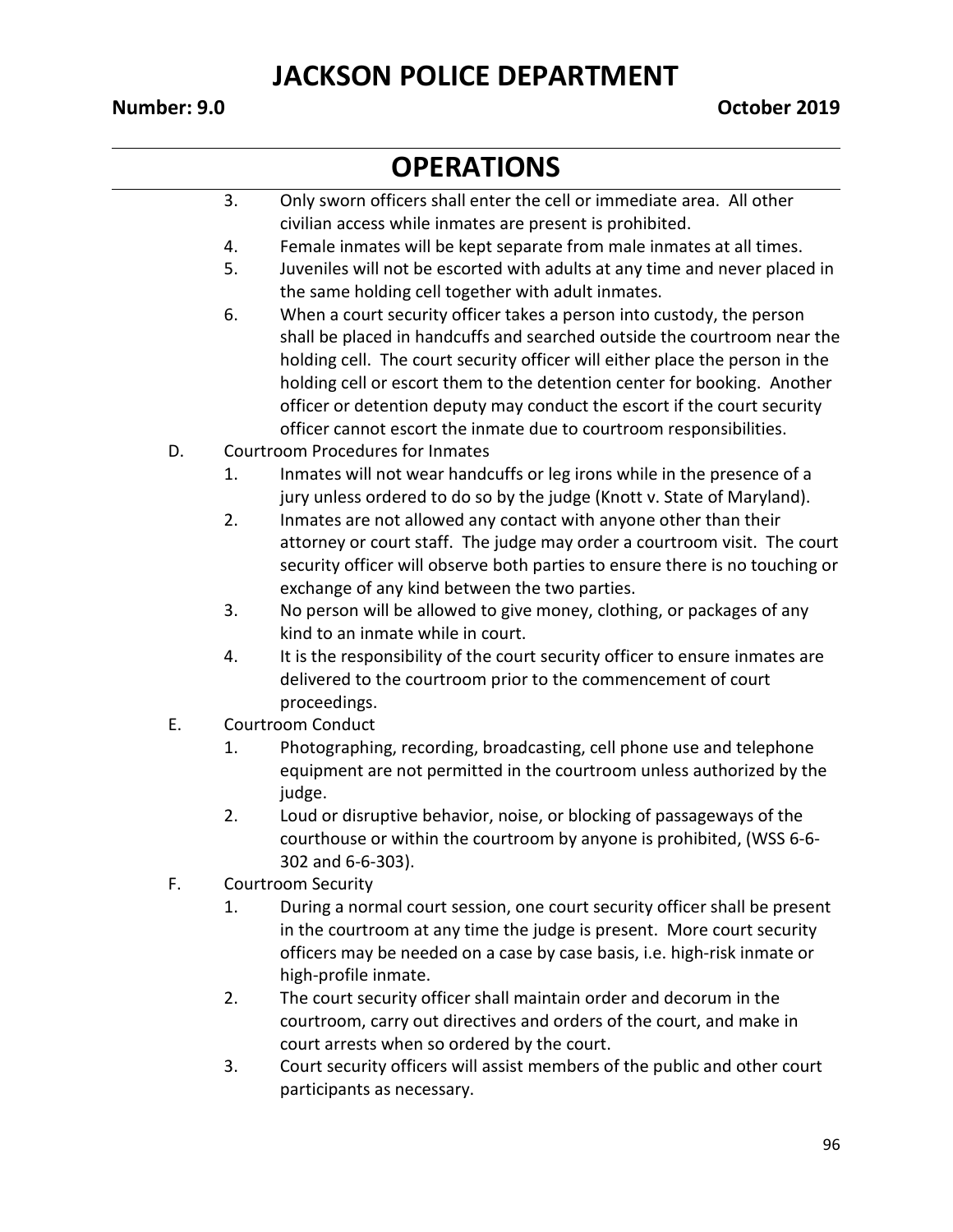#### **OPERATIONS**

4. Court security officers will patrol the interior areas of the courthouse and the outside perimeter for potential threats to the overall security of the courthouse.

#### **9.27 FORCED ENTRY**

#### **PURPOSE**

At times it is necessary for officers to legally force entry into a building. Typically, this is the result of a violent crime in progress, welfare check, someone in need of immediate medical assistance, or in cases in which evidence is being destroyed.

#### **POLICY**

Jackson Police officers are authorized to force entry into a structure or vehicle to save human life, when in fresh pursuit of a fleeing suspect, or to preserve a crime scene that would otherwise be destroyed.

#### **PROCEDURES**

If a member of the department forces entry into a structure or vehicle, the following procedures shall be followed.

- A. Notify a supervisor as soon as practical. If a supervisor is not on-duty, make the notification by telephone.
- B. Photographing the scene is imperative. Photos should be taken of the building starting from the front and working in, showing street numbers or some other identifying information. Take a sufficient number of photo's to accurately show any damage, or the fact there was little or no damage. These photos shall be attached to the report for documentation purposes. Upon approval, the supervisor shall forward a copy of the report to the Operations Lieutenant for review.
- C. In the event there is no crime report (i.e., forced entry was made to allow EMS access on a medical incident) the officer forcing entry will complete an "information-only" report in the RMS system to document the incident. The narrative in the report should contain the names of any Fire/EMS/Sheriff or other personnel present and describe the damage or lack of damage. Photos will be taken and attached to the evidence section of the report with estimates of the extent of the damage based upon the officer's best judgement. The officer shall also be required to send a memo to their sergeant advising, that forced entry occurred with reference to the case number for the incident. After sergeant review of the case occurs, this memorandum will be forwarded to the Operations Lieutenant for final policy review and follow-up on replacement costs for damaged property, as applicable.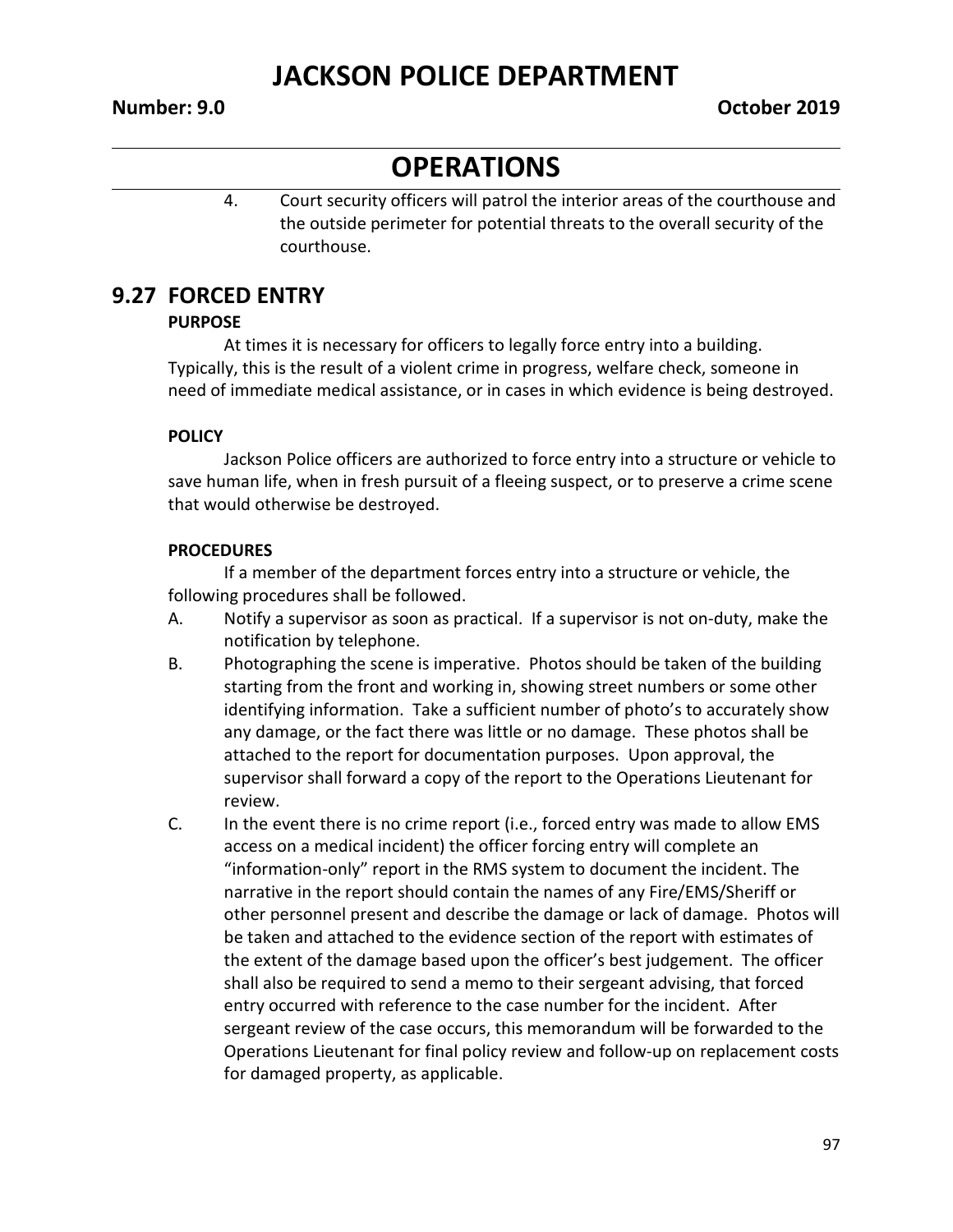#### **OPERATIONS**

- D. Officers should make every attempt to notify a responsible party to respond and secure the location if the damage causes the location to be unsecured. If no responsible party can be reached, the officer will make every effort to secure the location. In the event the location cannot be secured and there is a compelling need to secure the building, city shops personnel shall be asked to respond to secure the building. An officer or CSO will stand by at the location until city shops personnel arrives and secures the building.
- E. In all cases where forced entry was made, the officer will leave a business card with his/her name and the event number written on the card. The card will be left in an obvious location inside the building or given to the responsible party on scene.
- F. The same protocols will be followed anytime forced entry is made to gain access to a vehicle, regardless of the circumstances.

#### **9.28 NCIC AND RMS REQUIREMENTS**

- A. SECURITY TRAINING: The Jackson Police Department shall ensure that all employees who have access to the NCIC database receive training within 6 months of hire, and every 2 years thereafter.
- B. CLEARANCE: All employees of the TOJ or the JPD who have access to NCIC or the RMS system shall undergo a complete and thorough background to include fingerprint clearance before being granted access to either database. No person convicted of a felony may be permitted access to either database without the written consent of the Director of the Wyoming Division of Criminal Investigation.
- C. RESTRICTED USE: Employees who have access to the NCIC and RMS database shall only use the information contained therein for official criminal justice purposes.
- D. CONFIDENTIALITY: Employees shall maintain strict confidentiality of all information obtained from the NCIC and RMS database, to include the contents of criminal histories. Confidentiality must be maintained as a current employee and after employment ends.
- E. MEDIA PROTECTION: Employees shall closely guard all physical and digital media of CJIS (Criminal Justice Information System) data. Employees may summarize criminal histories in a supplemental report within the RMS and destroy the original hard-copy once complete. Employees shall document in the report that the original hard-copy was destroyed and when. All other physical and digital media shall be destroyed in a manner sufficient to preclude recognition or reconstruction of information.
- F. ACCESS CONTROL: All hardware and software that processes, stores, or transfers CJI (Criminal Justice Information) shall be physically protected through access control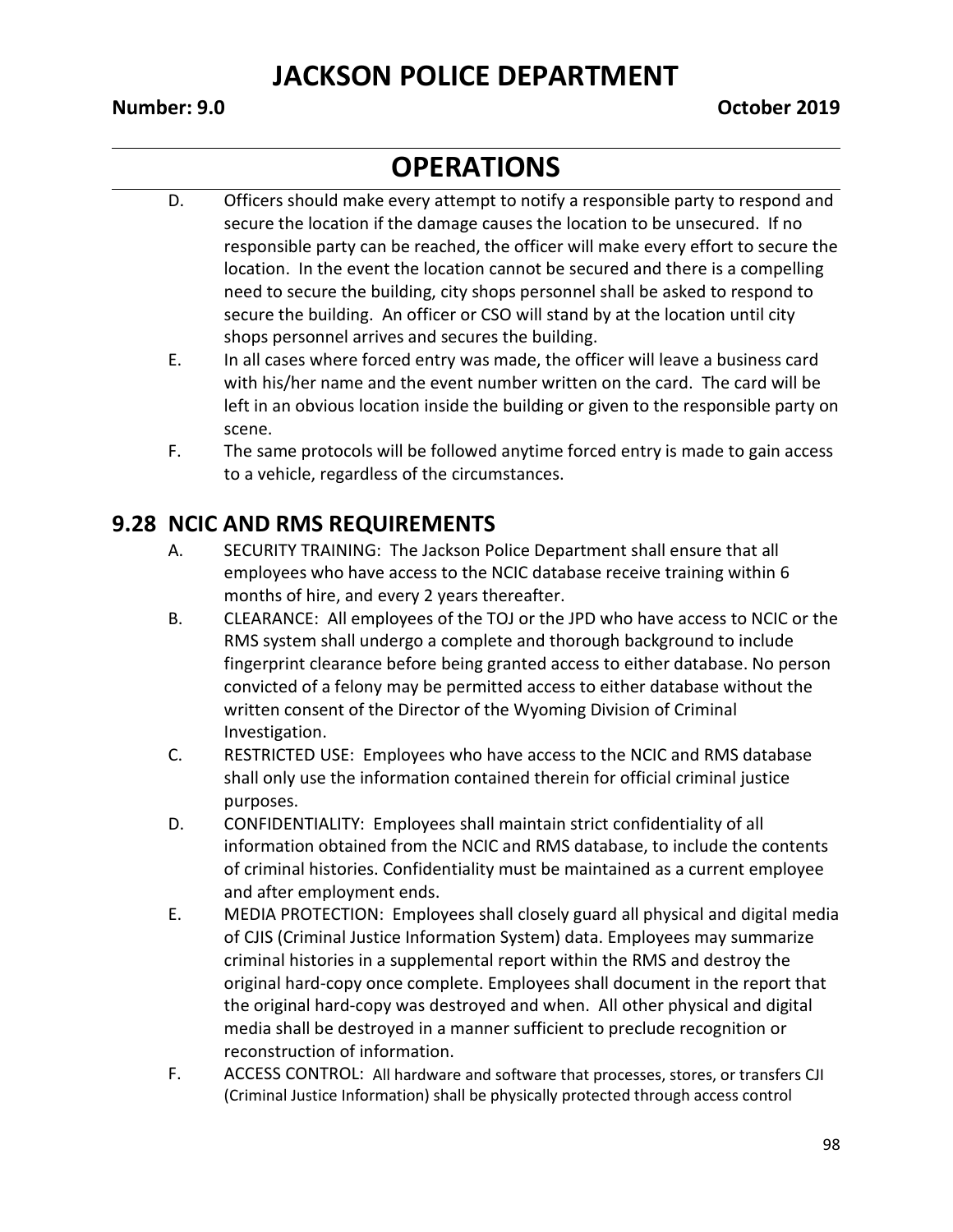#### **OPERATIONS**

measures to include, but not limited to: physical barriers, physical locks, electronic locks controlled by badge readers, or direct supervision by Police Department personnel. The Jackson Police Department shall maintain a visitor's log of all non-authorized persons who enter the facility with an escort, as required by NCIC rules and regulations.

- G. MOBILE DATA TERMINALS: Employees equipped with a MDT in their vehicle shall ensure that their vehicle is locked at all times when the vehicle is not occupied. Employees must take basic measures to ensure that their MDT screen is not visible to the public where it is likely that information on the screen could be read by non-authorized personnel.
- H. UNAUTHORIZED RELEASE: Unauthorized release of NCIC or RMS data for noncriminal justice purposes may result in civil and/or criminal penalties. Employees may also receive disciplinary action, including but not limited to, termination of employment for the unauthorized release of NCIC or RMS data for non-criminal justice purposes. Additionally, any activities which result in unauthorized modification or destruction of system data, loss of computer system processing capability, or loss by theft of any computer system media including: chip ROM memory, optical or magnetic storage medium, hardcopy, printout, etc., may also receive disciplinary action, including but not limited to, termination of employment.
- I. PASSWORDS: All employees of the TOJ or the JPD who have access to NCIC or the RMS system shall follow the secure password attributes, below, to authenticate an individual's unique ID. Passwords shall:
	- 1. Be a minimum length of eight (8) characters on all systems.
	- 2. Not be a dictionary word or proper name.
	- 3. Not be the same as the User-ID.
	- 4. Expire within a maximum of 90 calendar days.
	- 5. Not be identical to the previous ten (10) passwords.
	- 6. Not be transmitted in the clear outside the secure location.
	- 7. Not be displayed when entered.
- J. DISPOSAL: All fixed storage media, e.g., hard disks, RAM disks, removable media back-up devices, etc., containing CJIS data shall be disposed of in a method sufficient to preclude recognition or reconstruction of information and a method of verification the procedures were successfully completed. Additionally, IT storage media that will be reused by another entity shall be sanitized. The steps taken to sanitize this media shall be documented via email to the chief of police.
- K. IDENTIFICATION/USER-ID: Town of Jackson IT personnel shall validate system accounts on a regular basis to insure accuracy and deactivate accounts immediately upon employee separation from employment.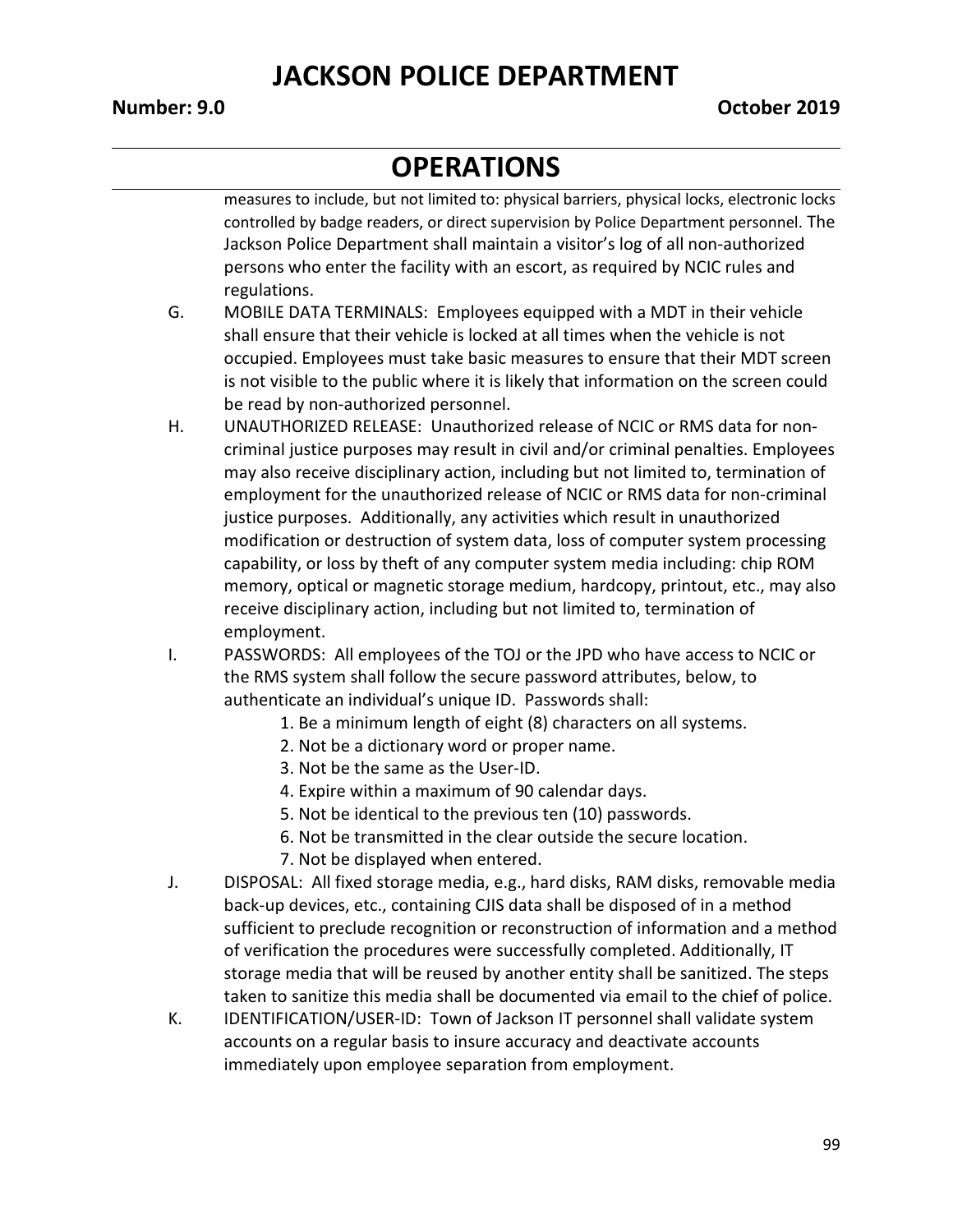# **OPERATIONS**

- L. ADVANCED AUTHENTICATION: Town of Jackson IT personnel shall use advanced authentication procedures when providing remote maintenance for the direct access information system from non-secure locations.
- M. AUDIT LOGS: Town of Jackson IT personnel shall review system audit logs, at a minimum of once a week, for inappropriate, unusual, or suspicious activity.
- N. INCIDENT RESPONSE: Any security incidents that may arise shall be reported immediately to a supervisor. The supervisor will immediately report the security incident to the TCSO Dispatch Terminal Agency Coordinator. A memo will be completed and submitted to the TCSO Dispatch Terminal Agency Coordinator and copied to the operation's lieutenant.

#### **9.29 LICENSE PLATE READER TECHNOLOGY (LPR)**

- A. The Jackson Police Department recognizes the importance of utilizing law enforcement technology in a manner that is both legally defensible and responsible, considering the protective nature of data to be collected. The Jackson Police Department also recognizes that law enforcement technology can be a force multiplier and assist the department in its mission to provide efficient and effective police services to our community.
- B. Therefore, the department shall utilize license plate reader technology (LPR) in a manner that is consistent with those philosophies and furthers the intent of providing cost effective and efficient parking enforcement solutions to the Town of Jackson.
- C. LPR camera technology shall only be equipped in vehicles assigned to the Community Service Division of the police department.
- D. The intended use of LPR technology is to assist in the parking enforcement program, to include scofflaw violator identification, and shall not be used in any non-authorized manner by any member of the Jackson Police Department, except that it is understood that LPR technology will give notification on a license plate of a vehicle associated with; a stolen vehicle; stolen license plate; or other valid NCIC entry such as (i.e. missing person, wanted person, at-risk individual, such as a dementia patient etc.) In these instances, the Community Service Officer shall immediately notify a sworn police officer via dispatch to investigate the matter further to determine validity of the NCIC hit per NCIC rules and regulations.
- E. All non-criminal data collected by LPR technology during parking enforcement rounds shall be stored in the records management system (RMS), not less than 7 (seven) nor more than 14 (fourteen) days and shall then be purged if not associated with a criminal case. Only data collected on vehicles where a criminal citation was issued shall the data be maintained in the RMS for periods that are consistent with the *State of Wyoming Records Retention Laws*, allowing for adequate time for all cases to be adjudicated in the appropriate courts before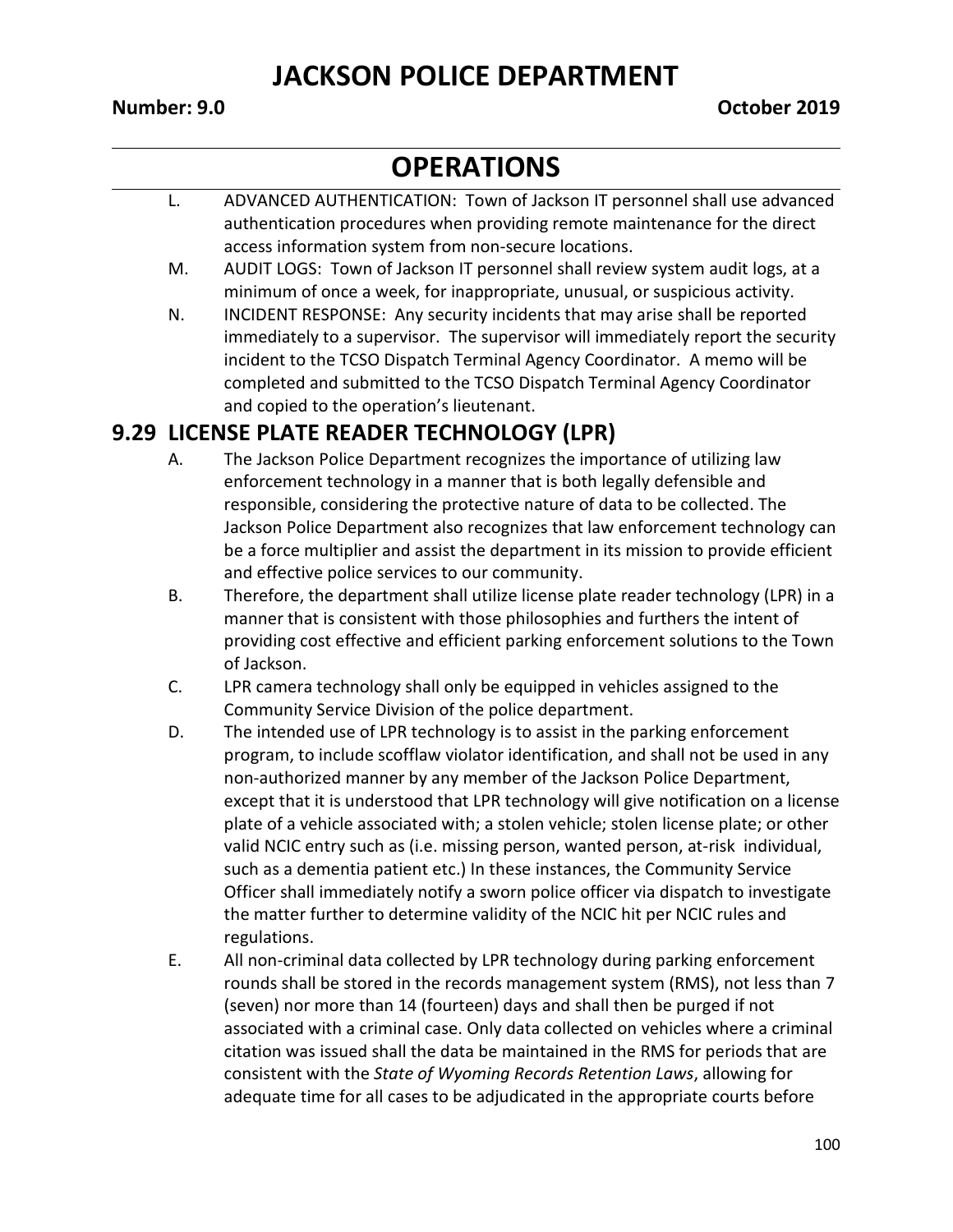#### **OPERATIONS**

data may be purged from the RMS. No non-criminal data collected by LPR technology shall be released to any person or entity without a valid subpoena or warrant unless determined to be legally required by the City Attorney.

F. Parking enforcement rounds shall be conducted at intervals as determined necessary by the Chief of Police, based upon the need for enforcement activities to achieve the goal of creating a turnover in *limited time* parking spaces and no parking zones in the downtown district and public parking facilities. "*Limited time parking spaces*" are defined as; parking spaces where a vehicle may only park for a limited duration of time (i.e. 2 hour zone, 3 hour zone, 15 min zone, 48 hour zones, 72 hour zones, fire zones, handicap zones etc.).

#### **9.30 SUSPECTED OPIOID DRUG OVERDOSE TREATMENT POLICY PURPOSE:**

To establish policy and procedure for the utilization, storage and reporting the use of Naloxone (or, an opioid antagonist, by trained personnel within the Jackson Police Department. Naloxone is used to reduce injuries and fatalities due to opioid-involved overdoses and/or exposures.

#### **POLICY**

It is the policy of the Jackson Police Department to provide assistance to any person(s) who may be suffering from an opioid overdose. Members of the department trained in accordance with this policy should make every reasonable effort, to include the use of Naloxone combined with recue breaths, to revive the victim of any apparent drug overdose.

#### **PROCEDURE**

- A. TRAINING
	- 1. All Jackson Police Department officers are required to be trained in the proper use and reporting of Naloxone.
	- 2. The training should include the following:
		- a) An overview of Wyoming State Statutes 33-24-158 and 35- 4-903 through 35-4-906.
		- b) Basic patient assessment, including signs and symptoms of an opiate related overdose.
		- c) Universal precautions.
		- d) Rescue breathing.
		- e) Seeking advanced medical assistance.
		- f) Administration of Naloxone.
		- g) Potential side effects of Naloxone.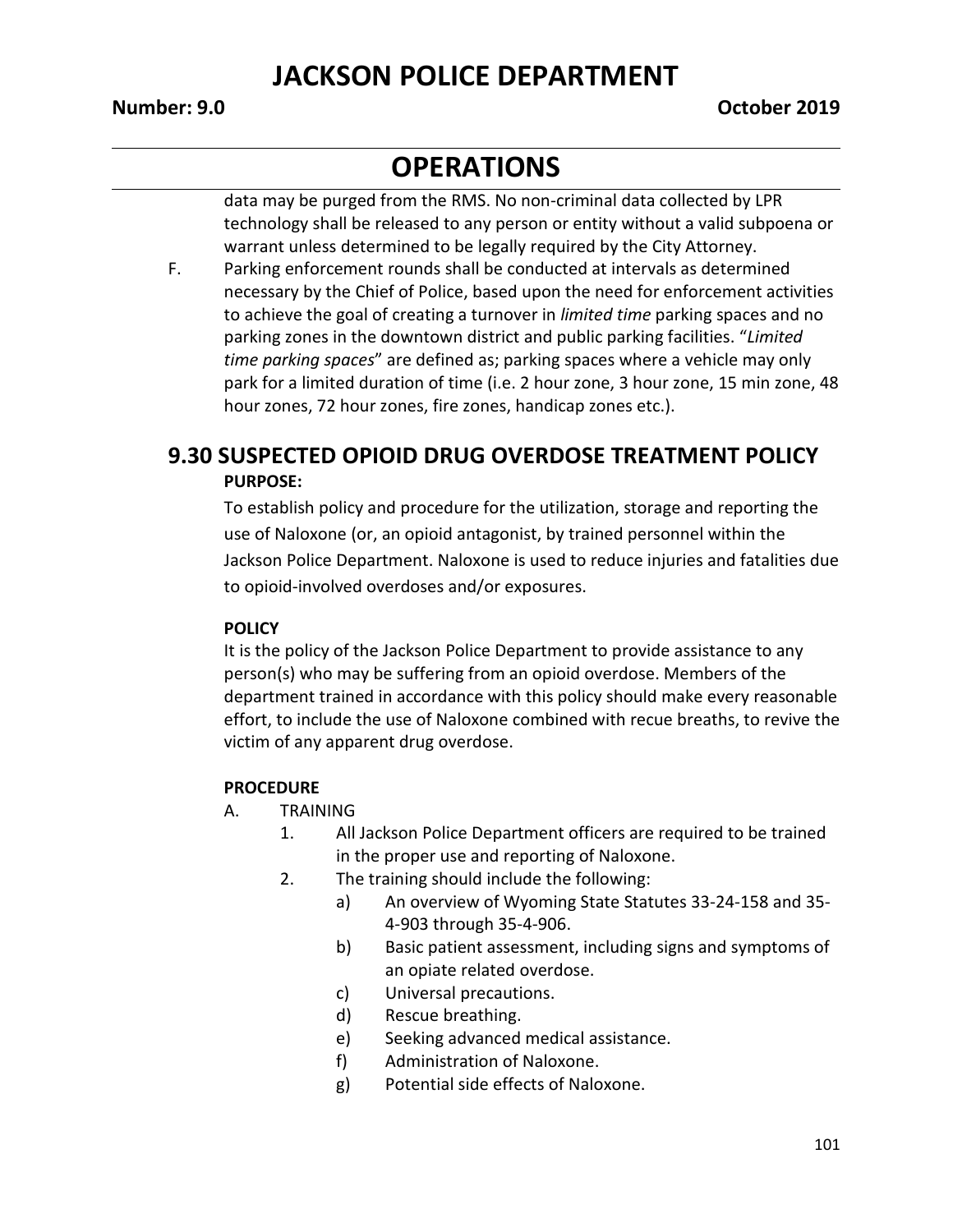- h) Proper reporting procedures established by the Wyoming Department of Health when utilized.
- B. ADMINISTRATION
	- 1. Officers shall request Emergency Medical Services (JHFEMS) to respond to the scene where any person(s) is believed to be in a potential overdose situation.
	- 2. Officers should use universal precautions for protection from blood borne pathogens and communicable diseases when administering Naloxone.
	- 3. Officers should assess the need for treatment with Naloxone by evaluating the person and the circumstances of the incident per training protocols. If the person is unresponsive with decreased or absent respirations officers should administer Naloxone following the established training guidelines.
	- 4. Officers should remain with the person until EMS personnel arrive on scene when practical to do so. Upon the arrival of EMS, officers shall inform EMS personnel that Naloxone has been administered.
- C. MAINTENANCE AND REPLACEMENT
	- 1. Naloxone kits shall be carried and/or kept in a manner consistent with proper storage guidelines for temperature and sunlight exposure.
	- 2. A monthly inspection of the Naloxone kit is the responsibility of the officer assigned to monitor the kits.
	- 3. Used, lost, damaged or expired Naloxone kits shall be reported to a supervisor who shall determine if a replacement is necessary.
	- 4. Expired Naloxone kits shall be disposed up properly. The supervisor who determines the Naloxone kit is no longer serviceable, shall turn over the kit to the JPD Evidence Technician, who in turn shall destroy the kit utilizing approved procedures for destruction of drugs collected or seized by the department.
- D. DOCUMENTATION AND REPORTING:
	- 1. An officer shall be designated by the department to maintain a record for Naloxone distributed by the Jackson Police Department. The records shall note the lot number, expiration date, issued date, date returned/used or destroyed.
	- 2. Following the administration of Naloxone to any person by Jackson Police Department personnel, the administering person shall notify their supervisor as soon as possible after the incident